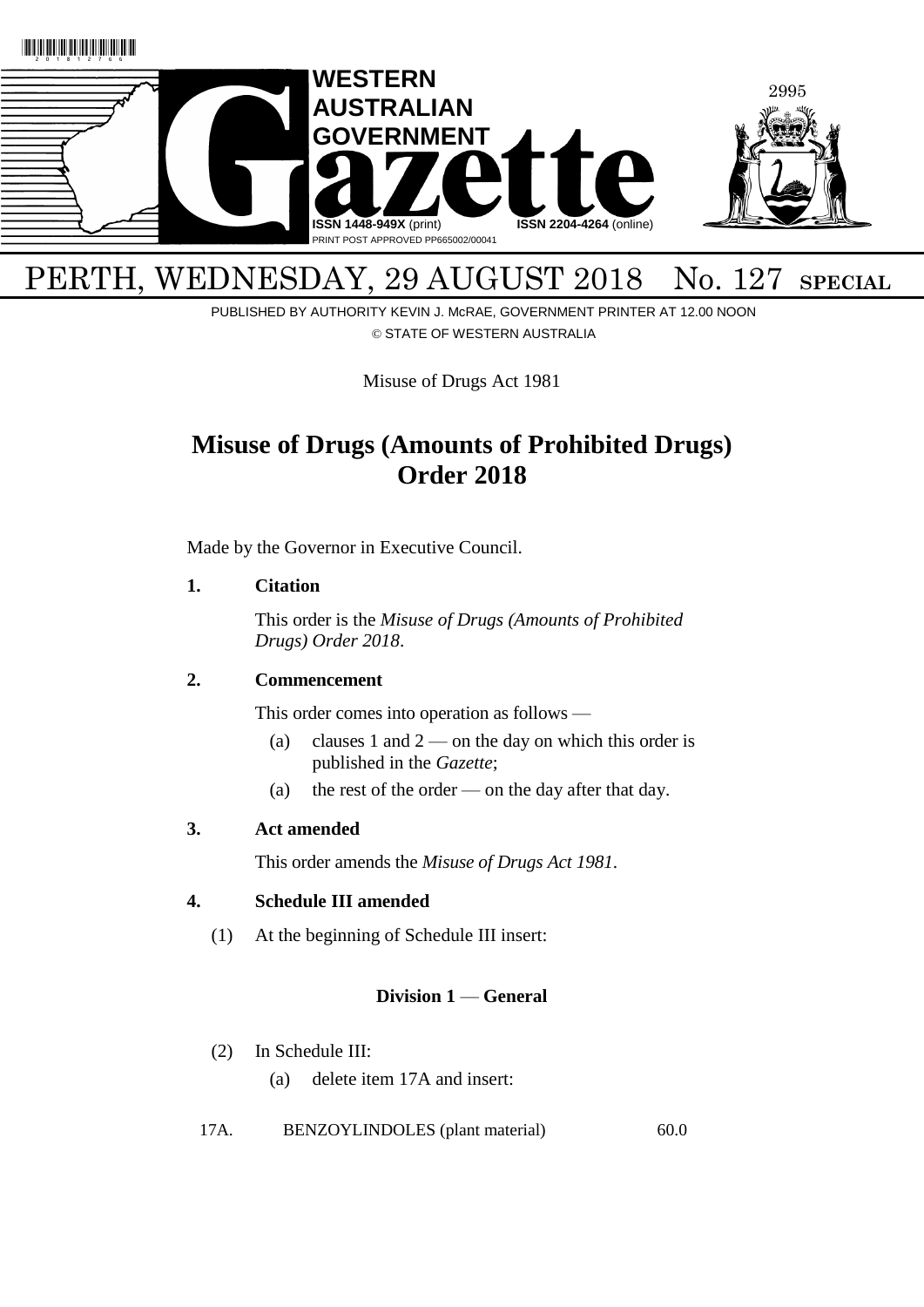| cl. 4 |                                                                                                       |      |
|-------|-------------------------------------------------------------------------------------------------------|------|
| 17B.  | BENZOYLINDOLES (in any form except plant<br>material)                                                 | 4.0  |
|       | delete item 25A and insert:<br>(b)                                                                    |      |
| 25A.  | 1-BUTYL-3-(1-NAPHTHOYL) INDOLE<br>(JWH-073) (plant material)                                          | 60.0 |
| 25B.  | 1-BUTYL-3-(1-NAPHTHOYL) INDOLE<br>(JWH-073) (in any form except plant material)                       | 4.0  |
|       | delete item 34A and insert:<br>(c)                                                                    |      |
| 34A.  | 1-CYCLOHEXYLETHYL-3-(2-<br>METHOXYPHENYLACETYL) INDOLE (RCS-8)<br>(plant material)                    | 60.0 |
| 34AA. | 1-CYCLOHEXYLETHYL-3-(2-<br>METHOXYPHENYLACETYL) INDOLE (RCS-8)<br>(in any form except plant material) | 4.0  |
|       | delete item 34B and insert:<br>(d)                                                                    |      |
| 34B.  | CYCLOHEXYLPHENOLS (plant material)                                                                    | 60.0 |
| 34C.  | CYCLOHEXYLPHENOLS (in any form except<br>plant material)                                              | 4.0  |
|       | delete item 38A and insert:<br>(e)                                                                    |      |
| 38A.  | DIBENZOPYRANS (plant material)                                                                        | 60.0 |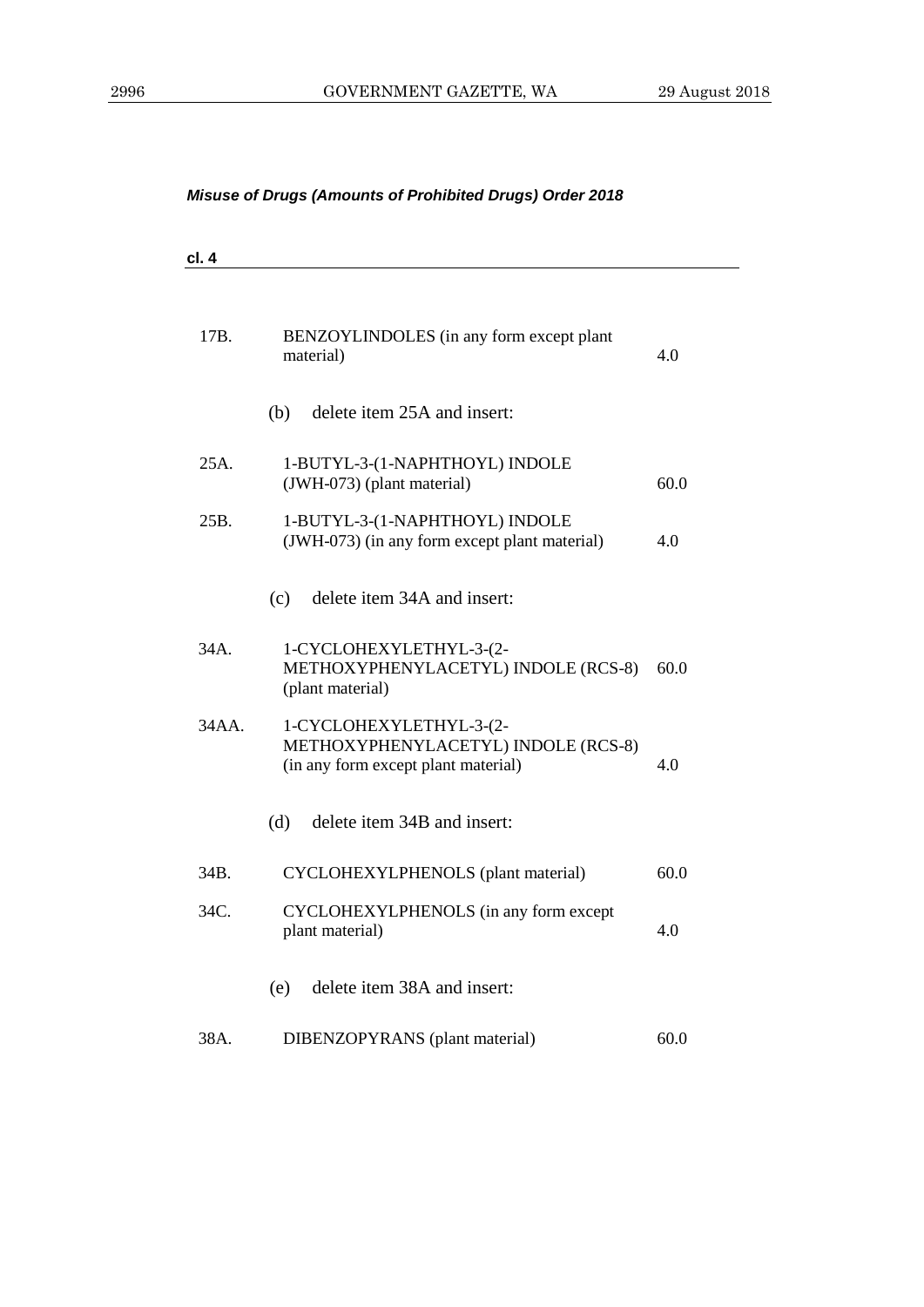|       |                                                                                                                                                               | cl. 4 |
|-------|---------------------------------------------------------------------------------------------------------------------------------------------------------------|-------|
| 38B.  | DIBENZOPYRANS (in any form except plant<br>material)                                                                                                          | 4.0   |
|       | delete item 46B and insert:<br>(f)                                                                                                                            |       |
| 46B.  | 5-(1,1-DIMETHYLHEPTYL)-2-[(1R,3S)-3-<br>HYDROXYCYCLOHEXYL]-PHENOL<br>(CP 47,497) (plant material)                                                             | 60.0  |
| 46BA. | 5-(1,1-DIMETHYLHEPTYL)-2-[(1R,3S)-3-<br>HYDROXYCYCLOHEXYL]-PHENOL<br>(CP 47,497) (in any form except plant material)                                          | 4.0   |
|       | delete item 46C and insert:<br>(g)                                                                                                                            |       |
| 46C.  | 5-(1,1-DIMETHYLOCTYL)-2-[(1R,3S)-3-<br>HYDROXYCYCLOHEXYL]-PHENOL<br>(CANNABICYCLOHEXANOL or CP 47,497 C8<br>HOMOLOGUE) (plant material)                       | 60.0  |
| 46D.  | 5-(1,1-DIMETHYLOCTYL)-2-[(1R,3S)-3-<br>HYDROXYCYCLOHEXYL]-PHENOL<br>(CANNABICYCLOHEXANOL or CP 47,497 C8<br>HOMOLOGUE) (in any form except plant<br>material) | 4.0   |
|       | after item 48 insert:<br>(h)                                                                                                                                  |       |
| 48A.  | <b>DIPHENIDINE</b>                                                                                                                                            | 4.0   |
|       | delete item 58;<br>(i)                                                                                                                                        |       |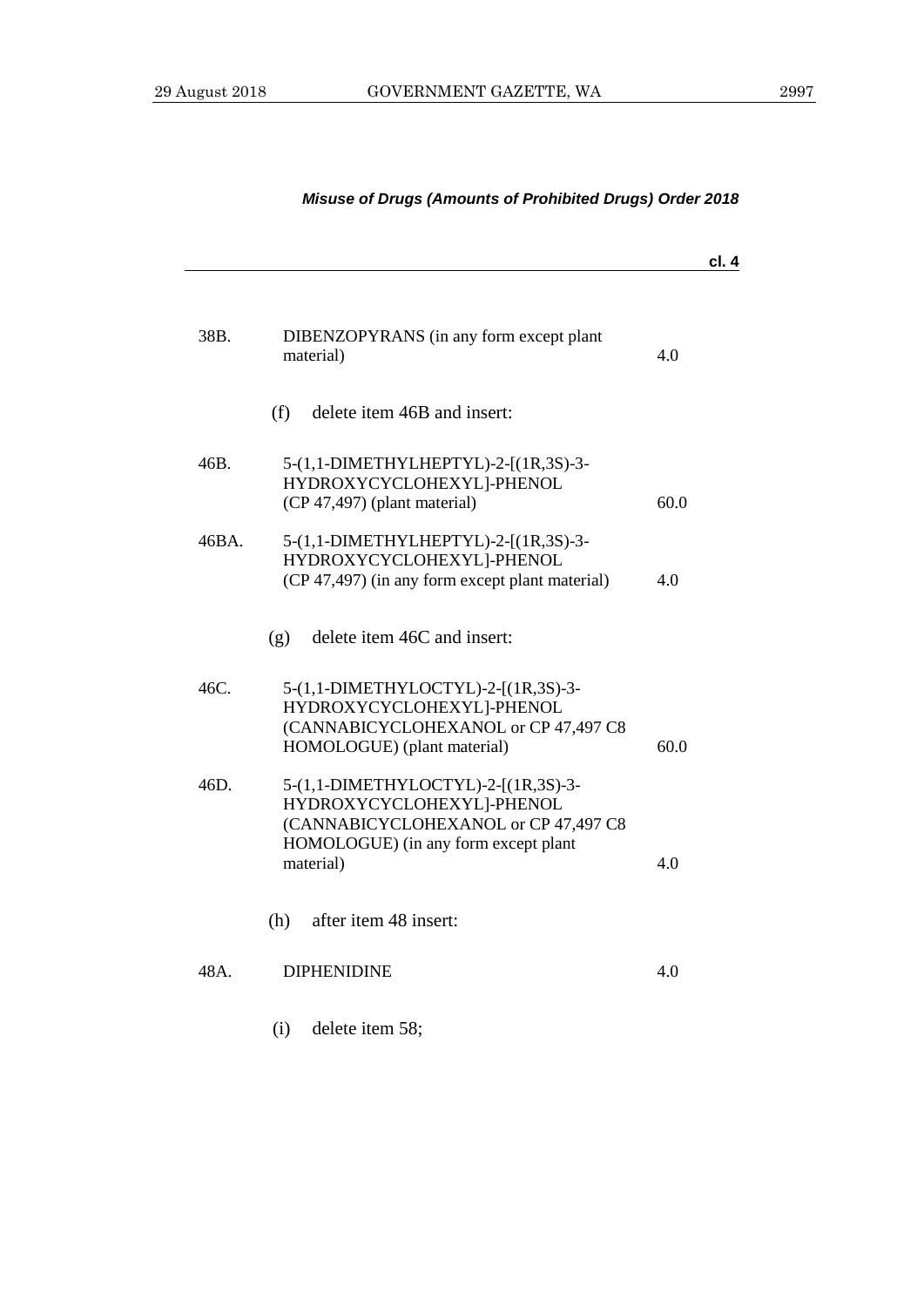| ×<br>۰. |
|---------|
|---------|

|        | (i)<br>delete item 59A and insert:                                                                                              |      |
|--------|---------------------------------------------------------------------------------------------------------------------------------|------|
| 59A.   | 1-(5-FLUOROPENTYL)-3-(2-IODOBENZOYL)<br>INDOLE (AM-694) (plant material)                                                        | 60.0 |
| 59AA.  | 1-(5-FLUOROPENTYL)-3-(2-IODOBENZOYL)<br>INDOLE (AM-694) (in any form except plant<br>material)                                  | 4.0  |
| 59AB.  | 1-(5-FLUOROPENTYL)-N-(1-METHYL-1-<br>PHENYLETHYL)-1H-INDAZOLE-3-<br>CARBOXAMIDE (SGT-25) (plant material)                       | 60.0 |
| 59AC.  | 1-(5-FLUOROPENTYL)-N-(1-METHYL-1-<br>PHENYLETHYL)-1H-INDAZOLE-3-<br>CARBOXAMIDE (SGT-25) (in any form except<br>plant material) | 4.0  |
|        | (k)<br>delete item 59B and insert:                                                                                              |      |
| 59B.   | 1-(5-FLUOROPENTYL)-3-(1-NAPHTHOYL)<br>INDOLE (AM-2201) (plant material)                                                         | 60.0 |
| 59C.   | 1-(5-FLUOROPENTYL)-3-(1-NAPHTHOYL)<br>INDOLE (AM-2201) (in any form except plant<br>material)                                   | 4.0  |
|        | (1)<br>after item 59 insert:                                                                                                    |      |
| 59AAA. | <b>GAMMA HYDROXY BUTRATE</b><br>(4-HYDROXYBUTANOIC ACID)                                                                        | 4.0  |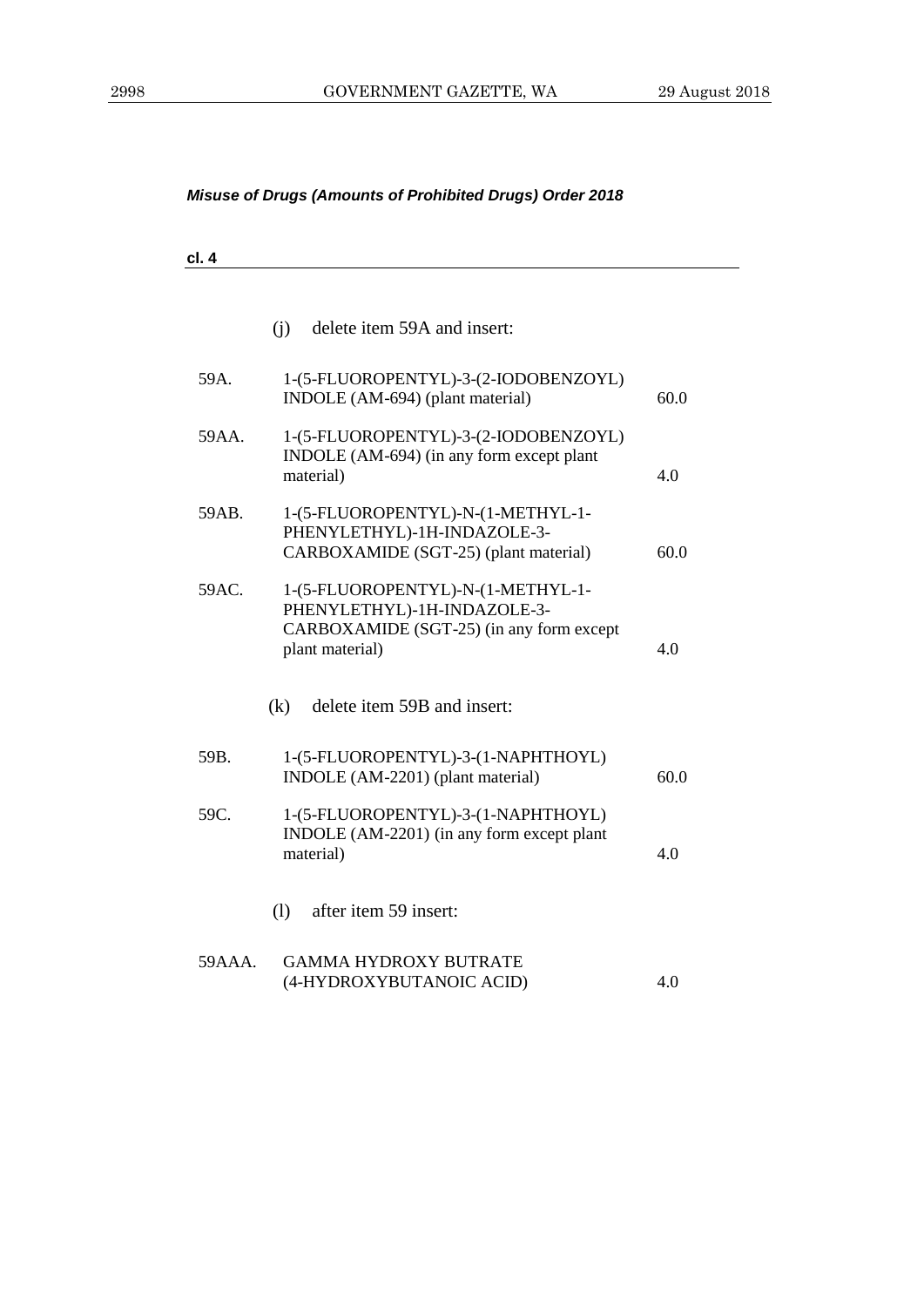| delete item 63A and insert:<br>(m)<br>63A.<br>1-HEXYL-3-(1-NAPHTHOYL) INDOLE<br>(JWH-019) (plant material)<br>60.0<br>63B.<br>1-HEXYL-3-(1-NAPHTHOYL) INDOLE<br>(JWH-019) (in any form except plant material)<br>4.0<br>delete item 66A and insert:<br>(n)<br>66A.<br>9-(HYDROXYMETHYL)-6,6-DIMETHYL-3-(2-<br>METHYLOCTAN-2-YL)-6A,7,10,10A-<br>TETRAHYDROBENZO[C] CHROMEN-1-OL<br>(HU-210) (plant material)<br>60.0<br>66B.<br>9-(HYDROXYMETHYL)-6,6-DIMETHYL-3-(2-<br>METHYLOCTAN-2-YL)-6A,7,10,10A-<br>TETRAHYDROBENZO[C] CHROMEN-1-OL<br>(HU-210) (in any form except plant material)<br>4.0<br>after item 80A insert:<br>(0)<br>80AA.<br>2-METHOXYDIPHENIDINE (2-MXP or MXP)<br>(plant material)<br>60.0<br>80AB.<br>2-METHOXYDIPHENIDINE (2-MXP or MXP)<br>(in any form except plant material)<br>4.0<br>delete item 80BA and insert:<br>(p)<br>80BA.<br>4-METHOXYPHENYL(1-BUTYL-1H-INDOL-3-<br>YL)-METHANONE (RCS-4 (C4)) (plant material)<br>60.0 |  | cl. 4 |
|-----------------------------------------------------------------------------------------------------------------------------------------------------------------------------------------------------------------------------------------------------------------------------------------------------------------------------------------------------------------------------------------------------------------------------------------------------------------------------------------------------------------------------------------------------------------------------------------------------------------------------------------------------------------------------------------------------------------------------------------------------------------------------------------------------------------------------------------------------------------------------------------------------------------------------------------------------------|--|-------|
|                                                                                                                                                                                                                                                                                                                                                                                                                                                                                                                                                                                                                                                                                                                                                                                                                                                                                                                                                           |  |       |
|                                                                                                                                                                                                                                                                                                                                                                                                                                                                                                                                                                                                                                                                                                                                                                                                                                                                                                                                                           |  |       |
|                                                                                                                                                                                                                                                                                                                                                                                                                                                                                                                                                                                                                                                                                                                                                                                                                                                                                                                                                           |  |       |
|                                                                                                                                                                                                                                                                                                                                                                                                                                                                                                                                                                                                                                                                                                                                                                                                                                                                                                                                                           |  |       |
|                                                                                                                                                                                                                                                                                                                                                                                                                                                                                                                                                                                                                                                                                                                                                                                                                                                                                                                                                           |  |       |
|                                                                                                                                                                                                                                                                                                                                                                                                                                                                                                                                                                                                                                                                                                                                                                                                                                                                                                                                                           |  |       |
|                                                                                                                                                                                                                                                                                                                                                                                                                                                                                                                                                                                                                                                                                                                                                                                                                                                                                                                                                           |  |       |
|                                                                                                                                                                                                                                                                                                                                                                                                                                                                                                                                                                                                                                                                                                                                                                                                                                                                                                                                                           |  |       |
|                                                                                                                                                                                                                                                                                                                                                                                                                                                                                                                                                                                                                                                                                                                                                                                                                                                                                                                                                           |  |       |
|                                                                                                                                                                                                                                                                                                                                                                                                                                                                                                                                                                                                                                                                                                                                                                                                                                                                                                                                                           |  |       |
|                                                                                                                                                                                                                                                                                                                                                                                                                                                                                                                                                                                                                                                                                                                                                                                                                                                                                                                                                           |  |       |
|                                                                                                                                                                                                                                                                                                                                                                                                                                                                                                                                                                                                                                                                                                                                                                                                                                                                                                                                                           |  |       |
| 4-METHOXYPHENYL(1-BUTYL-1H-INDOL-3-<br>80BAA.<br>YL)-METHANONE (RCS-4 (C4)) (in any form<br>except plant material)<br>4.0                                                                                                                                                                                                                                                                                                                                                                                                                                                                                                                                                                                                                                                                                                                                                                                                                                 |  |       |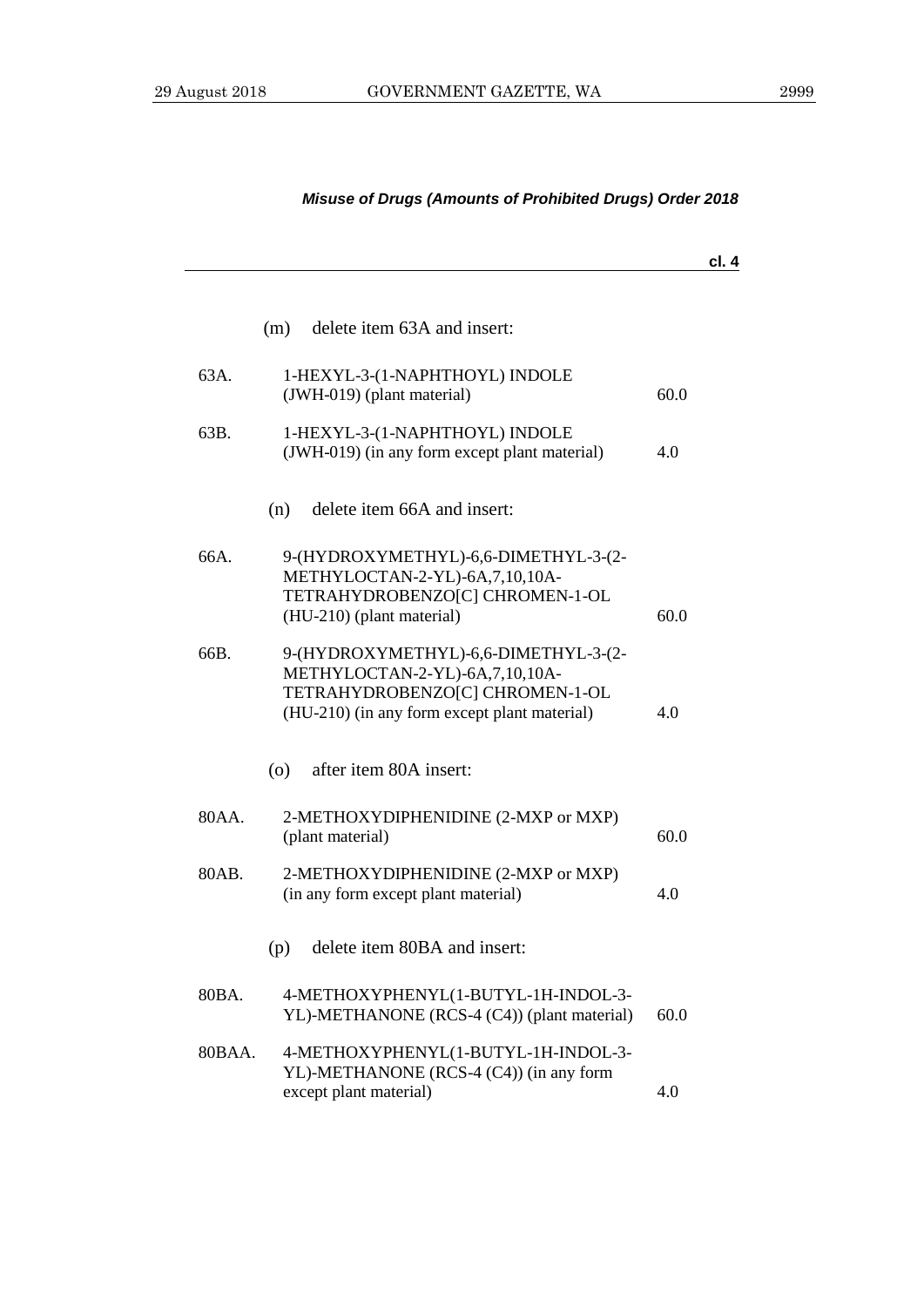**cl. 4**

|        | (q)<br>delete item 80BB and insert:                                                                                 |      |
|--------|---------------------------------------------------------------------------------------------------------------------|------|
| 80BB.  | 2-(4-METHOXYPHENYL)-1-(1-PENTYL-<br>1H-INDOL-3-YL)-ETHANONE (JWH-201) (plant<br>material)                           | 60.0 |
| 80BBA. | 2-(4-METHOXYPHENYL)-1-(1-PENTYL-<br>1H-INDOL-3-YL)-ETHANONE (JWH-201) (in<br>any form except plant material)        | 4.0  |
|        | delete item 80B and insert:<br>(r)                                                                                  |      |
| 80B.   | 2-(2-METHOXYPHENYL)-1-(1-PENTYLINDOL-<br>3-YL) ETHANONE (JWH-250) (plant material)                                  | 60.0 |
| 80CA.  | 2-(2-METHOXYPHENYL)-1-(1-PENTYLINDOL-<br>3-YL) ETHANONE (JWH-250) (in any form<br>except plant material)            | 4.0  |
|        | delete item 80C and insert:<br>(s)                                                                                  |      |
| 80C.   | 2-(3-METHOXYPHENYL)-1-(1-PENTYLINDOL-<br>3-YL) ETHANONE (JWH-302) (plant material)                                  | 60.0 |
| 80D.   | 2-(3-METHOXYPHENYL)-1-(1-PENTYLINDOL-<br>3-YL) ETHANONE (JWH-302) (in any form<br>except plant material)            | 4.0  |
|        | after item 80 insert:<br>(t)                                                                                        |      |
| 81A.   | METHYL (S)-2-[1-(5-FLUOROPENTYL)-1H-<br>INDAZOLE-3-CARBOXAMIDO]-3,3-DIMETHY<br>LBUTANOATE (5F-ADB) (plant material) | 60.0 |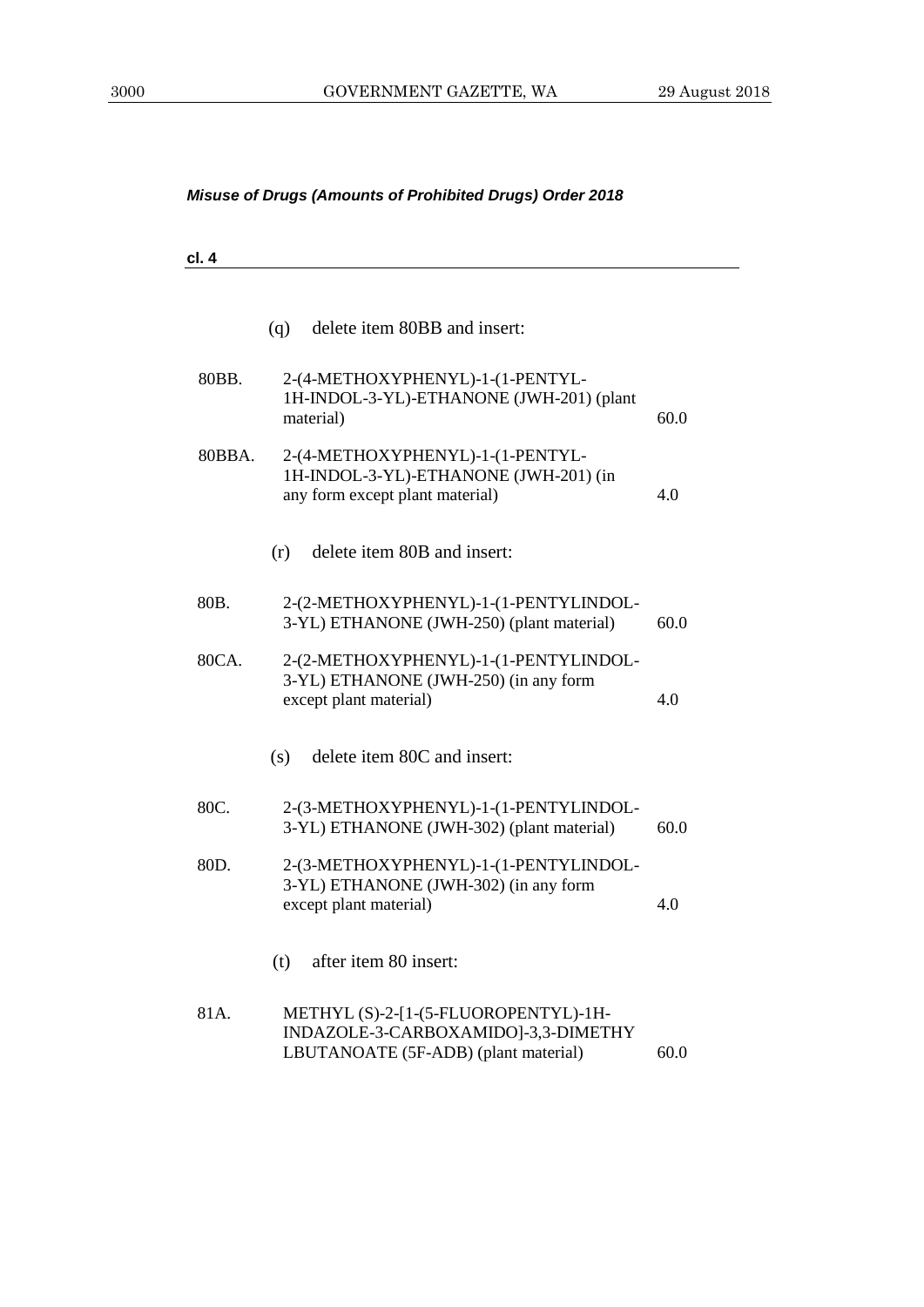|       |                                                                                                                                                       |      | cl. 4 |
|-------|-------------------------------------------------------------------------------------------------------------------------------------------------------|------|-------|
| 81B.  | METHYL (S)-2-[1-(5-FLUOROPENTYL)-1H-<br>INDAZOLE-3-CARBOXAMIDO]-3,3-<br>DIMETHYLBUTANOATE (5F-ADB) (in any<br>form except plant material)             | 4.0  |       |
| 81C.  | METHYL 2-(1-(5-FLUOROPENTYL)-1H-<br>INDAZOLE-3-CARBOXAMIDO)-3-<br>METHYLBUTANOATE (5F-AMB) (plant<br>material)                                        | 60.0 |       |
| 81D.  | METHYL 2-(1-(5-FLUOROPENTYL)-1H-<br>INDAZOLE-3-CARBOXAMIDO)-3-<br>METHYLBUTANOATE (5F-AMB) (in any form<br>except plant material)                     | 4.0  |       |
|       | delete item 94A and insert:<br>(u)                                                                                                                    |      |       |
| 94A.  | 1-[2-(4-MORPHOLINYL) ETHYL]-3-(1-<br>NAPHTHOYL) INDOLE (JWH-200)<br>(plant material)                                                                  | 60.0 |       |
| 94B.  | 1-[2-(4-MORPHOLINYL) ETHYL]-3-(1-<br>NAPHTHOYL) INDOLE (JWH-200) (in any form<br>except plant material)                                               | 4.0  |       |
|       | after item 94 insert:<br>(v)                                                                                                                          |      |       |
| 94AA. | N-(1-AMINO-3,3-DIMETHYL-1-OXOBUTAN-2-<br>YL)-1-(CYCLOHEXYLMETHYL)-1H-<br>INDAZOLE-3-CARBOXAMIDE<br>(MAB-CHMINACA or ADB-CHMINACA) (plant<br>material) | 60.0 |       |
| 94AB. | N-(1-AMINO-3,3-DIMETHYL-1-OXOBUTAN-2-<br>YL)-1-(CYCLOHEXYLMETHYL)-1H-<br>INDAZOLE-3-CARBOXAMIDE<br>(MAB-CHMINACA or ADB-CHMINACA)                     | 4.0  |       |
|       | (in any form except plant material)                                                                                                                   |      |       |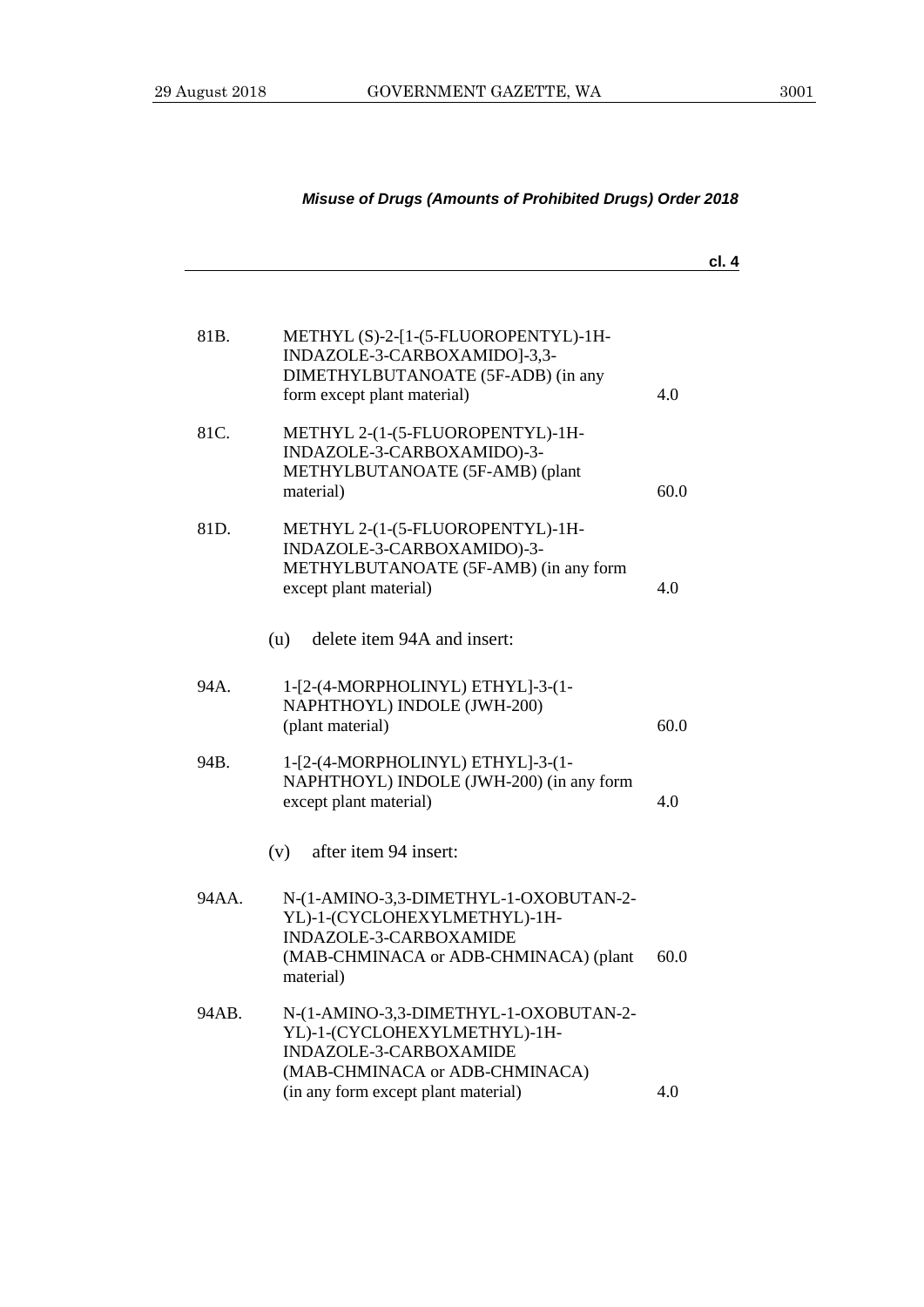| cl. 4 |                                                                                                                                                      |      |
|-------|------------------------------------------------------------------------------------------------------------------------------------------------------|------|
|       |                                                                                                                                                      |      |
| 94AC. | N-(1-AMINO-3,3-DIMETHYL-1-OXOBUTAN-2-<br>YL)-1-(5-FLUOROPENTYL)-1H-INDOLE-3-<br>CARBOXAMIDE (5F-ADBICA) (plant material)                             | 60.0 |
| 94AD. | N-(1-AMINO-3,3-DIMETHYL-1-OXOBUTAN-2-<br>YL)-1-(5-FLUOROPENTYL)-1H-INDOLE-3-<br>CARBOXAMIDE (5F-ADBICA) (in any form<br>except plant material)       | 4.0  |
| 94AE. | N-[1-(AMINOCARBONYL)-2,2-<br>DIMETHYLPROPYL]-1-PENTYL-1H-<br>INDAZOLE-3-CARBOXAMIDE (ADB-PINACA)<br>(plant material)                                 | 60.0 |
| 94AF. | N-[1-(AMINOCARBONYL)-2,2-<br>DIMETHYLPROPYL]-1-PENTYL-1H-<br>INDAZOLE-3-CARBOXAMIDE (ADB-PINACA)<br>(in any form except plant material)              | 4.0  |
| 94AG. | N-(1-[AMINOCARBONYL)-2-<br>METHYLPROPYL]-1-<br>(CYCLOHEXYLMETHYL)-1H-INDAZOLE-3-<br>CARBOXAMIDE (AB-CHMINACA) (plant<br>material)                    | 60.0 |
| 94AH. | N-(1-[AMINOCARBONYL)-2-<br>METHYLPROPYL]-1-<br>(CYCLOHEXYLMETHYL)-1H-INDAZOLE-3-<br>CARBOXAMIDE (AB-CHMINACA) (in any form<br>except plant material) | 4.0  |
| 94AI. | N-(1-AMINO-3-METHYL-1-OXOBUTAN-2-YL)-<br>1-(5-FLUOROPENTYL)-1H-INDOLE-3-<br>CARBOXAMIDE (5F-ABICA) (plant material)                                  | 60.0 |
| 94AJ. | N-(1-AMINO-3-METHYL-1-OXOBUTAN-2-YL)-<br>1-(5-FLUOROPENTYL)-1H-INDOLE-3-<br>CARBOXAMIDE (5F-ABICA) (in any form<br>except plant material)            | 4.0  |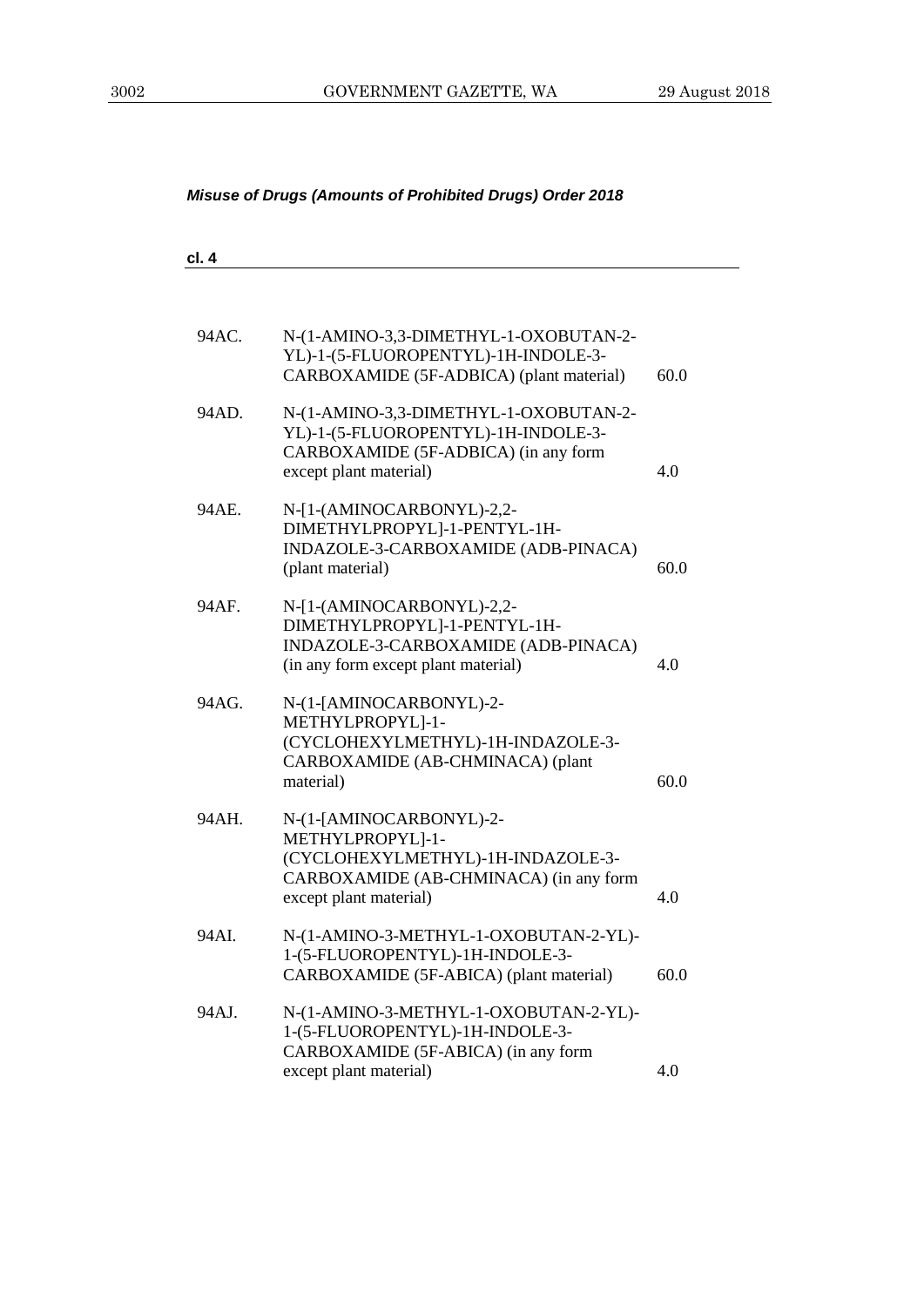**cl. 4**

| 94AK. | N-[(1S)-1-(AMINOCARBONYL)-2-<br>METHYLPROPYL]-1-(5-FLUOROPENTYL)-1H-<br>INDAZOLE-3-CARBOXAMIDE<br>(5F-AB-PINACA) (plant material)                       | 60.0 |
|-------|---------------------------------------------------------------------------------------------------------------------------------------------------------|------|
| 94AL. | N-[(1S)-1-(AMINOCARBONYL)-2-<br>METHYLPROPYL]-1-(5-FLUOROPENTYL)-1H-<br>INDAZOLE-3-CARBOXAMIDE<br>(5F-AB-PINACA) (in any form except plant<br>material) | 4.0  |
|       |                                                                                                                                                         |      |
|       | delete item 95A and insert:<br>(w)                                                                                                                      |      |
| 95A.  | NAPHTHOYLINDOLES (plant material)                                                                                                                       | 60.0 |
| 95AB. | NAPHTHOYLINDOLES (in any form except plant<br>material)                                                                                                 | 4.0  |
|       | delete item 95B and insert:<br>(x)                                                                                                                      |      |
| 95B.  | NAPHTHYLMETHYLINDOLES (plant material)                                                                                                                  | 60.0 |
| 95BA. | NAPHTHYLMETHYLINDOLES (in any form<br>except plant material)                                                                                            | 4.0  |
|       | delete item 95C and insert:<br>(y)                                                                                                                      |      |
| 95C.  | NAPHTHOYLPYRROLES (plant material)                                                                                                                      | 60.0 |
| 95CA. | NAPHTHOYLPYRROLES (in any form except<br>plant material)                                                                                                | 4.0  |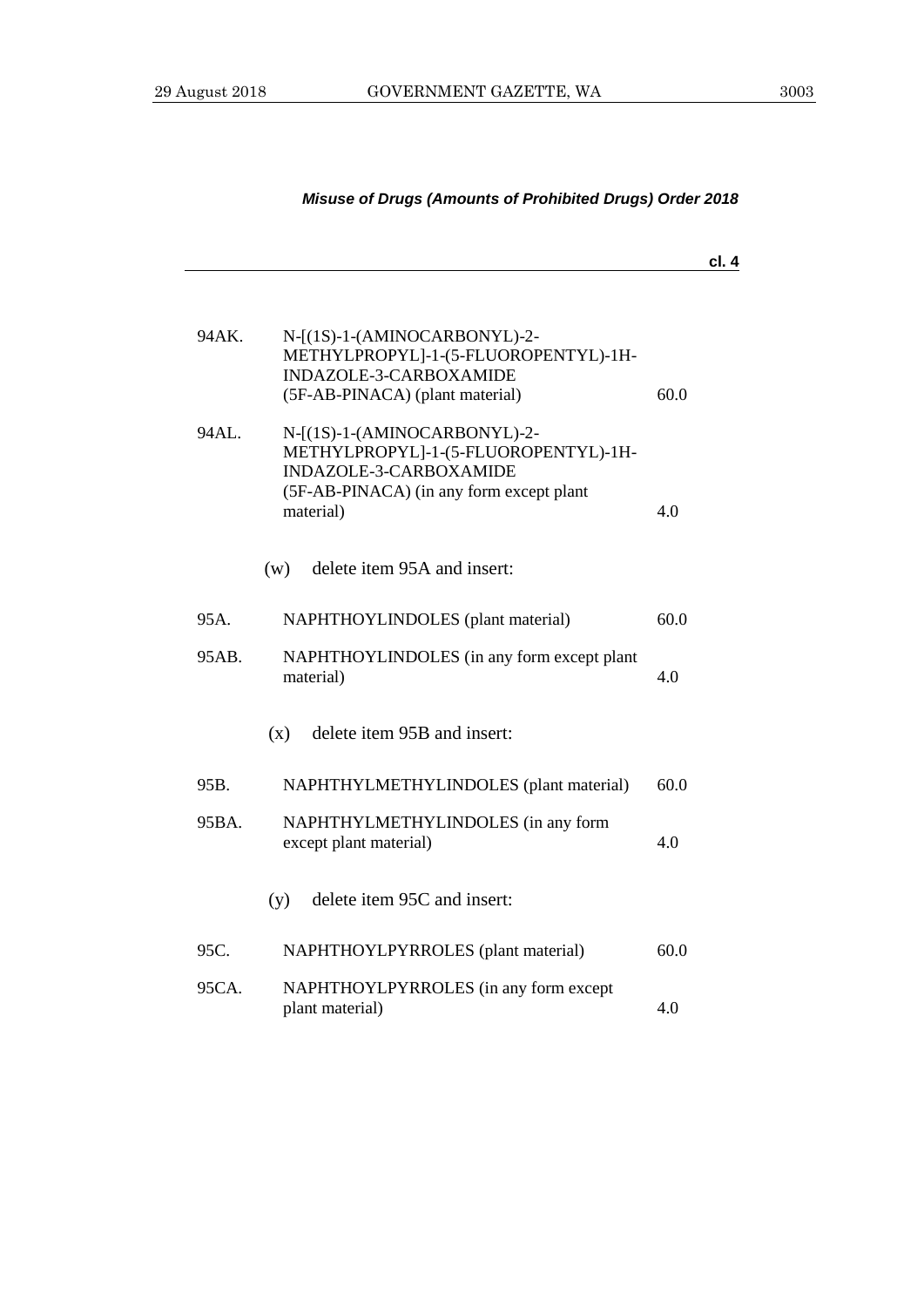| . .<br>--- - |  |  |  |
|--------------|--|--|--|
|              |  |  |  |

|         | delete item 95D and insert:<br>(z)                                                           |      |
|---------|----------------------------------------------------------------------------------------------|------|
| 95D.    | NAPHTHYLMETHYLINDENES (plant material)                                                       | 60.0 |
| 95DA.   | NAPHTHYLMETHYLINDENES (in any form<br>except plant material)                                 | 4.0  |
|         | delete item 110AA and insert:<br>(aa)                                                        |      |
| 110AA.  | 1-PENTYL-3-(4-CHLORO-1-NAPHTHOYL)<br>INDOLE (JWH-398) (plant material)                       | 60.0 |
| 110AAA. | 1-PENTYL-3-(4-CHLORO-1-NAPHTHOYL)<br>INDOLE (JWH-398) (in any form except plant<br>material) | 4.0  |
|         | delete item 110AB and insert:<br>(ab)                                                        |      |
| 110AB.  | 1-PENTYL-3-(2-CHLOROPHENYLACETYL)<br>INDOLE (JWH-203) (plant material)                       | 60.0 |
| 110ABA. | 1-PENTYL-3-(2-CHLOROPHENYLACETYL)<br>INDOLE (JWH-203) (in any form except plant<br>material) | 4.0  |
|         | delete item 110AC and insert:<br>(ac)                                                        |      |
| 110AC.  | 1-PENTYL-3-(4-ETHYL-1-NAPHTHOYL)<br>INDOLE (JWH-210) (plant material)                        | 60.0 |
| 110ACA. | 1-PENTYL-3-(4-ETHYL-1-NAPHTHOYL)<br>INDOLE (JWH-210) (in any form except plant<br>material)  | 4.0  |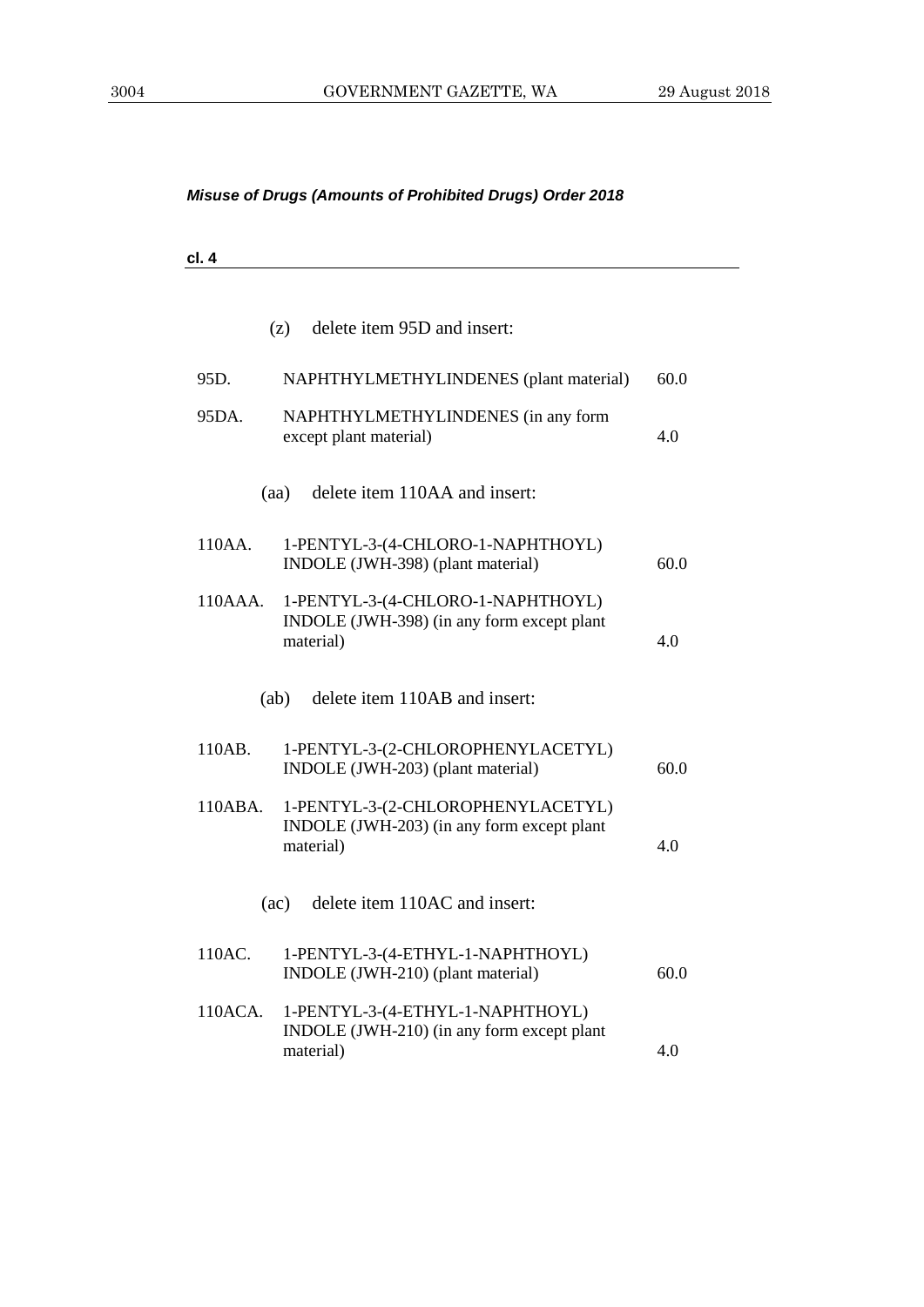# **cl. 4** (ad) delete item 110AD and insert: 110AD. 1-PENTYL-3-[(4-METHOXY)-BENZOYL] INDOLE (RCS-4) (plant material) 60.0 110ADA. 1-PENTYL-3-[(4-METHOXY)-BENZOYL] INDOLE (RCS-4) (in any form except plant material) 4.0 (ae) delete item 110AE and insert: 110AE. 1-PENTYL-3-(4-METHOXY-1-NAPHTHOYL) INDOLE (JWH-081) (plant material) 60.0 110AEA. 1-PENTYL-3-(4-METHOXY-1-NAPHTHOYL) INDOLE (JWH-081) (in any form except plant material) 4.0 (af) delete item 110A and insert: 110A. 1-PENTYL-3-(1-NAPHTHOYL) INDOLE  $(JWH-018)$  (plant material) 60.0 110BA. 1-PENTYL-3-(1-NAPHTHOYL) INDOLE (JWH-018) (in any form except plant material) 4.0 (ag) delete item 110B and insert: 110B. 1-PENTYL-3-(4-METHYL-1-NAPHTHOYL) INDOLE (JWH-122) (plant material) 60.0 110C. 1-PENTYL-3-(4-METHYL-1-NAPHTHOYL) INDOLE (JWH-122) (in any form except plant material) 4.0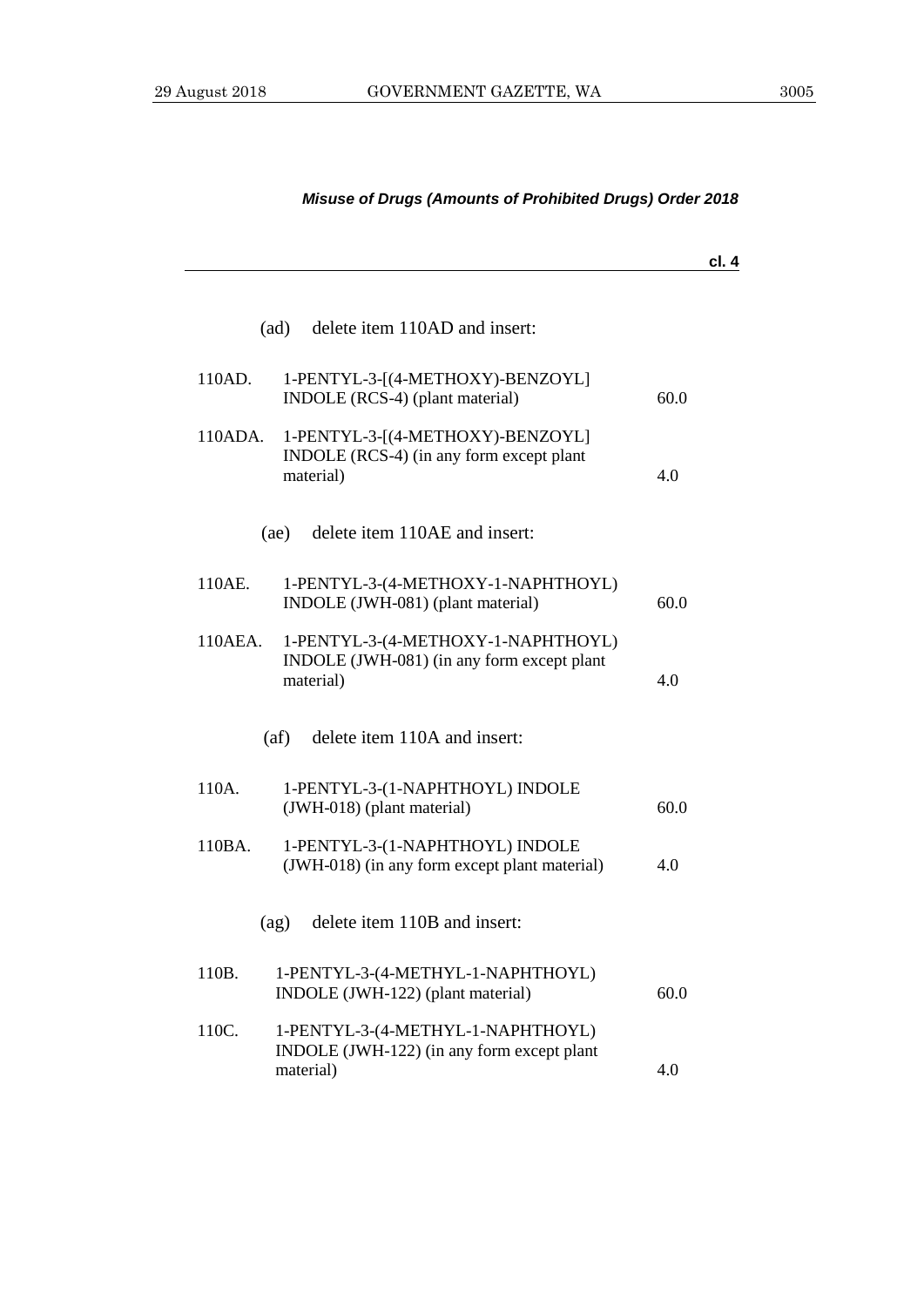| $\overline{\phantom{a}}$<br><br>. .<br>-- - |  |  |  |
|---------------------------------------------|--|--|--|
|                                             |  |  |  |

|          | delete item 122A and insert:<br>(ah)                                                         |      |
|----------|----------------------------------------------------------------------------------------------|------|
| $122A$ . | PHENYLACETYLINDOLES (plant material)                                                         | 60.0 |
| 122B.    | PHENYLACETYLINDOLES (in any form except<br>plant material)                                   | 4.0  |
|          | delete item 126A and insert:<br>(ah)                                                         |      |
| $126A$ . | PRAVADOLINE (WIN 48098) (plant material)                                                     | 60.0 |
| 126B.    | PRAVADOLINE (WIN 48098) (in any form except<br>plant material)                               | 4.0  |
|          | delete item 129A and insert:<br>(ai)                                                         |      |
| $129A$ . | 1-PROPYL-2-METHYL-3-(1-NAPHTHOYL)<br>INDOLE (JWH-015) (plant material)                       | 60.0 |
| 129B.    | 1-PROPYL-2-METHYL-3-(1-NAPHTHOYL)<br>INDOLE (JWH-015) (in any form except plant<br>material) | 4.0  |
| (3)      | At the end of Schedule III insert:                                                           |      |
|          | Division 2 – Steroids                                                                        |      |

| <b>Item</b>                 | <b>Prohibited drug</b> | Amount<br><i>(in grams</i><br>unless<br>otherwise<br>stated) |
|-----------------------------|------------------------|--------------------------------------------------------------|
| 1.                          | <b>ATAMESTANE</b>      | 100.0                                                        |
| $\mathcal{D}_{\mathcal{L}}$ | <b>BOLANDIOL</b>       | 100.0                                                        |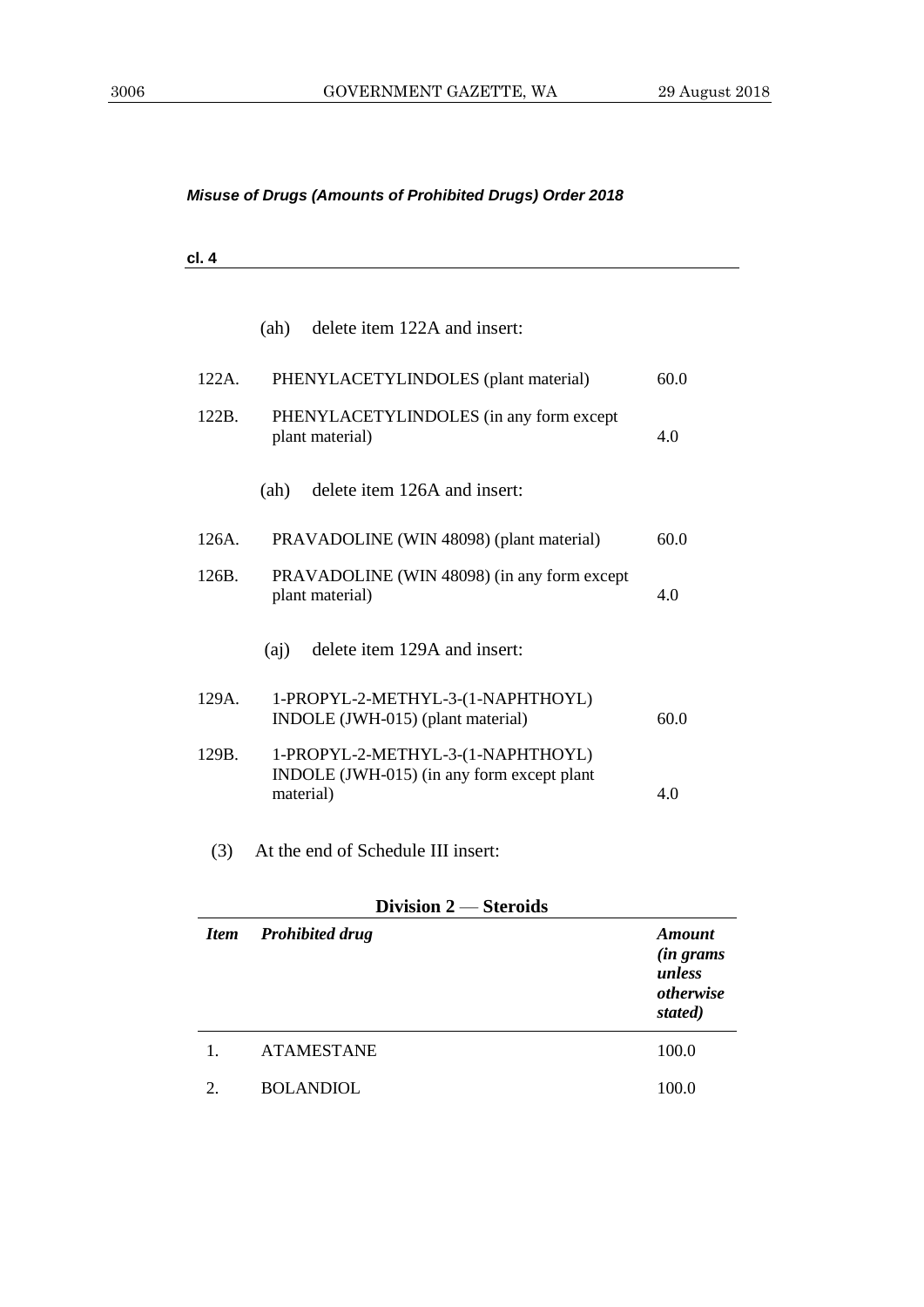|             |                                                               | cl. 4                                                         |
|-------------|---------------------------------------------------------------|---------------------------------------------------------------|
| <b>Item</b> | <b>Prohibited drug</b>                                        | Amount<br><i>(in grams)</i><br>unless<br>otherwise<br>stated) |
| 3.          | <b>BOLASTERONE</b>                                            | 100.0                                                         |
| 4.          | <b>BOLANZINE</b>                                              | 100.0                                                         |
| 5.          | <b>BOLDENONE</b>                                              | 100.0                                                         |
| 6.          | <b>BOLENOL</b>                                                | 100.0                                                         |
| 7.          | <b>BOLMANTALATE</b>                                           | 100.0                                                         |
| 8.          | <b>CALUSTERONE</b>                                            | 100.0                                                         |
| 9.          | <b>CHLORANDROSTENOLONE</b>                                    | 100.0                                                         |
| 10.         | <b>CHLOROMETHANDIENONE</b>                                    | 100.0                                                         |
| 11.         | CHLOROXYDIENONE                                               | 100.0                                                         |
| 12.         | <b>CHLOROXYMESTERONE</b><br>(DEHYDROCHLOROMETHYLTESTOSTERONE) | 100.0                                                         |
| 13.         | CLOSTEBOL (4-CHLOROTESTOSTERONE)                              | 100.0                                                         |
| 14.         | <b>DIHYDROLONE</b>                                            | 100.0                                                         |
| 15.         | <b>DIMETHANDROSTANOLONE</b>                                   | 100.0                                                         |
| 16.         | <b>DIMETHAZINE</b>                                            | 100.0                                                         |
| 17.         | <b>DROSTANOLONE</b>                                           | 100.0                                                         |
| 18.         | <b>ENESTEBOL</b>                                              | 100.0                                                         |
| 19.         | <b>EPITIOSTANOL</b>                                           | 100.0                                                         |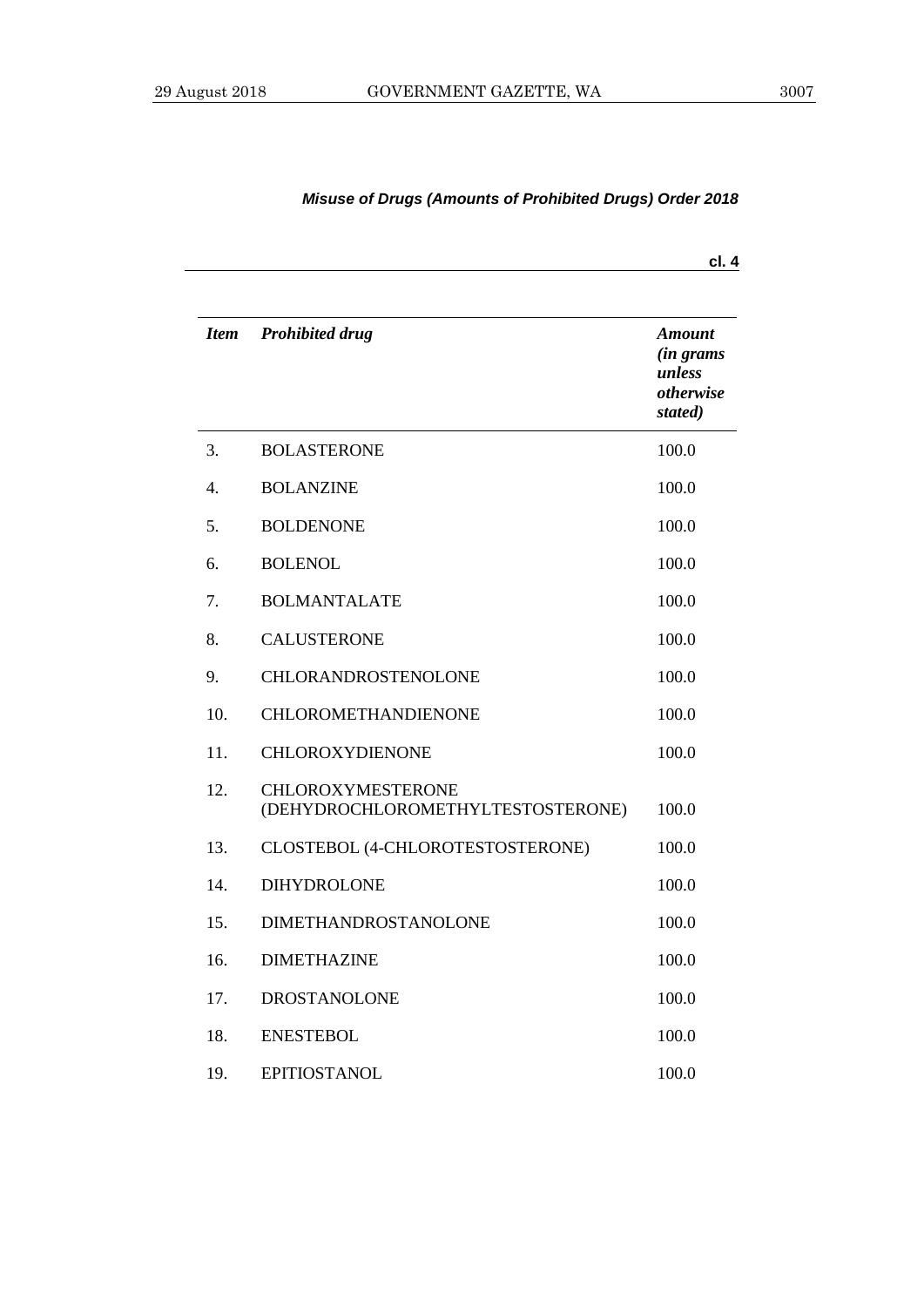**cl. 4**

| <b>Item</b> | <b>Prohibited drug</b>     | <b>Amount</b><br><i>(in grams</i><br>unless<br>otherwise<br>stated) |
|-------------|----------------------------|---------------------------------------------------------------------|
| 20.         | <b>ETHYLDIENOLONE</b>      | 100.0                                                               |
| 21.         | <b>ETHYLOESTRENOL</b>      | 100.0                                                               |
| 22.         | <b>FLUOXYMESTERONE</b>     | 100.0                                                               |
| 23.         | <b>FORMEBOLONE</b>         | 100.0                                                               |
| 24.         | <b>FORMYLDIENOLONE</b>     | 100.0                                                               |
| 25.         | <b>FURAZABOL</b>           | 100.0                                                               |
| 26.         | <b>HYDROXYSTENOZOL</b>     | 100.0                                                               |
| 27.         | <b>MEBOLAZINE</b>          | 100.0                                                               |
| 28.         | <b>MEPITIOSTANE</b>        | 100.0                                                               |
| 29.         | <b>MESABOLONE</b>          | 100.0                                                               |
| 30.         | MESTANOLONE (ANDROSTALONE) | 100.0                                                               |
| 31.         | <b>MESTEROLONE</b>         | 100.0                                                               |
| 32.         | <b>METHANDIENONE</b>       | 100.0                                                               |
| 33.         | <b>METHANDRIOL</b>         | 100.0                                                               |
| 34.         | <b>METHENOLONE</b>         | 100.0                                                               |
| 35.         | METHYLANDROSTANOLONE       | 100.0                                                               |
| 36.         | METHYLCLOSTEBOL            | 100.0                                                               |
| 37.         | METHYLTESTOSTERONE         | 100.0                                                               |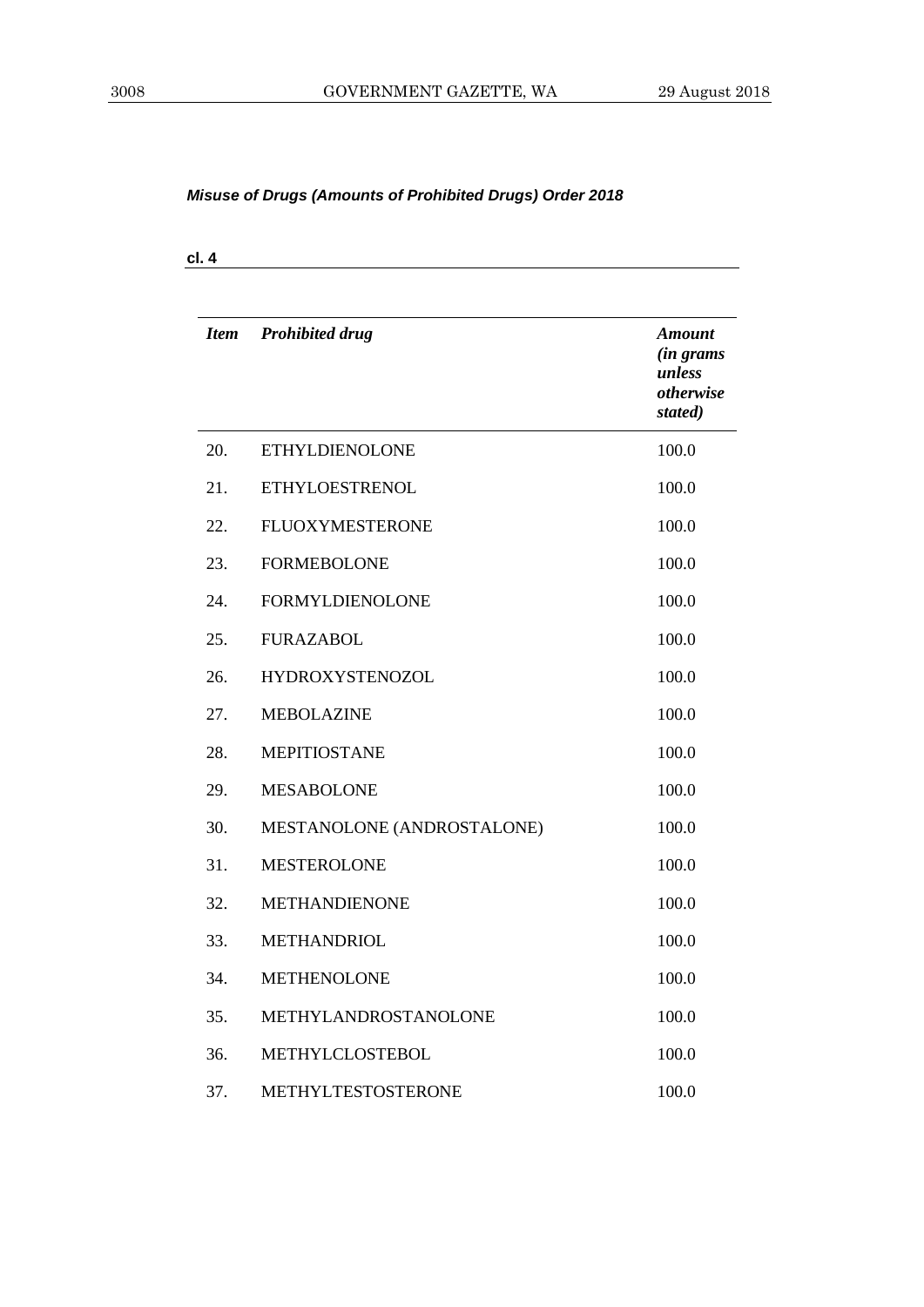| <b>Item</b> | <b>Prohibited drug</b>                                         | <b>Amount</b><br><i>(in grams</i><br>unless<br>otherwise<br>stated) |
|-------------|----------------------------------------------------------------|---------------------------------------------------------------------|
| 38.         | METHYLTRIENOLONE                                               | 100.0                                                               |
| 39.         | <b>METRIBOLONE</b>                                             | 100.0                                                               |
| 40.         | <b>MIBOLERONE</b>                                              | 100.0                                                               |
| 41.         | <b>NANDROLONE</b>                                              | 100.0                                                               |
| 42.         | NORANDROSTENOLONE                                              | 100.0                                                               |
| 43.         | <b>NORBOLETHONE</b>                                            | 100.0                                                               |
| 44.         | <b>NORCLOSTEBOL</b>                                            | 100.0                                                               |
| 45.         | NORETHANDROLONE                                                | 100.0                                                               |
| 46.         | <b>NORMETHANDRONE</b>                                          | 100.0                                                               |
| 47.         | <b>OVANDROTONE</b>                                             | 100.0                                                               |
| 48.         | <b>OXABOLONE</b>                                               | 100.0                                                               |
| 49.         | <b>OXANDROLONE</b>                                             | 100.0                                                               |
| 50.         | <b>OXYMESTERONE</b>                                            | 100.0                                                               |
| 51.         | <b>OXYMETHOLONE</b>                                            | 100.0                                                               |
| 52.         | PRASTERONE (DEHYDROEPIANDROSTERONE,<br>DEHRYDROISOANDROSERONE) | 100.0                                                               |
| 53.         | PROPETANDROL                                                   | 100.0                                                               |
| 54.         | <b>QUINBOLONE</b>                                              | 100.0                                                               |

**cl. 4**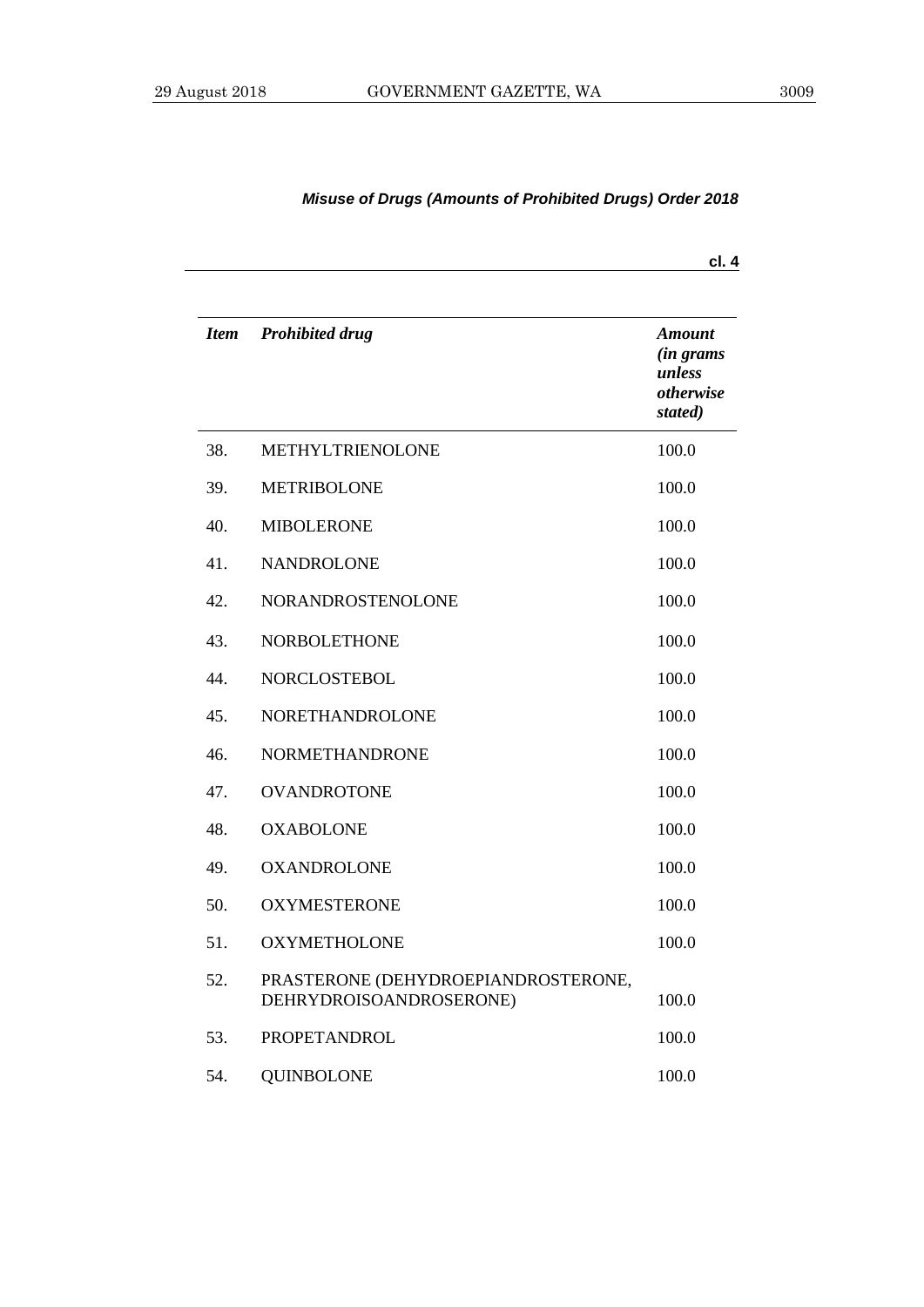| <b>Item</b> | <b>Prohibited drug</b>      | <b>Amount</b><br><i>(in grams</i><br>unless<br>otherwise<br>stated) |
|-------------|-----------------------------|---------------------------------------------------------------------|
| 55.         | <b>ROXIBOLONE</b>           | 100.0                                                               |
| 56.         | <b>SILANDRONE</b>           | 100.0                                                               |
| 57.         | <b>STANOLONE</b>            | 100.0                                                               |
| 58.         | <b>STANOZOLOL</b>           | 100.0                                                               |
| 59.         | <b>STENBOLONE</b>           | 100.0                                                               |
| 60.         | <b>TESTOLACTONE</b>         | 100.0                                                               |
| 61.         | <b>TESTOSTERONE</b>         | 100.0                                                               |
| 62.         | THIMOSTERONE (TIOMESTERONE) | 100.0                                                               |
| 63.         | <b>TRENBOLONE</b>           | 100.0                                                               |
| 64.         | <b>TRESTOLONE</b>           | 100.0                                                               |

#### **5. Schedule V amended**

(1) At the beginning of Schedule V insert:

#### **Division 1** — **General**

- (2) In Schedule V:
	- (a) after item 1 insert:

#### 1A. ACETYL-ALPHA-METHYLFENTANYL 0.005

**cl. 5**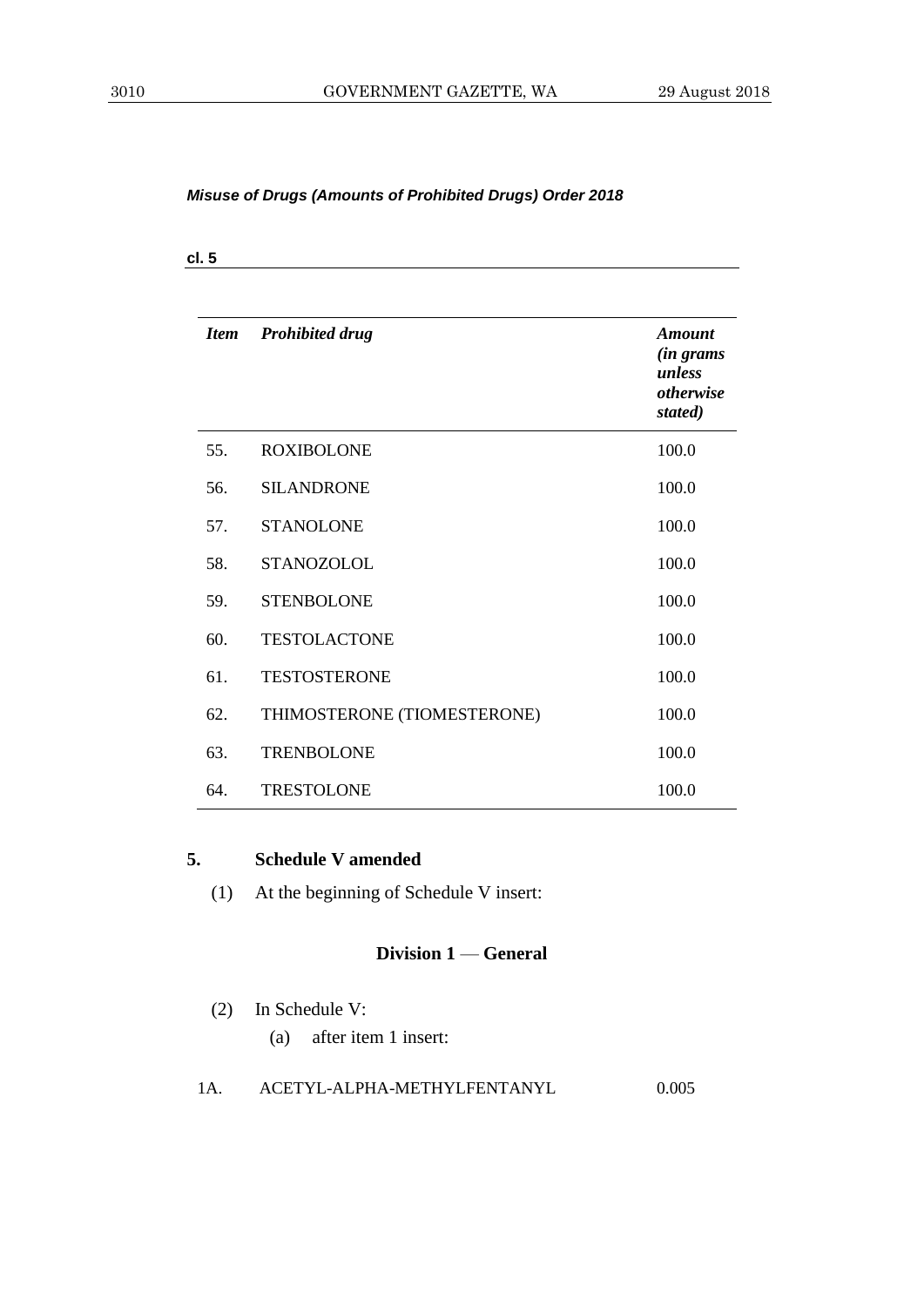|       |                                                                                                       | cl.5  |
|-------|-------------------------------------------------------------------------------------------------------|-------|
|       | delete item 18B and insert:<br>(b)                                                                    |       |
| 18B.  | BENZOYLINDOLES (plant material)                                                                       | 30.0  |
| 18C.  | BENZOYLINDOLES (in any form except plant<br>material)                                                 | 2.0   |
|       | delete item 25A and insert:<br>(c)                                                                    |       |
| 25A.  | 1-BUTYL-3-(1-NAPHTHOYL) INDOLE (JWH-073)<br>(plant material)                                          | 30.0  |
| 25B.  | 1-BUTYL-3-(1-NAPHTHOYL) INDOLE (JWH-073)<br>(in any form except plant material)                       | 2.0   |
|       | (d)<br>after item 27 insert:                                                                          |       |
| 27A.  | (E)-4-CHLORO-N-(1-(4-NITROPHENETHYL)<br>PIPERIDIN-2-YLIDENE)<br><b>BENZENESULFONAMIDE (W-18)</b>      | 0.005 |
|       | delete item 34A and insert:<br>(e)                                                                    |       |
| 34A.  | 1-CYCLOHEXYLETHYL-3-(2-<br>METHOXYPHENYLACETYL) INDOLE (RCS-8)<br>(plant material)                    | 30.0  |
| 34AB. | 1-CYCLOHEXYLETHYL-3-(2-<br>METHOXYPHENYLACETYL) INDOLE (RCS-8) (in<br>any form except plant material) | 2.0   |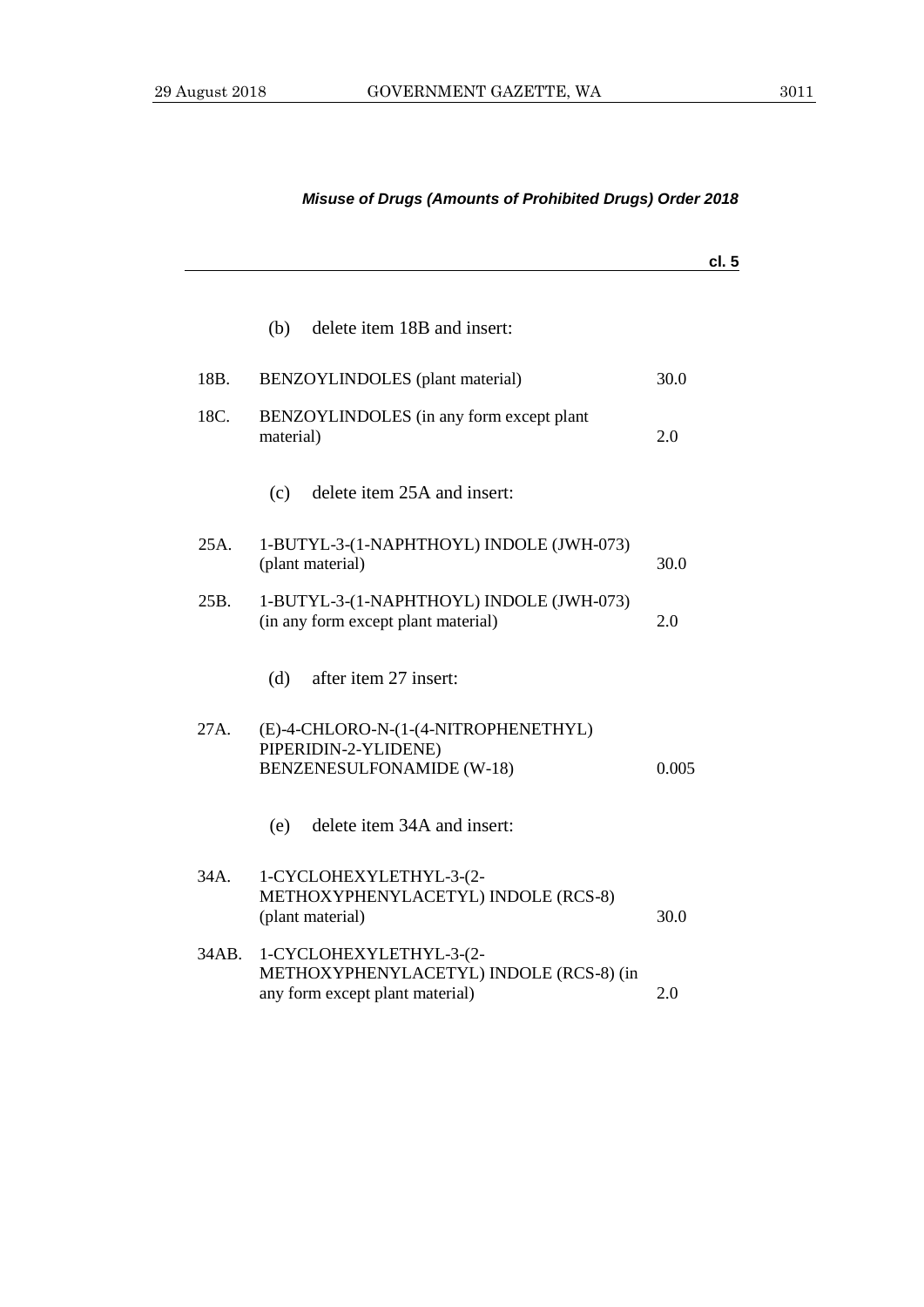**cl. 5**

|       | (f)<br>delete item 34B and insert:                                                                                                                         |      |
|-------|------------------------------------------------------------------------------------------------------------------------------------------------------------|------|
| 34B.  | CYCLOHEXYLPHENOLS (plant material)                                                                                                                         | 30.0 |
| 34BA. | CYCLOHEXYLPHENOLS (in any form except plant<br>material)                                                                                                   | 2.0  |
|       | delete item 39A and insert:<br>(g)                                                                                                                         |      |
| 39A.  | DIBENZOPYRANS (plant material)                                                                                                                             | 30.0 |
| 39B.  | DIBENZOPYRANS (in any form except plant<br>material)                                                                                                       | 2.0  |
|       | delete item 47B and insert:<br>(h)                                                                                                                         |      |
| 47B.  | 5-(1,1-DIMETHYLHEPTYL)-2-[(1R,3S)-3-<br>HYDROXYCYCLOHEXYL]-PHENOL (CP 47,497)<br>(plant material)                                                          | 30.0 |
| 47BA  | 5-(1,1-DIMETHYLHEPTYL)-2-[(1R,3S)-3-<br>HYDROXYCYCLOHEXYL]-PHENOL (CP 47,497)<br>(in any form except plant material)                                       | 2.0  |
|       | delete item 47C and insert:<br>(i)                                                                                                                         |      |
| 47C.  | 5-(1,1-DIMETHYLOCTYL)-2-[(1R,3S)-3-<br>HYDROXYCYCLOHEXYL]-PHENOL<br>(CANNABICYCLOHEXANOL or CP 47,497 C8<br>HOMOLOGUE) (plant material)                    | 30.0 |
| 47D.  | 5-(1,1-DIMETHYLOCTYL)-2-[(1R,3S)-3-<br>HYDROXYCYCLOHEXYL]-PHENOL<br>(CANNABICYCLOHEXANOL or CP 47,497 C8<br>HOMOLOGUE) (in any form except plant material) | 2.0  |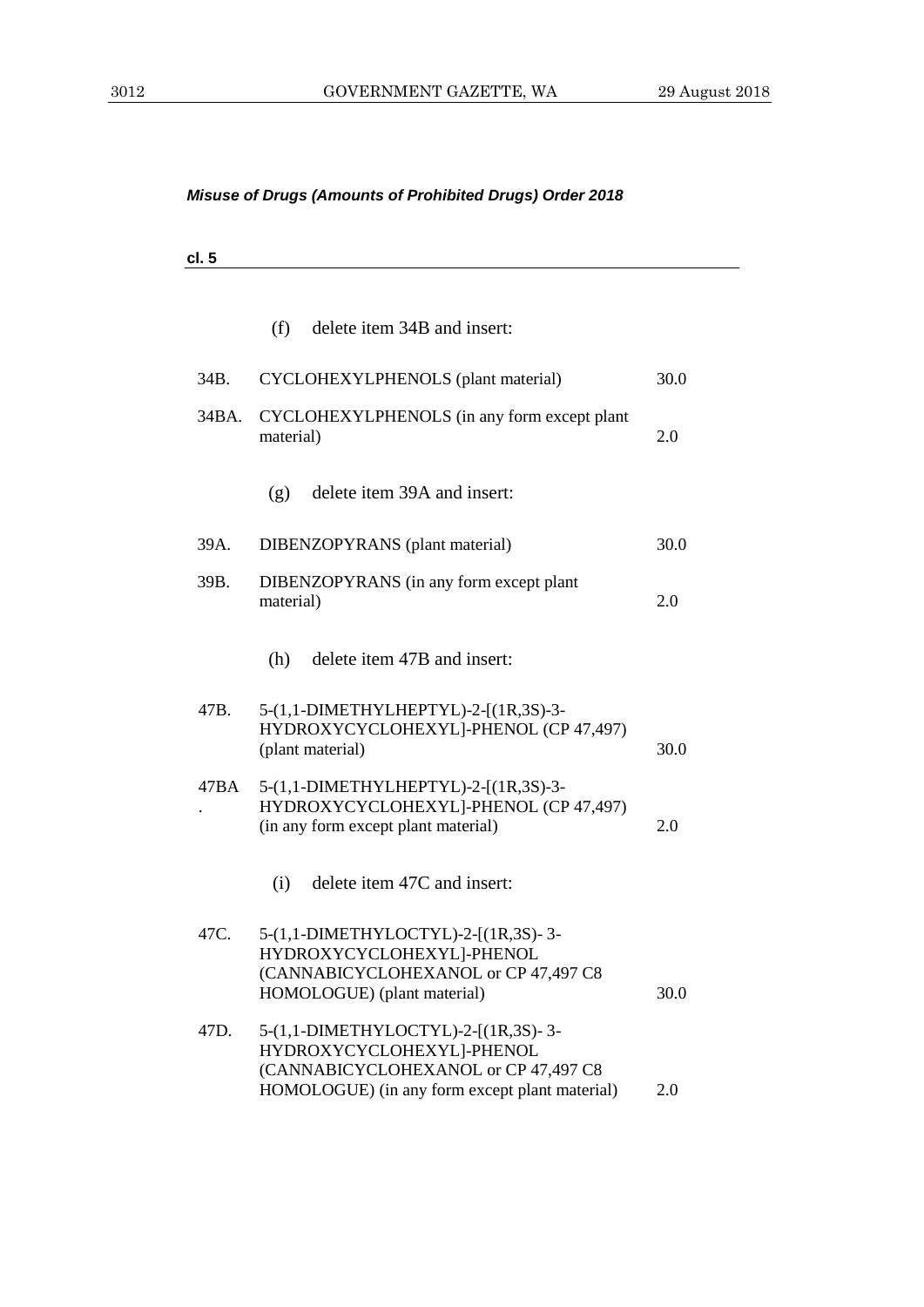## **cl. 5** (j) after item 49 insert: 49A. DIPHENIDINE 2.0 (k) delete item 60A and insert: 60A. 1-(5-FLUOROPENTYL)-3-(2-IODOBENZOYL) INDOLE (AM-694) (plant material) 30.0 60AA . 1-(5-FLUOROPENTYL)-3-(2-IODOBENZOYL) INDOLE (AM-694) (in any form except plant material) 2.0 60AB. 1-(5-FLUOROPENTYL)-N-(1-METHYL-1-PHENYL ETHYL)-1H-INDAZOLE-3-CARBOXAMIDE (SGT-25) (plant material) 30.0 60AC. 1-(5-FLUOROPENTYL)-N-(1-METHYL-1-PHENYL ETHYL)-1H-INDAZOLE-3-CARBOXAMIDE (SGT-25) (in any form except plant material) 2.0 (l) delete item 60B and insert: 60B. 1-(5-FLUOROPENTYL)-3-(1-NAPHTHOYL) INDOLE (AM-2201) (plant material) 30.0 60C. 1-(5-FLUOROPENTYL)-3-(1-NAPHTHOYL) INDOLE (AM-2201) (in any form except plant material) 2.0 (m) after item 60 insert: 60AA A. GAMMA HYDROXY BUTRATE (4-HYDROXYBUTANOIC ACID) 2.0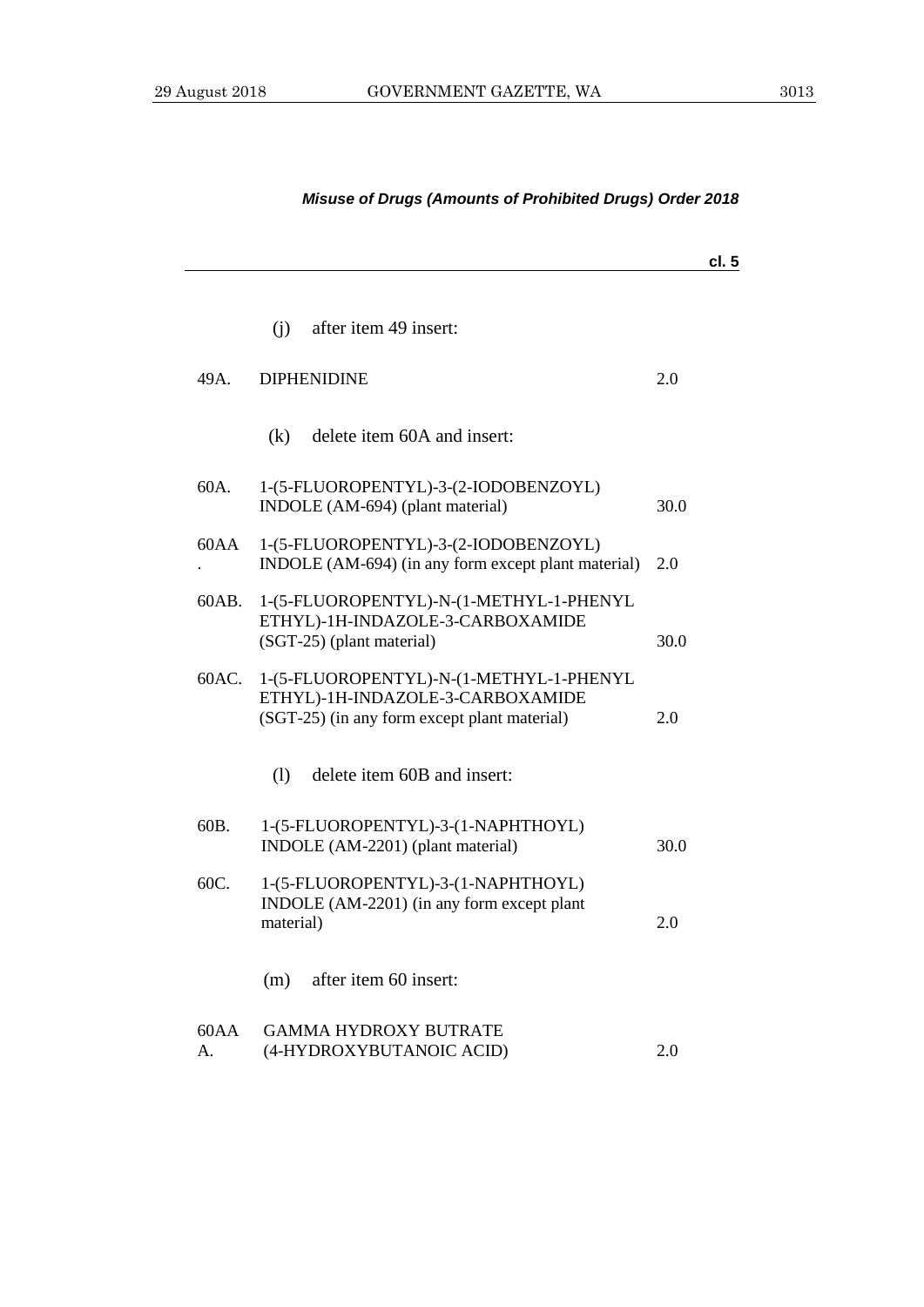**cl. 5**

|       | (n)<br>delete item 65A and insert:                                                                                                                        |      |
|-------|-----------------------------------------------------------------------------------------------------------------------------------------------------------|------|
| 65A.  | 1-HEXYL-3-(1-NAPHTHOYL) INDOLE (JWH-019)<br>(plant material)                                                                                              | 30.0 |
| 65B.  | 1-HEXYL-3-(1-NAPHTHOYL) INDOLE (JWH-019)<br>(in any form except plant material)                                                                           | 2.0  |
|       | delete item 68A and insert:<br>(0)                                                                                                                        |      |
| 68A.  | 9-(HYDROXYMETHYL)-6,6-DIMETHYL-3-(2-<br>METHYLOCTAN-2-YL)-6A,7,10,10A-<br>TETRAHYDROBENZO[C] CHROMEN-1-OL<br>(HU-210) (plant material)                    | 30.0 |
| 68B.  | 9-(HYDROXYMETHYL)-6,6-DIMETHYL-3-(2-<br>METHYLOCTAN-2-YL)-6A,7,10,10A-<br>TETRAHYDROBENZO[C] CHROMEN-1-OL<br>(HU-210) (in any form except plant material) | 2.0  |
|       | after item 82A insert:<br>(p)                                                                                                                             |      |
| 82AA  | 2-METHOXYDIPHENIDINE (2-MXP or MXP) (plant<br>material)                                                                                                   | 30.0 |
| 82AB  | 2-METHOXYDIPHENIDINE (2-MXP or MXP) (in<br>any form except plant material)                                                                                | 2.0  |
|       | delete item 82BA and insert:<br>(q)                                                                                                                       |      |
| 82BA. | 4-METHOXYPHENYL (1-BUTYL-1H-INDOL-3-<br>YL)-METHANONE (RCS-4 (C4) (plant material)                                                                        | 30.0 |
| 82BAA | 4-METHOXYPHENYL (1-BUTYL-1H-INDOL-3-<br>YL)-METHANONE (RCS-4 (C4) (in any form<br>except plant material)                                                  | 2.0  |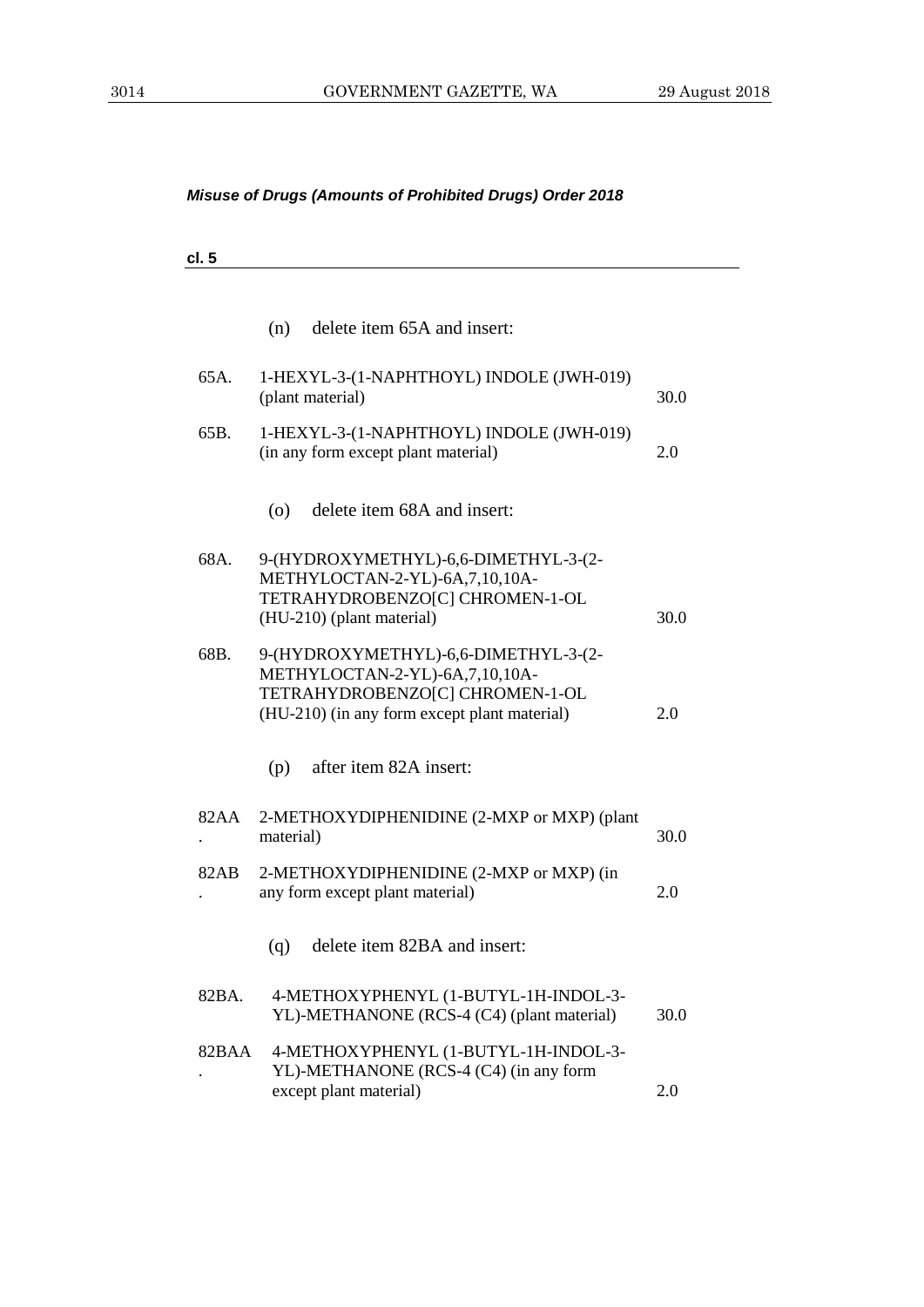## **cl. 5** (r) delete item 82BB and insert: 82BB. 2-(4-METHOXYPHENYL)-1-(1-PENTYL-1H-INDOL-3-YL)-ETHANONE (JWH-201) (plant material) 30.0 82BBA. 2-(4-METHOXYPHENYL)-1-(1-PENTYL-1H-INDOL-3-YL)-ETHANONE (JWH-201) (in any form except plant material) 2.0 (s) delete item 82B and insert: 82B. 2-(2-METHOXYPHENYL)-1-(1-PENTYLINDOL-3- YL) ETHANONE (JWH-250) (plant material) 30.0 82CA. 2-(2-METHOXYPHENYL)-1-(1-PENTYLINDOL-3- YL) ETHANONE (JWH-250) (in any form except plant material) 2.0 (t) delete item 82C and insert: 82C. 2-(3-METHOXYPHENYL)-1-(1-PENTYLINDOL-3- YL) ETHANONE (JWH-302) (plant material) 30.0 82D. 2-(3-METHOXYPHENYL)-1-(1-PENTYLINDOL-3- YL) ETHANONE (JWH-302) (in any form except plant material) 2.0 (u) after item 82 insert: 82AA A. METHYL (S)-2-[1-(5-FLUOROPENTYL)-1H-INDAZOLE-3-CARBOXAMIDO]-3,3- DIMETHYLBUTANOATE (5F-ADB) (plant

material) 30.0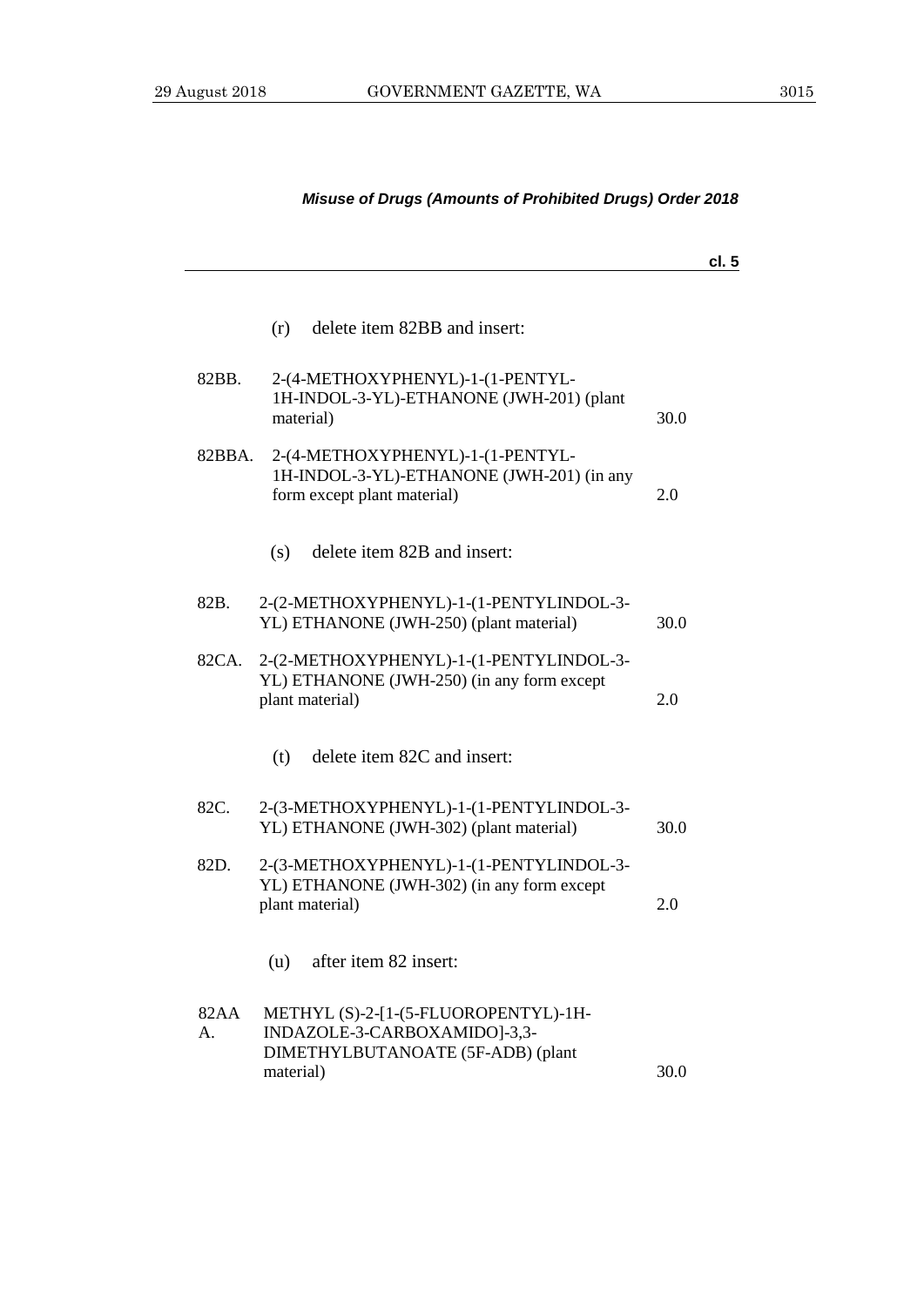$\overline{\phantom{0}}$ 

| cl. 5             |                                                                                                                                                             |      |
|-------------------|-------------------------------------------------------------------------------------------------------------------------------------------------------------|------|
|                   |                                                                                                                                                             |      |
| 82AA<br><b>B.</b> | METHYL (S)-2-[1-(5-FLUOROPENTYL)-1H<br>-INDAZOLE-3-CARBOXAMIDO]-3,3-<br>DIMETHYLBUTANOATE (5F-ADB) (in any form<br>except plant material)                   | 2.0  |
| 82AA<br>C.        | METHYL 2-(1-(5-FLUOROPENTYL)-1H-<br>INDAZOLE-3-CARBOXAMIDO)-3-<br>METHYLBUTANOATE (5F-AMB) (plant material)                                                 | 30.0 |
| 82AA<br>D.        | METHYL 2-(1-(5-FLUOROPENTYL)-1H-<br>INDAZOLE-3-CARBOXAMIDO)-3-<br>METHYLBUTANOATE (5F-AMB) (in any form<br>except plant material)                           | 2.0  |
|                   | delete item 96A and insert:<br>(v)                                                                                                                          |      |
| 96A.              | 1-[2-(4-MORPHOLINYL)ETHYL]-3-(1-<br>NAPHTHOYL) INDOLE (JWH-200) (plant material)                                                                            | 30.0 |
| 96B.              | 1-[2-(4-MORPHOLINYL)ETHYL]-3-(1-<br>NAPHTHOYL) INDOLE (JWH-200) (in any form<br>except plant material)                                                      | 2.0  |
|                   | after item 96 insert:<br>(w)                                                                                                                                |      |
| 96AA              | N-(1-AMINO-3,3-DIMETHYL-1-OXOBUTAN-2-<br>YL)-1-(CYCLOHEXYLMETHYL)-1H-INDAZOLE-3<br>-CARBOXAMIDE (MAB-CHMINACA or<br>ADB-CHMINACA) (plant material)          | 30.0 |
| 96AB              | N-(1-AMINO-3,3-DIMETHYL-1-OXOBUTAN-2-<br>YL)-1-(CYCLOHEXYLMETHYL)-1H-INDAZOLE-3<br>-CARBOXAMIDE (MAB-CHMINACA or<br>ADB-CHMINACA) (in any form except plant |      |
|                   | material)                                                                                                                                                   | 2.0  |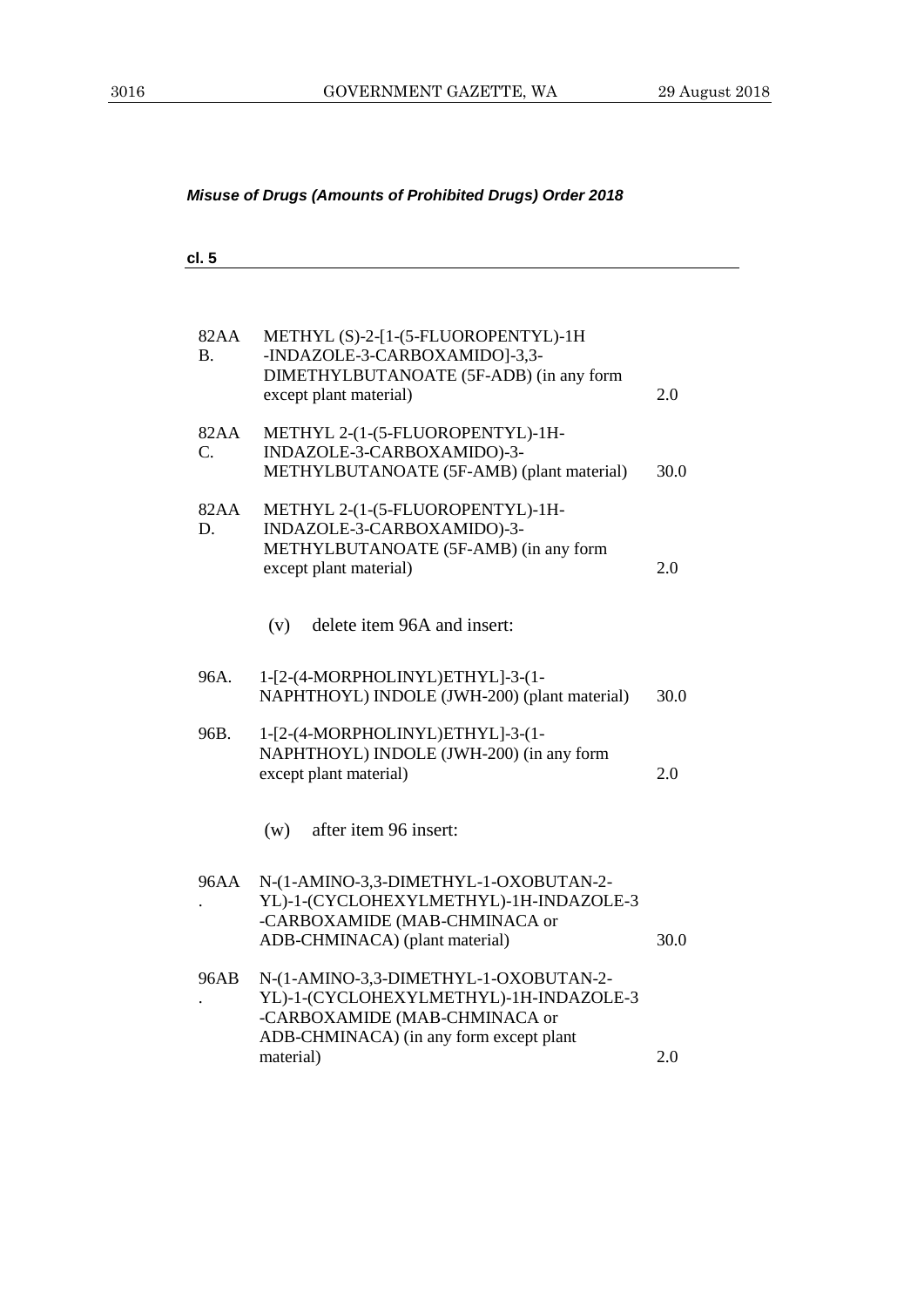|       |                                                                                                                                                  |      | cl. 5 |
|-------|--------------------------------------------------------------------------------------------------------------------------------------------------|------|-------|
| 96AC  | N-(1-AMINO-3,3-DIMETHYL-1-OXOBUTAN-2-                                                                                                            |      |       |
|       | YL)-1-(5-FLUOROPENTYL)-1H-INDOLE-3-<br>CARBOXAMIDE (5F-ADBICA) (plant material)                                                                  | 30.0 |       |
| 96AD  | N-(1-AMINO-3,3-DIMETHYL-1-OXOBUTAN-2-<br>YL)-1-(5-FLUOROPENTYL)-1H-INDOLE-3-<br>CARBOXAMIDE (5F-ADBICA) (in any form except<br>plant material)   | 2.0  |       |
| 96AE  | N-[1-(AMINOCARBONYL)-2,2-<br>DIMETHYLPROPYL]-1-PENTYL-1H-INDAZOLE-3<br>-CARBOXAMIDE (ADB-PINACA) (plant material)                                | 30.0 |       |
| 96AF. | N-[1-(AMINOCARBONYL)-2,2-<br>DIMETHYLPROPYL]-1-PENTYL-1H-INDAZOLE-3<br>-CARBOXAMIDE (ADB-PINACA) (in any form<br>except plant material)          | 2.0  |       |
| 96AG  | N-(1-[AMINOCARBONYL)-2-METHYLPROPYL]-1<br>-(CYCLOHEXYLMETHYL)-1H-INDAZOLE-3-<br>CARBOXAMIDE (AB-CHMINACA) (plant material)                       | 30.0 |       |
| 94AH  | N-(1-[AMINOCARBONYL)-2-METHYLPROPYL]-1<br>-(CYCLOHEXYLMETHYL)-1H-INDAZOLE-3-<br>CARBOXAMIDE (AB-CHMINACA) (in any form<br>except plant material) | 2.0  |       |
| 96AI. | N-(1-AMINO-3-METHYL-1-OXOBUTAN-2-YL)-1-<br>(5-FLUOROPENTYL)-1H-INDOLE-3-<br>CARBOXAMIDE (5F-ABICA) (plant material)                              | 30.0 |       |
| 96AJ. | N-(1-AMINO-3-METHYL-1-OXOBUTAN-2-YL)-1-<br>(5-FLUOROPENTYL)-1H-INDOLE-3-<br>CARBOXAMIDE (5F-ABICA) (in any form except<br>plant material)        | 2.0  |       |
| 96AK  | N-[(1S)-1-(AMINOCARBONYL)-2-<br>METHYLPROPYL]-1-(5-FLUOROPENTYL)-1H-<br>INDAZOLE-3-CARBOXAMIDE (5F-AB-PINACA)<br>(plant material)                | 30.0 |       |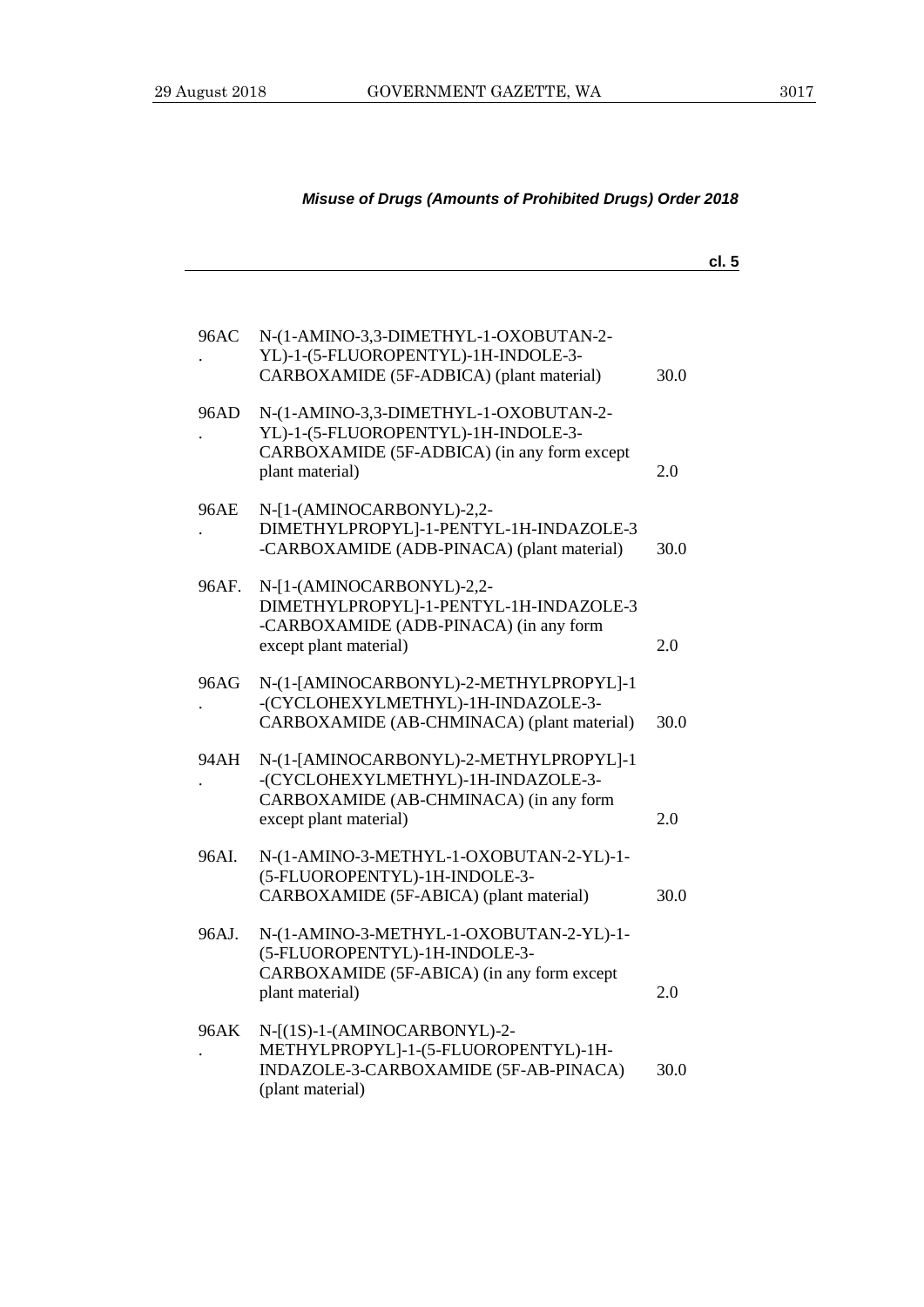| cl. 5 |                                                                                                                      |      |
|-------|----------------------------------------------------------------------------------------------------------------------|------|
|       | 96AL N-[(1S)-1-(AMINOCARBONYL)-2-                                                                                    |      |
|       | METHYLPROPYL]-1-(5-FLUOROPENTYL)-1H-<br>INDAZOLE-3-CARBOXAMIDE (5F-AB-PINACA)<br>(in any form except plant material) | 2.0  |
|       | delete item 97A and insert:<br>(x)                                                                                   |      |
| 97A.  | NAPHTHOYLINDOLES (plant material)                                                                                    | 30.0 |
| 97AB  | NAPHTHOYLINDOLES (in any form except plant<br>material)                                                              | 2.0  |
|       | delete item 97B and insert:<br>(y)                                                                                   |      |
| 97B.  | NAPHTHYLMETHYLINDOLES (plant material)                                                                               | 30.0 |
| 97BA  | NAPHTHYLMETHYLINDOLES (in any form except<br>plant material)                                                         | 2.0  |
|       | delete item 97C and insert:<br>(z)                                                                                   |      |
| 97C.  | NAPHTHOYLPYRROLES (plant material)                                                                                   | 30.0 |
| 97CA. | NAPHTHOYLPYRROLES (in any form except plant<br>material)                                                             | 2.0  |
|       | (aa) delete item 97D and insert:                                                                                     |      |
| 97D.  | NAPHTHYLMETHYLINDENES (plant material)                                                                               | 30.0 |
| 97DA  | NAPHTHYLMETHYLINDENES (in any form except<br>plant material)                                                         | 2.0  |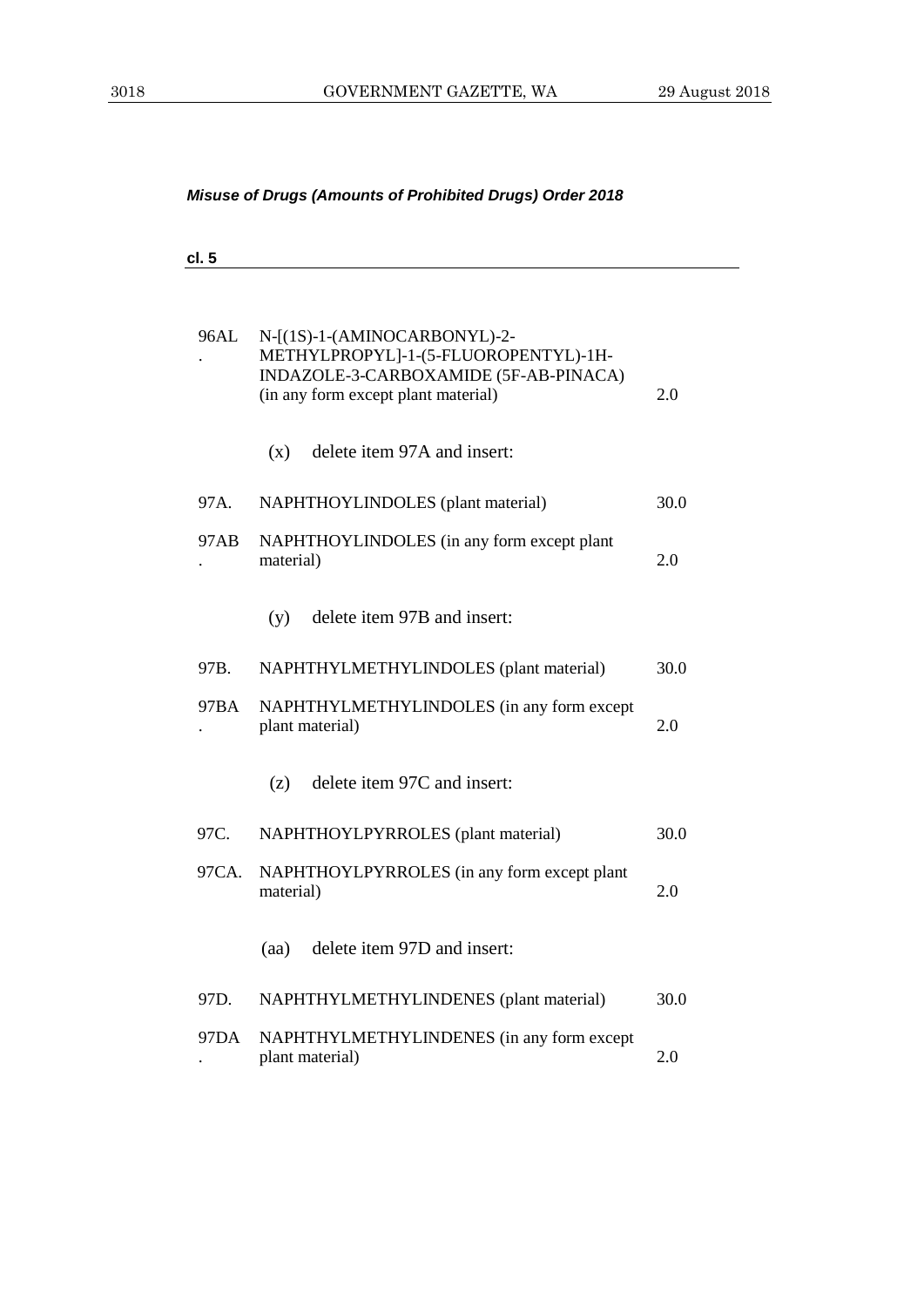## **cl. 5** (ab) delete item 112AA and insert: 112AA. 1-PENTYL-3-(4-CHLORO-1-NAPHTHOYL) INDOLE (JWH-398) (plant material) 30.0 112AA A. 1-PENTYL-3-(4-CHLORO-1-NAPHTHOYL) INDOLE (JWH-398) (in any form except plant material) 2.0 (ac) delete item 112AB and insert: 112AB. 1-PENTYL-3-(2-CHLOROPHENYLACETYL) INDOLE (JWH-203) (plant material) 30.0 112AB A. 1-PENTYL-3-(2-CHLOROPHENYLACETYL) INDOLE (JWH-203) (in any form except plant material) 2.0 (ad) delete item 112AC and insert: 112AC. 1-PENTYL-3-(4-ETHYL-1-NAPHTHOYL) INDOLE (JWH-210) (plant material) 30.0 112AC A. 1-PENTYL-3-(4-ETHYL-1-NAPHTHOYL) INDOLE (JWH-210) (in any form except plant material) 2.0 (ae) delete item 112AD and insert: 112AD. 1-PENTYL-3-[(4-METHOXY)-BENZOYL] INDOLE (RCS-4) (plant material) 30.0 112AD A. 1-PENTYL-3-[(4-METHOXY)-BENZOYL] INDOLE (RCS-4) (in any form except plant material) 2.0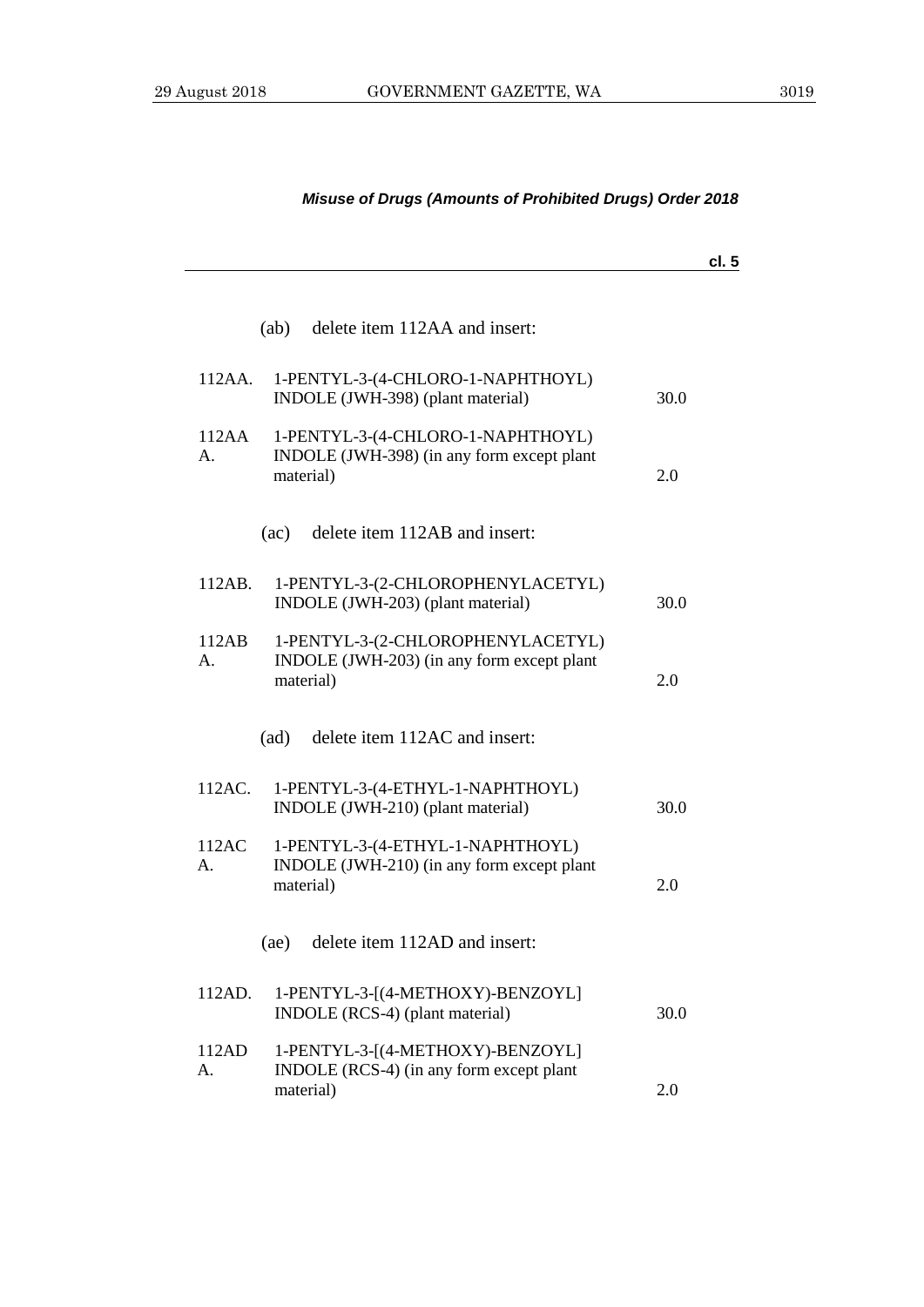| ×<br>۰,<br>۰. |  |
|---------------|--|
|---------------|--|

|             | (af)      | delete item 112AE and insert:                                                    |      |
|-------------|-----------|----------------------------------------------------------------------------------|------|
| 112AE.      |           | 1-PENTYL-3-(4-METHOXY-1-NAPHTHOYL)<br>INDOLE (JWH-081) (plant material)          | 30.0 |
| 112AE<br>А. | material) | 1-PENTYL-3-(4-METHOXY-1-NAPHTHOYL)<br>INDOLE (JWH-081) (in any form except plant | 2.0  |
|             | (ag)      | delete item 112A and insert:                                                     |      |
| 112A.       |           | 1-PENTYL-3-(1-NAPHTHOYL) INDOLE<br>(JWH-018) (plant material)                    | 30.0 |
| 112B<br>А.  |           | 1-PENTYL-3-(1-NAPHTHOYL) INDOLE<br>(JWH-018) (in any form except plant material) | 2.0  |
|             | (ah)      | delete item 112B and insert:                                                     |      |
| 112B.       |           | 1-PENTYL-3-(4-METHYL-1-NAPHTHOYL)<br>INDOLE (JWH-122) (plant material)           | 30.0 |
| 112C.       | material) | 1-PENTYL-3-(4-METHYL-1-NAPHTHOYL)<br>INDOLE (JWH-122) (in any form except plant  | 2.0  |
|             | (ai)      | delete item 124A and insert:                                                     |      |
| 124A.       |           | PHENYLACETYLINDOLES (plant material)                                             | 30.0 |
| 124B.       |           | PHENYLACETYLINDOLES (in any form except<br>plant material)                       | 2.0  |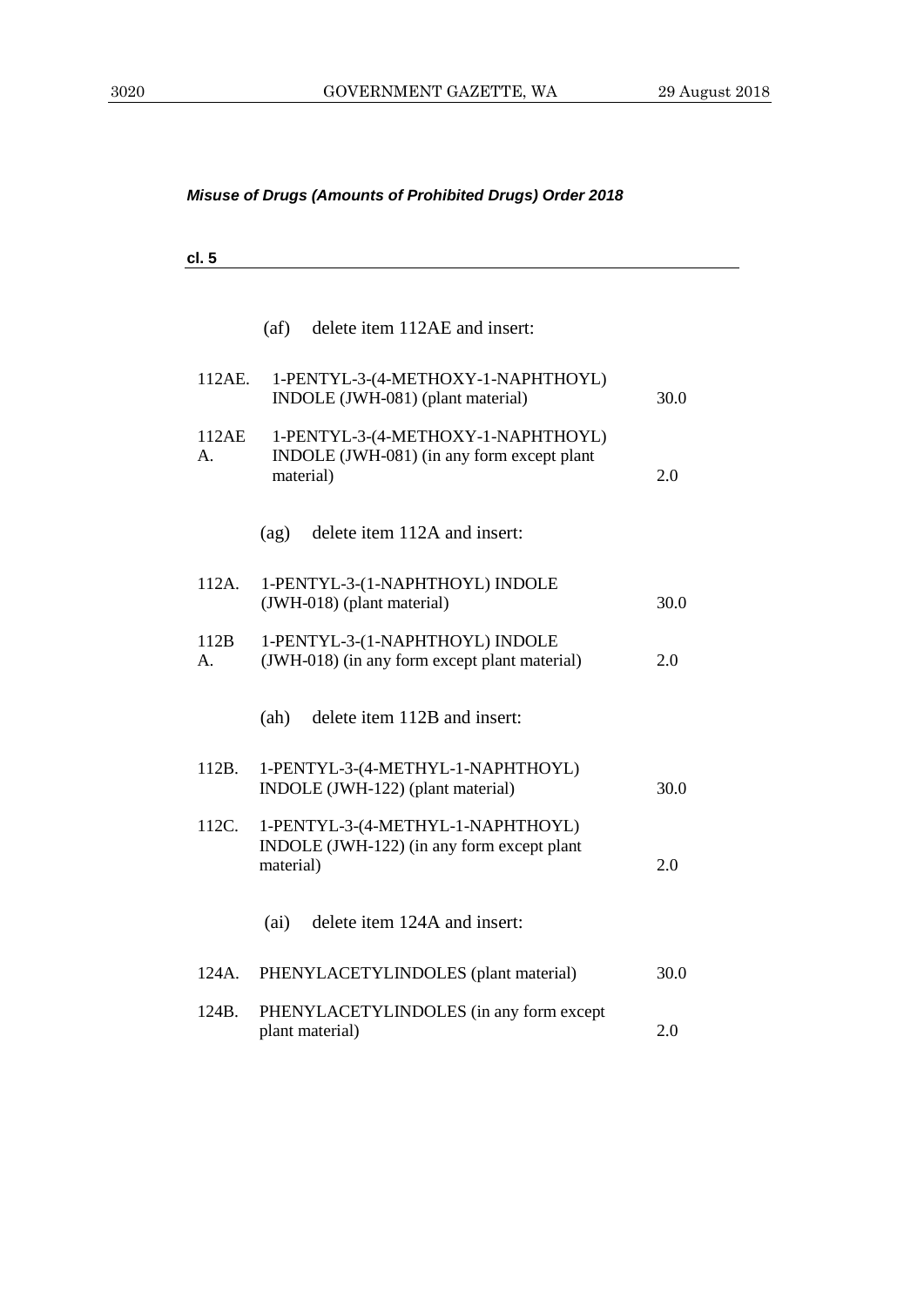|       |                                                                                              |      | cl. 5 |
|-------|----------------------------------------------------------------------------------------------|------|-------|
|       | delete item 128A and insert:<br>(ai)                                                         |      |       |
| 128A. | PRAVADOLINE (WIN 48098) (plant material)                                                     | 30.0 |       |
| 128B. | PRAVADOLINE (WIN 48098) (in any form except<br>plant material)                               | 2.0  |       |
|       | delete item 131A and insert:<br>(ak)                                                         |      |       |
| 131A. | 1-PROPYL-2-METHYL-3-(1-NAPHTHOYL)<br>INDOLE (JWH-015) (plant material)                       | 30.0 |       |
| 131B. | 1-PROPYL-2-METHYL-3-(1-NAPHTHOYL)<br>INDOLE (JWH-015) (in any form except plant<br>material) | 2.0  |       |

(3) At the end of Schedule V insert:

## **Division 2** — **Steroids**

| <b>Item</b> | <b>Prohibited drug</b> | <b>Amount</b><br><i>(in grams)</i><br>unless<br>otherwise<br>stated) |
|-------------|------------------------|----------------------------------------------------------------------|
| 1.          | <b>ATAMESTANE</b>      | 50.0                                                                 |
| 2.          | <b>BOLANDIOL</b>       | 50.0                                                                 |
| 3.          | <b>BOLASTERONE</b>     | 50.0                                                                 |
| 4.          | <b>BOLANZINE</b>       | 50.0                                                                 |
| 5.          | <b>BOLDENONE</b>       | 50.0                                                                 |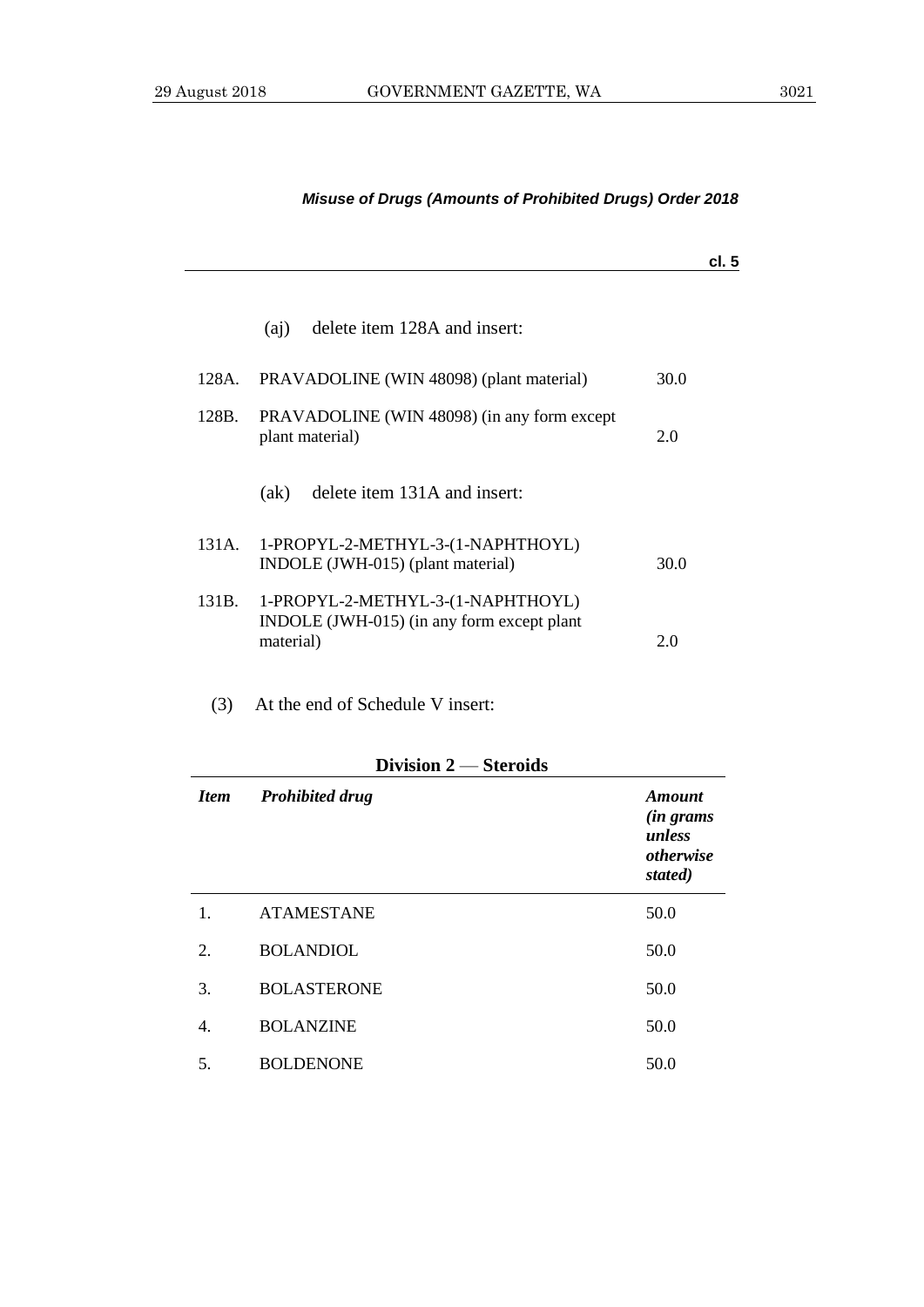| <b>Item</b> | <b>Prohibited drug</b>                                        | <b>Amount</b><br>(in grams<br>unless<br>otherwise<br>stated) |
|-------------|---------------------------------------------------------------|--------------------------------------------------------------|
| 6.          | <b>BOLENOL</b>                                                | 50.0                                                         |
| 7.          | <b>BOLMANTALATE</b>                                           | 50.0                                                         |
| 8.          | <b>CALUSTERONE</b>                                            | 50.0                                                         |
| 9.          | CHLORANDROSTENOLONE                                           | 50.0                                                         |
| 10.         | <b>CHLOROMETHANDIENONE</b>                                    | 50.0                                                         |
| 11.         | CHLOROXYDIENONE                                               | 50.0                                                         |
| 12.         | <b>CHLOROXYMESTERONE</b><br>(DEHYDROCHLOROMETHYLTESTOSTERONE) | 50.0                                                         |
| 13.         | CLOSTEBOL (4-CHLOROTESTOSTERONE)                              | 50.0                                                         |
| 14.         | <b>DIHYDROLONE</b>                                            | 50.0                                                         |
| 15.         | DIMETHANDROSTANOLONE                                          | 50.0                                                         |
| 16.         | <b>DIMETHAZINE</b>                                            | 50.0                                                         |
| 17.         | <b>DROSTANOLONE</b>                                           | 50.0                                                         |
| 18.         | <b>ENESTEBOL</b>                                              | 50.0                                                         |
| 19.         | <b>EPITIOSTANOL</b>                                           | 50.0                                                         |
| 20.         | <b>ETHYLDIENOLONE</b>                                         | 50.0                                                         |
| 21.         | <b>ETHYLOESTRENOL</b>                                         | 50.0                                                         |
| 22.         | FLUOXYMESTERONE                                               | 50.0                                                         |

**cl. 5**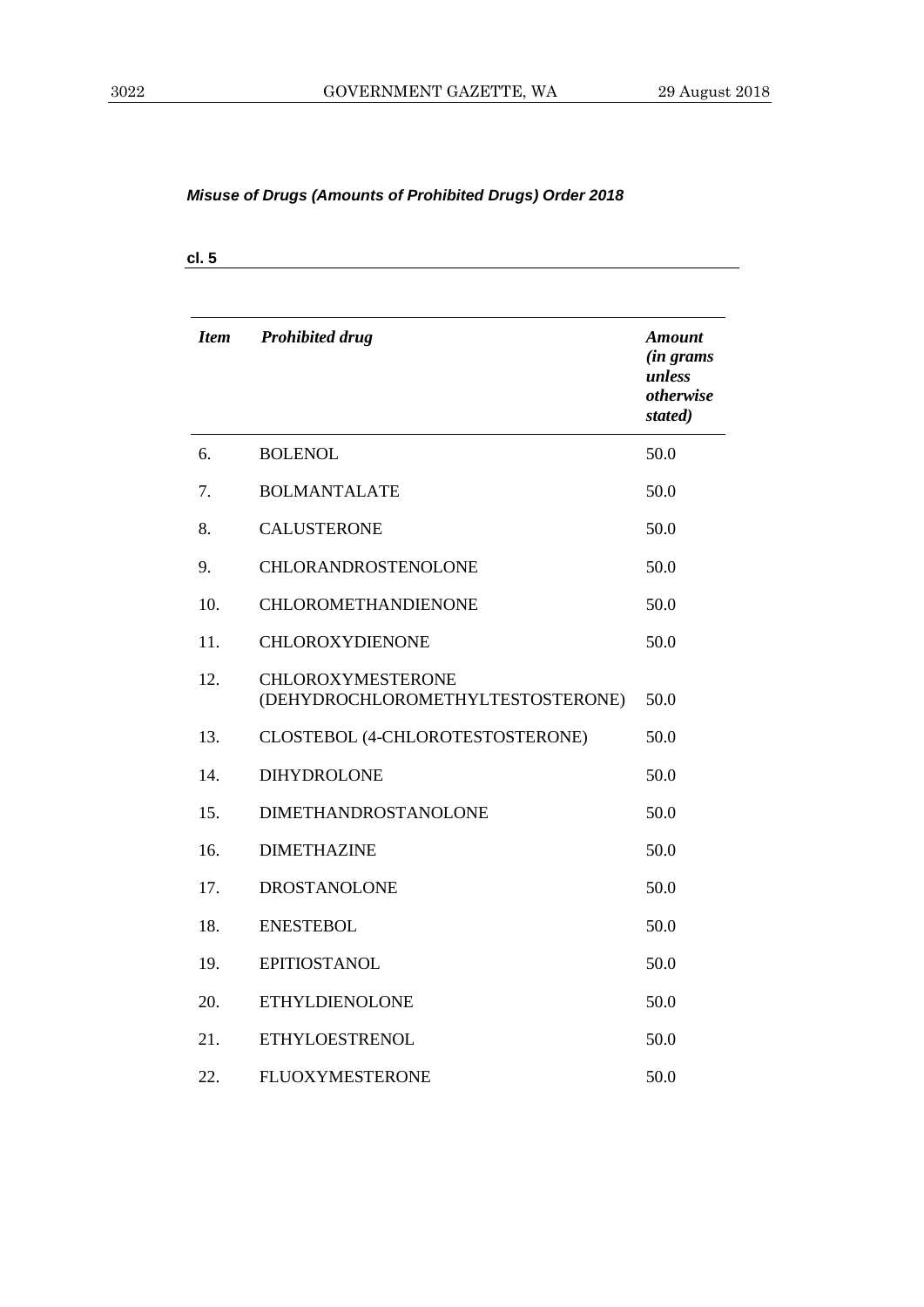|             |                            | cl.5                                                         |
|-------------|----------------------------|--------------------------------------------------------------|
| <b>Item</b> | <b>Prohibited drug</b>     | Amount<br><i>(in grams</i><br>unless<br>otherwise<br>stated) |
| 23.         | <b>FORMEBOLONE</b>         | 50.0                                                         |
| 24.         | <b>FORMYLDIENOLONE</b>     | 50.0                                                         |
| 25.         | <b>FURAZABOL</b>           | 50.0                                                         |
| 26.         | <b>HYDROXYSTENOZOL</b>     | 50.0                                                         |
| 27.         | <b>MEBOLAZINE</b>          | 50.0                                                         |
| 28.         | <b>MEPITIOSTANE</b>        | 50.0                                                         |
| 29.         | <b>MESABOLONE</b>          | 50.0                                                         |
| 30.         | MESTANOLONE (ANDROSTALONE) | 50.0                                                         |
| 31.         | <b>MESTEROLONE</b>         | 50.0                                                         |
| 32.         | <b>METHANDIENONE</b>       | 50.0                                                         |
| 33.         | <b>METHANDRIOL</b>         | 50.0                                                         |
| 34.         | <b>METHENOLONE</b>         | 50.0                                                         |
| 35.         | METHYLANDROSTANOLONE       | 50.0                                                         |
| 36.         | METHYLCLOSTEBOL            | 50.0                                                         |
| 37.         | METHYLTESTOSTERONE         | 50.0                                                         |
| 38.         | METHYLTRIENOLONE           | 50.0                                                         |
| 39.         | <b>METRIBOLONE</b>         | 50.0                                                         |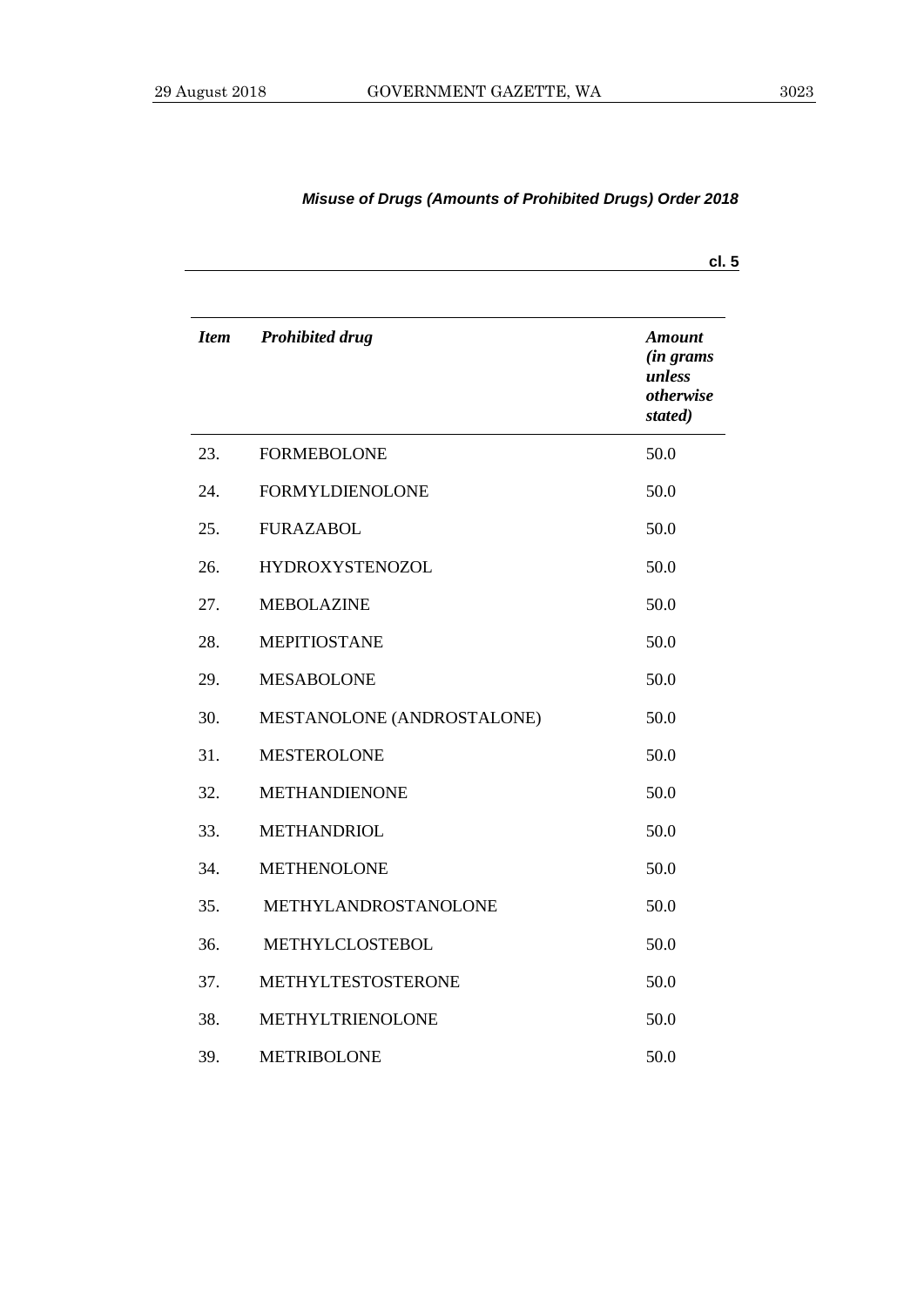| <b>Item</b> | <b>Prohibited drug</b>                                                   | <b>Amount</b><br><i>(in grams</i><br>unless<br>otherwise<br>stated) |
|-------------|--------------------------------------------------------------------------|---------------------------------------------------------------------|
| 40.         | <b>MIBOLERONE</b>                                                        | 50.0                                                                |
| 41.         | <b>NANDROLONE</b>                                                        | 50.0                                                                |
| 42.         | NORANDROSTENOLONE                                                        | 50.0                                                                |
| 43.         | <b>NORBOLETHONE</b>                                                      | 50.0                                                                |
| 44.         | <b>NORCLOSTEBOL</b>                                                      | 50.0                                                                |
| 45.         | NORETHANDROLONE                                                          | 50.0                                                                |
| 46.         | <b>NORMETHANDRONE</b>                                                    | 50.0                                                                |
| 47.         | <b>OVANDROTONE</b>                                                       | 50.0                                                                |
| 48.         | <b>OXABOLONE</b>                                                         | 50.0                                                                |
| 49.         | <b>OXANDROLONE</b>                                                       | 50.0                                                                |
| 50.         | <b>OXYMESTERONE</b>                                                      | 50.0                                                                |
| 51.         | <b>OXYMETHOLONE</b>                                                      | 50.0                                                                |
| 52.         | <b>PRASTERONE</b><br>(DEHYDROEPIANDROSTERONE,<br>DEHRYDROISOANDROSERONE) | 50.0                                                                |
| 53.         | <b>PROPETANDROL</b>                                                      | 50.0                                                                |
| 54.         | <b>QUINBOLONE</b>                                                        | 50.0                                                                |
| 55.         | <b>ROXIBOLONE</b>                                                        | 50.0                                                                |

**cl. 5**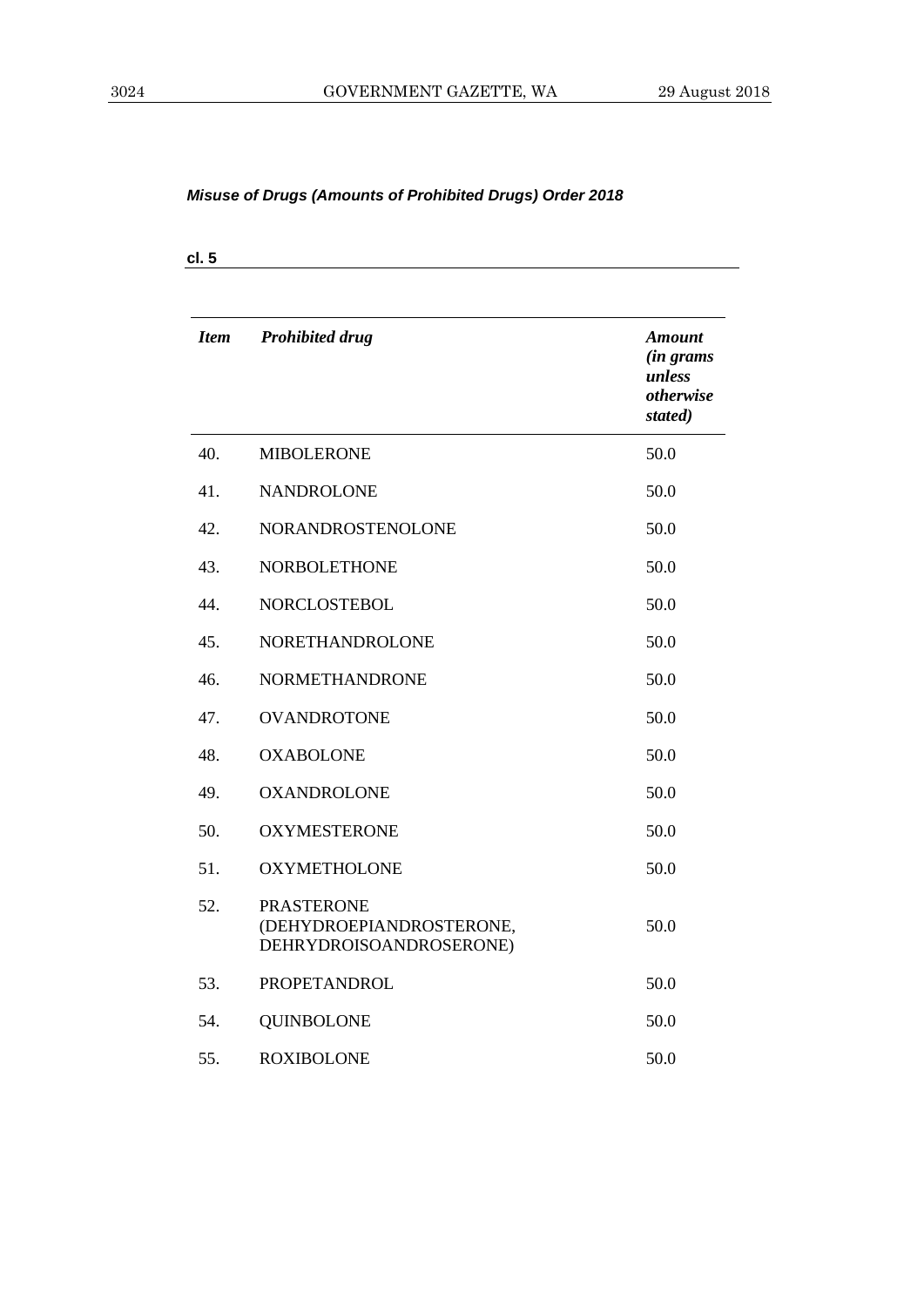|             |                             | cl. 6                                                                      |
|-------------|-----------------------------|----------------------------------------------------------------------------|
| <b>Item</b> | <b>Prohibited drug</b>      | <b>Amount</b><br><i>(in grams</i><br>unless<br><i>otherwise</i><br>stated) |
| 56.         | <b>SILANDRONE</b>           | 50.0                                                                       |
| 57.         | <b>STANOLONE</b>            | 50.0                                                                       |
| 58.         | <b>STANOZOLOL</b>           | 50.0                                                                       |
| 59.         | <b>STENBOLONE</b>           | 50.0                                                                       |
| 60.         | <b>TESTOLACTONE</b>         | 50.0                                                                       |
| 61.         | <b>TESTOSTERONE</b>         | 50.0                                                                       |
| 62.         | THIMOSTERONE (TIOMESTERONE) | 50.0                                                                       |
| 63.         | <b>TRENBOLONE</b>           | 50.0                                                                       |
| 64.         | <b>TRESTOLONE</b>           | 50.0                                                                       |

#### **6. Schedule VII amended**

(1) At the beginning of Schedule VII insert:

#### **Division 1** — **General**

- (2) In Schedule VII: (a) before item 1 insert:
- 1A. ACETYL-ALPHA-METHYLFENTANYL 0.070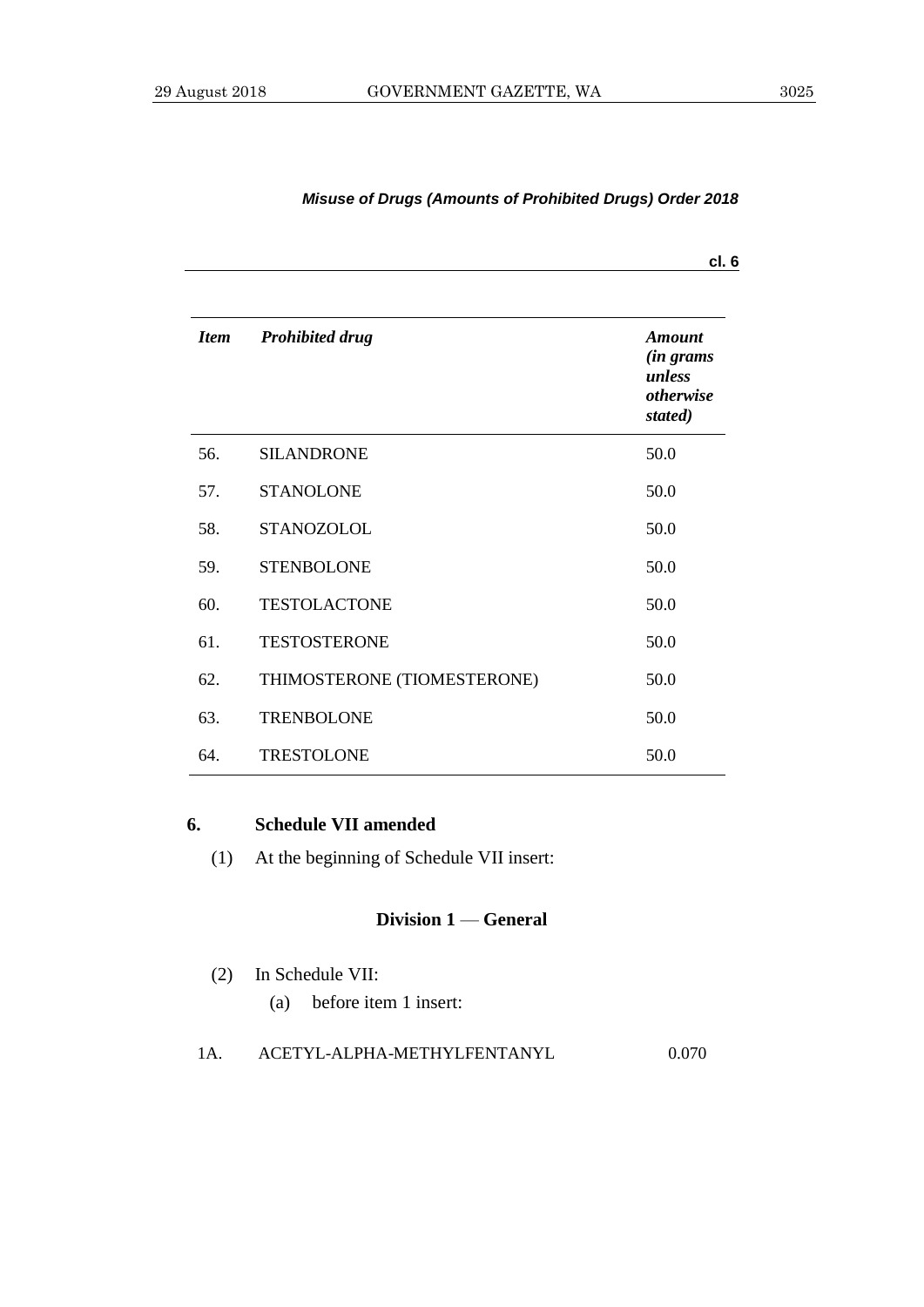**cl. 6**

|      | (b) delete item 2AA and insert:                                                                       |       |
|------|-------------------------------------------------------------------------------------------------------|-------|
| 2AA. | BENZOYLINDOLES (plant material)                                                                       | 420.0 |
| 2AB. | BENZOYLINDOLES (in any form except plant<br>material)                                                 | 28.0  |
|      | delete item 2B and insert:<br>(c)                                                                     |       |
| 2B.  | 1-BUTYL-3-(1-NAPHTHOYL) INDOLE (JWH-073)<br>(plant material)                                          | 420.0 |
| 2BA. | 1-BUTYL-3-(1-NAPHTHOYL) INDOLE (JWH-073)<br>(in any form except plant material)                       | 28.0  |
|      | delete item 4A and insert:<br>(d)                                                                     |       |
| 4A.  | 1-CYCLOHEXYLETHYL-3-(2-<br>METHOXYPHENYLACETYL) INDOLE (RCS-8)<br>(plant material)                    | 420.0 |
| 4AB. | 1-CYCLOHEXYLETHYL-3-(2-<br>METHOXYPHENYLACETYL) INDOLE (RCS-8) (in<br>any form except plant material) | 28.0  |
|      | delete item 4B and insert:<br>(e)                                                                     |       |
| 4В.  | CYCLOHEXYLPHENOLS (plant material)                                                                    | 420.0 |
| 4C.  | CYCLOHEXYLPHENOLS (in any form except plant<br>material)                                              | 28.0  |
|      |                                                                                                       |       |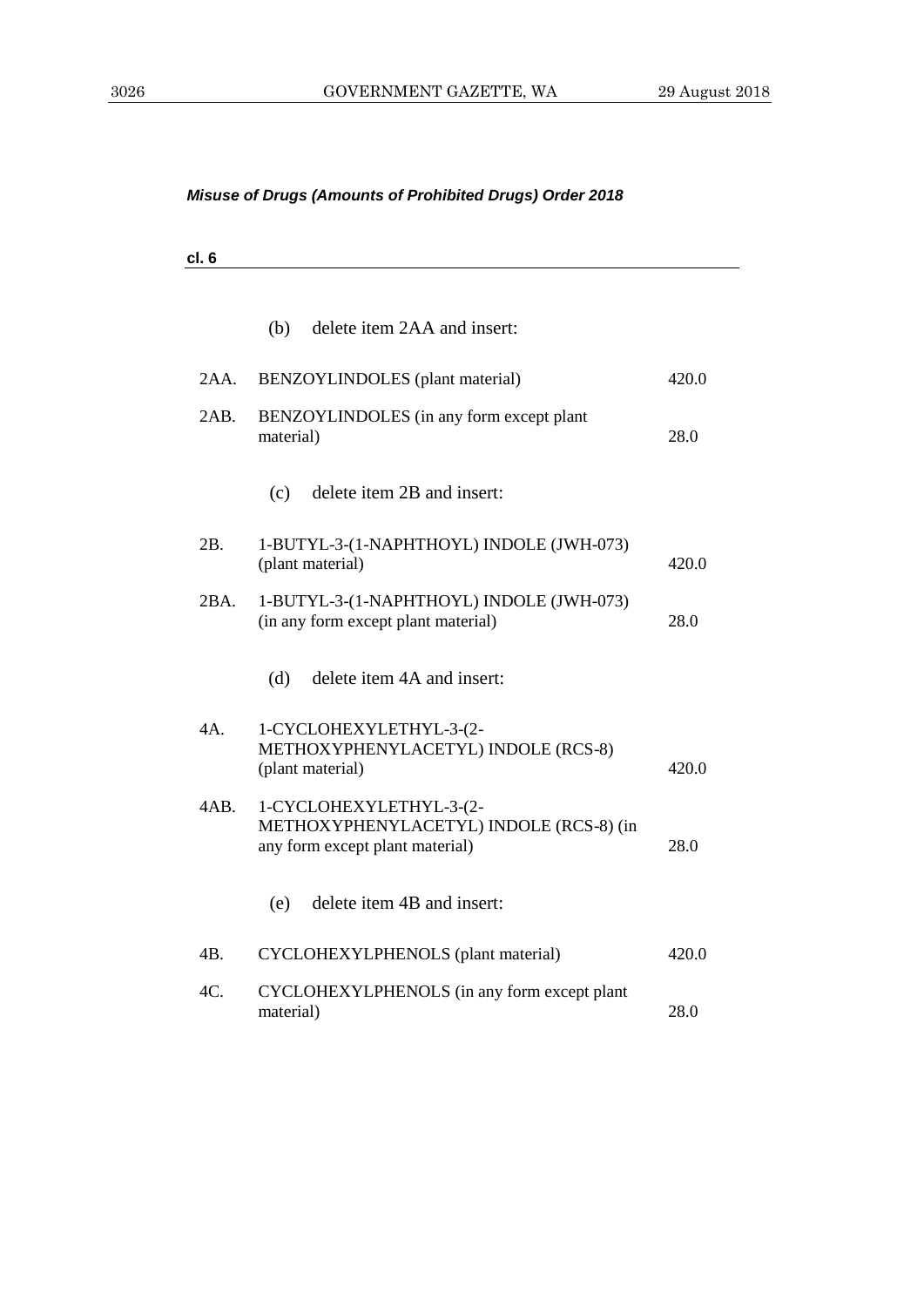|                  |                                                                                                                                                            | cl. 6 |
|------------------|------------------------------------------------------------------------------------------------------------------------------------------------------------|-------|
|                  | (f)<br>delete item 5AAA and insert:                                                                                                                        |       |
| 5AA<br>А.        | DIBENZOPYRANS (plant material)                                                                                                                             | 420.0 |
| 5AA<br><b>B.</b> | DIBENZOPYRANS (in any form except plant material)                                                                                                          | 28.0  |
|                  | delete item 5AB and insert:<br>(g)                                                                                                                         |       |
| 5AB.             | 5-(1,1-DIMETHYLHEPTYL)-2-[(1R,3S)-3-<br>HYDROXYCYCLOHEXYL]-PHENOL (CP 47,497)<br>(plant material)                                                          | 420.0 |
| 5AC<br>A.        | 5-(1,1-DIMETHYLHEPTYL)-2-[(1R,3S)-3-<br>HYDROXYCYCLOHEXYL]-PHENOL (CP 47,497) (in<br>any form except plant material)                                       | 28.0  |
|                  | delete item 5AC and insert<br>(h)                                                                                                                          |       |
| 5AC.             | 5-(1,1-DIMETHYLOCTYL)-2-[(1R,3S)-3-<br>HYDROXYCYCLOHEXYL]-PHENOL<br>(CANNABICYCLOHEXANOL or CP 47,497 C8<br>HOMOLOGUE) (plant material)                    | 420.0 |
| 5AD.             | 5-(1,1-DIMETHYLOCTYL)-2-[(1R,3S)-3-<br>HYDROXYCYCLOHEXYL]-PHENOL<br>(CANNABICYCLOHEXANOL or CP 47,497 C8<br>HOMOLOGUE) (in any form except plant material) | 28.0  |
| 5AE.             | <b>DIPHENIDINE</b>                                                                                                                                         | 28.0  |
| 5AF.             | (E)-4-CHLORO-N-(1-(4-NITROPHENETHYL)<br>PIPERIDIN-2-YLIDENE)BENZENESULFONAMIDE<br>$(W-18)$                                                                 | 0.070 |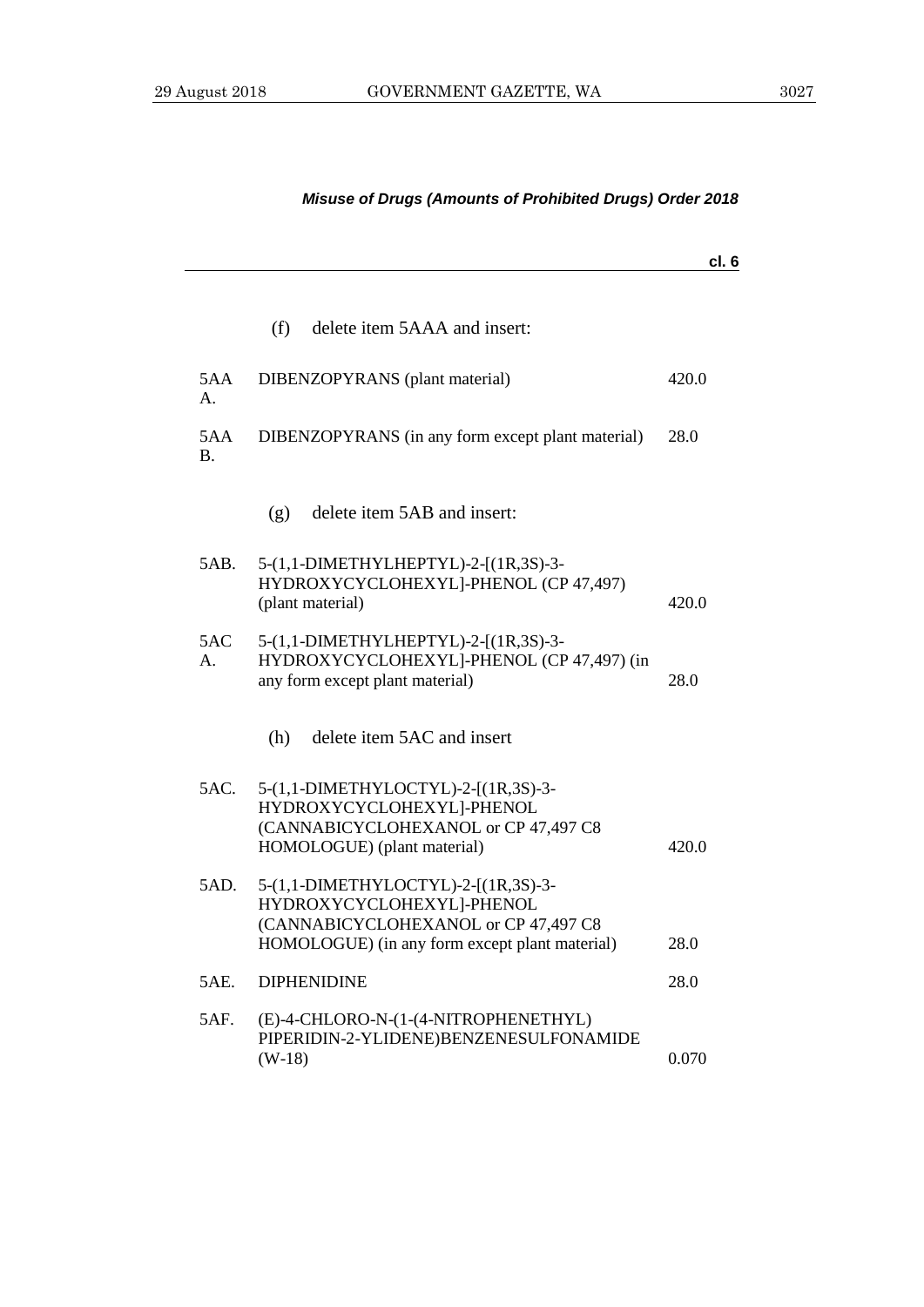| cl.6 |                                                                                                                                 |       |
|------|---------------------------------------------------------------------------------------------------------------------------------|-------|
|      |                                                                                                                                 |       |
|      | after item 5A insert:<br>(i)                                                                                                    |       |
| 5B.  | <b>FENTANYL</b>                                                                                                                 | 0.070 |
|      | delete item 6A and insert:<br>(i)                                                                                               |       |
| 6A.  | 1-(5-FLUOROPENTYL)-3-(2-IODOBENZOYL)<br>INDOLE (AM-694) (plant material)                                                        | 420.0 |
| 6AA. | 1-(5-FLUOROPENTYL)-3-(2-IODOBENZOYL)<br>INDOLE (AM-694) (in any form except plant material)                                     | 28.0  |
| 6AB. | 1-(5-FLUOROPENTYL)-N-(1-METHYL-1-<br>PHENYLETHYL)-1H-INDAZOLE-3-<br>CARBOXAMIDE (SGT-25) (plant material)                       | 420.0 |
| 6AC. | 1-(5-FLUOROPENTYL)-N-(1-METHYL-1-<br>PHENYLETHYL)-1H-INDAZOLE-3-<br>CARBOXAMIDE (SGT-25) (in any form except plant<br>material) | 28.0  |
|      | delete item 6B and insert:<br>(k)                                                                                               |       |
| 6B.  | 1-(5-FLUOROPENTYL)-3-(1-NAPHTHOYL) INDOLE<br>(AM-2201) (plant material)                                                         | 420.0 |
| 6BA. | 1-(5-FLUOROPENTYL)-3-(1-NAPHTHOYL) INDOLE<br>(AM-2201) (in any form except plant material)                                      | 28.0  |
| 6BB. | <b>GAMMA HYDROXY BUTRATE</b><br>(4-HYDROXYBUTANOIC ACID)                                                                        | 28.0  |
| 6BC. | <b>HEROIN</b>                                                                                                                   | 28.0  |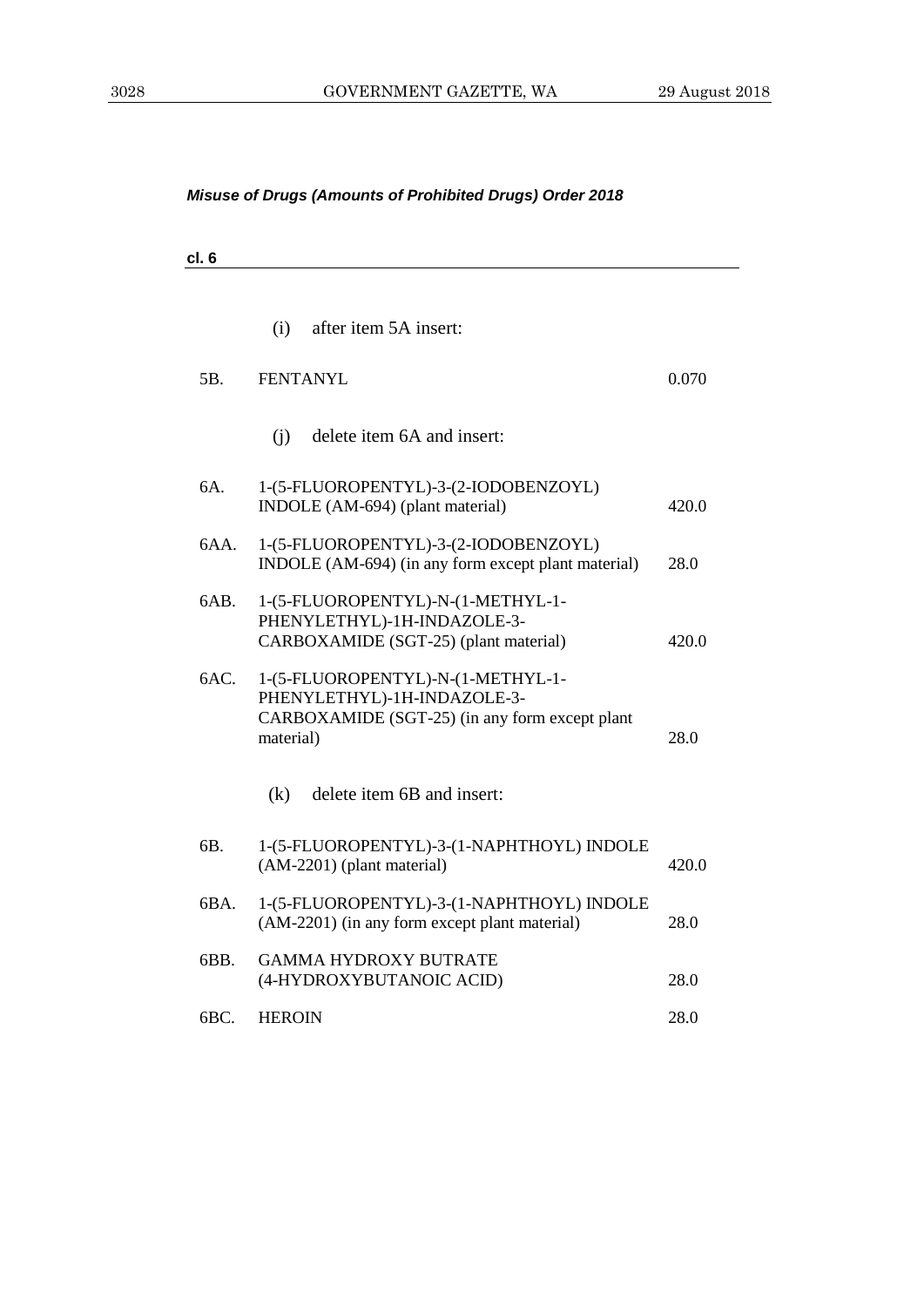## **cl. 6** (l) delete item 6C and insert: 6C. 1-HEXYL-3-(1-NAPHTHOYL) INDOLE (JWH-019) (plant material) 420.0 6CA. 1-HEXYL-3-(1-NAPHTHOYL) INDOLE (JWH-019) (in any form except plant material) 28.0 (m) delete item 6D and insert: 6D. 9-(HYDROXYMETHYL)-6,6-DIMETHYL-3-(2- METHYLOCTAN-2-YL)-6A,7,10,10A-TETRAHYDROBENZO[C] CHROMEN-1-OL (HU-210) (plant material) 420.0 6DA. 9-(HYDROXYMETHYL)-6,6-DIMETHYL-3-(2- METHYLOCTAN-2-YL)-6A,7,10,10A-TETRAHYDROBENZO[C] CHROMEN-1-OL (HU-210) (in any form except plant material) 28.0 (n) after item 8A insert: 8AB. 2-METHOXYDIPHENIDINE (2-MXP or MXP) (plant material) 420.0 8AC. 2-METHOXYDIPHENIDINE (2-MXP or MXP) (in any form except plant material) 28.0 (o) delete item 8BA and insert: 8BA. 4-METHOXYPHENYL(1-BUTYL-1H-INDOL-3-YL)- METHANONE (RCS-4 (C4) (plant material) 420.0 8BA A. 4-METHOXYPHENYL(1-BUTYL-1H-INDOL-3-YL)- METHANONE (RCS-4 (C4) (in any form except plant material) 28.0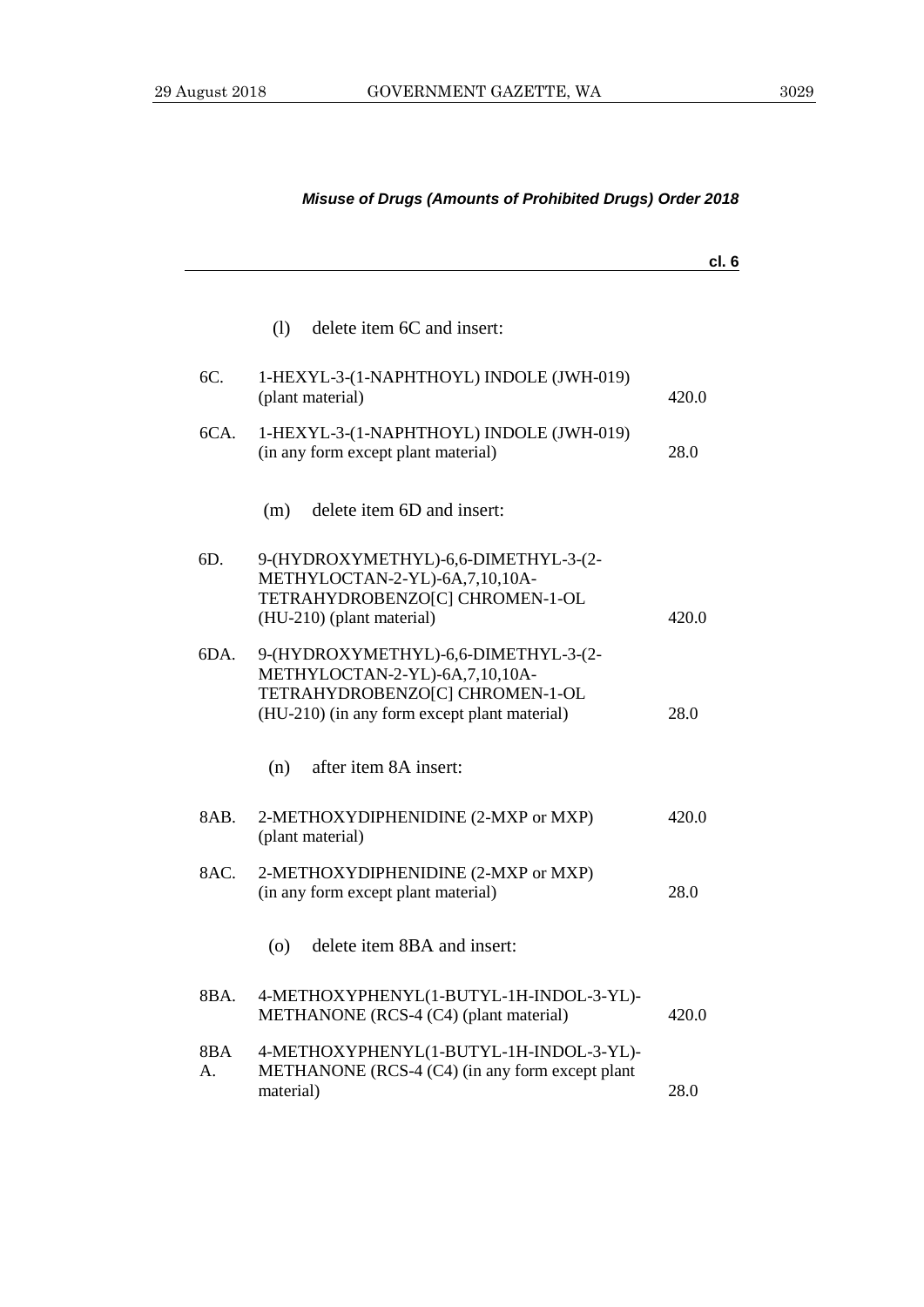| l<br>⋯ |
|--------|
|--------|

|           | delete item 8BB and insert:<br>(p)                                                                                  |       |
|-----------|---------------------------------------------------------------------------------------------------------------------|-------|
| 8BB.      | 2-(4-METHOXYPHENYL)-1-(1-PENTYL-1H-INDOL-<br>3-YL)-ETHANONE (JWH-201) (plant material)                              | 420.0 |
| 8BB<br>A. | 2-(4-METHOXYPHENYL)-1-(1-PENTYL-1H-INDOL-<br>3-YL)-ETHANONE (JWH-201) (in any form except<br>plant material)        | 28.0  |
|           | delete item 8B and insert:<br>(q)                                                                                   |       |
| 8B.       | 2-(2-METHOXYPHENYL)-1-(1-PENTYLINDOL-3-<br>YL) ETHANONE (JWH-250) (plant material)                                  | 420.0 |
| 8BA.      | 2-(2-METHOXYPHENYL)-1-(1-PENTYLINDOL-3-<br>YL) ETHANONE (JWH-250) (in any form except plant<br>material)            | 28.0  |
|           | delete item 8C and insert:<br>(r)                                                                                   |       |
| 8C.       | 2-(3-METHOXYPHENYL)-1-(1-PENTYLINDOL-3-<br>YL) ETHANONE (JWH-302) (plant material)                                  | 420.0 |
| 8D.       | 2-(3-METHOXYPHENYL)-1-(1-PENTYLINDOL-3-<br>YL) ETHANONE (JWH-302) (in any form except plant<br>material)            | 28.0  |
|           | (s)<br>after item 8 insert:                                                                                         |       |
| 8AA<br>A. | METHYL (S)-2-[1-(5-FLUOROPENTYL)-1H-<br>INDAZOLE-3-CARBOXAMIDO]-3,3-<br>DIMETHYLBUTANOATE (5F-ADB) (plant material) | 420.0 |
| 8AA<br>В. | METHYL (S)-2-[1-(5-FLUOROPENTYL)-1H-<br>INDAZOLE-3-CARBOXAMIDO]-3,3-<br>DIMETHYLBUTANOATE (5F-ADB) (in any form     |       |
|           | except plant material)                                                                                              | 28.0  |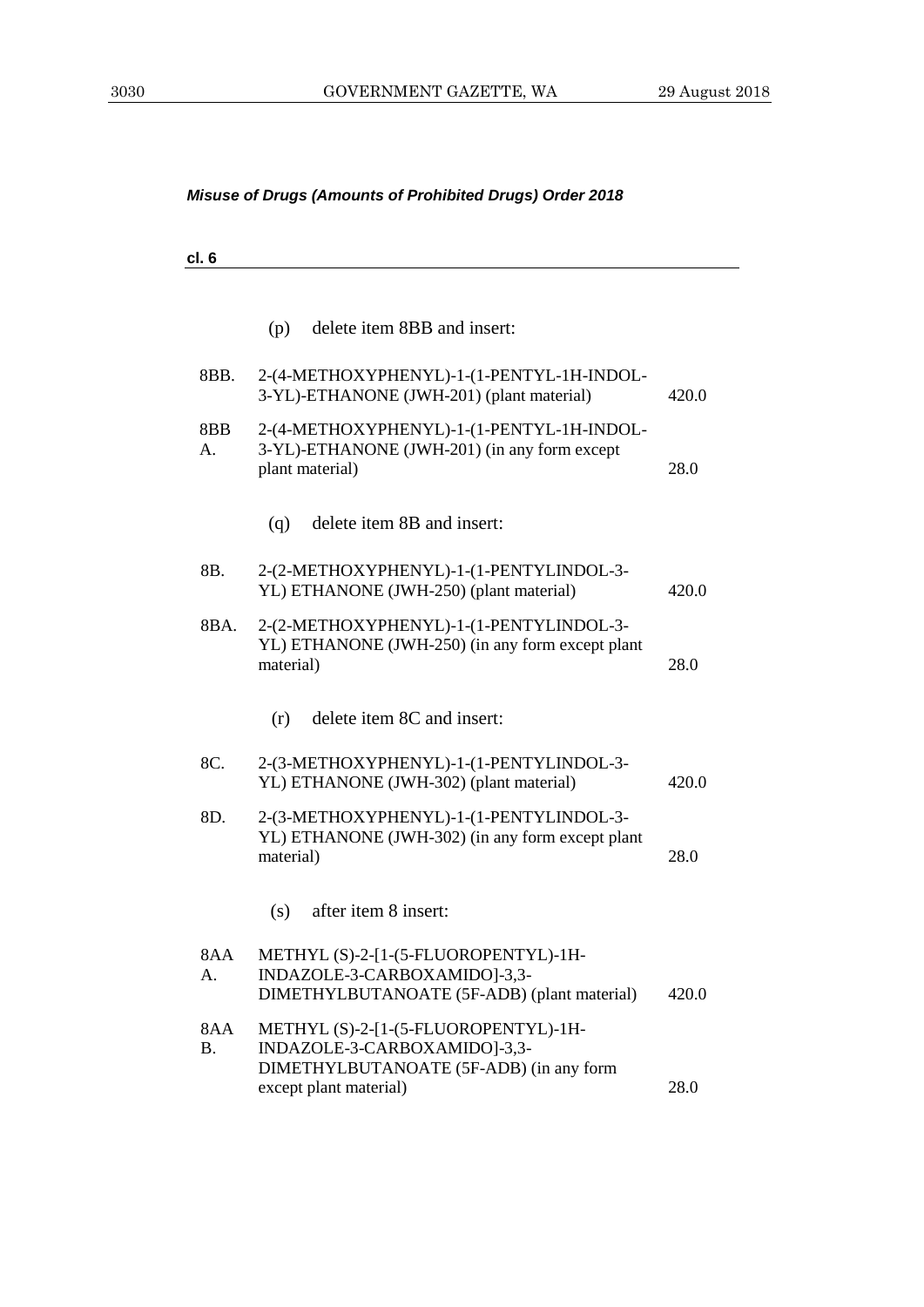**cl. 6**

| 8AA<br>$\mathbf{C}$ . | METHYL 2-(1-(5-FLUOROPENTYL)-1H-<br>INDAZOLE-3-CARBOXAMIDO)-3-<br>METHYLBUTANOATE (5F-AMB) (plant material)                                                            | 420.0 |
|-----------------------|------------------------------------------------------------------------------------------------------------------------------------------------------------------------|-------|
| 8AA<br>D.             | METHYL 2-(1-(5-FLUOROPENTYL)-1H-<br>INDAZOLE-3-CARBOXAMIDO)-3-<br>METHYLBUTANOATE (5F-AMB) (in any form except<br>plant material)                                      | 28.0  |
|                       | (t)<br>delete item 12A and insert:                                                                                                                                     |       |
| 12A.                  | 1-[2-(4-MORPHOLINYL)ETHYL]-3-<br>(1-NAPHTHOYL) INDOLE (JWH-200) (plant material)                                                                                       | 420.0 |
| 12A<br><b>B.</b>      | 1-[2-(4-MORPHOLINYL)ETHYL]-3-<br>(1-NAPHTHOYL) INDOLE (JWH-200) (in any form<br>except plant material)                                                                 | 28.0  |
| 12A<br>$C_{\cdot}$    | N-(1-AMINO-3,3-DIMETHYL-1-OXOBUTAN-2-YL)-<br>1-(CYCLOHEXYLMETHYL)-1H-INDAZOLE-3-<br>CARBOXAMIDE (MAB-CHMINACA or<br>ADB-CHMINACA) (plant material)                     | 420.0 |
| 12A<br>D.             | N-(1-AMINO-3,3-DIMETHYL-1-OXOBUTAN-2-YL)-<br>1-(CYCLOHEXYLMETHYL)-1H-IN-DAZOLE-3-<br>CARBOXAMIDE (MAB-CHMINACA or<br>ADB-CHMINACA) (in any form except plant material) | 28.0  |
| 12A<br>Ε.             | N-(1-AMINO-3,3-DIMETHYL-1-OXOBUTAN-2-YL)-<br>1-(5-FLUOROPENTYL)-1H-INDOLE-3-<br>CARBOXAMIDE (5F-ADBICA) (plant material)                                               | 420.0 |
| 12AF                  | N-(1-AMINO-3,3-DIMETHYL-1-OXOBUTAN-2-YL)-<br>1-(5-FLUOROPENTYL)-1H-INDOLE-3-<br>CARBOXAMIDE (5F-ADBICA) (in any form except<br>plant material)                         | 28.0  |
| 12A<br>G.             | N-[1-(AMINOCARBONYL)-2,2-<br>DIMETHYLPROPYL]-1-PENTYL-1H-INDAZOLE-3-<br>CARBOXAMIDE (ADB-PINACA) (plant material)                                                      | 420.0 |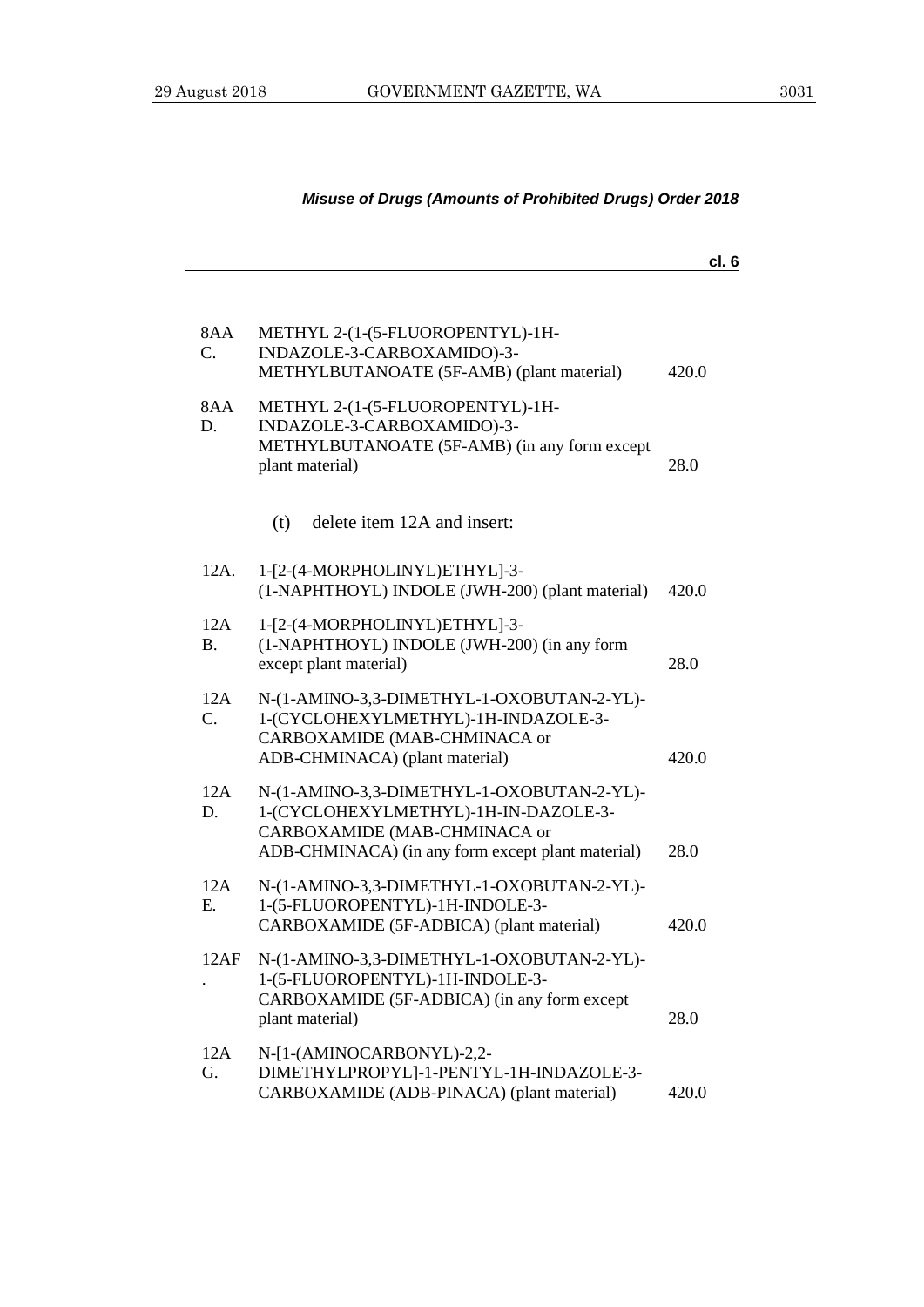| cl. 6 |  |  |
|-------|--|--|
|       |  |  |

| 12A<br>H. | N-[1-(AMINOCARBONYL)-2,2-<br>DIMETHYLPROPYL]-1-PENTYL-1H-INDAZOLE-3-<br>CARBOXAMIDE (ADB-PINACA) (in any form except<br>plant material)              | 28.0  |
|-----------|------------------------------------------------------------------------------------------------------------------------------------------------------|-------|
| 12AI.     | N-(1-[AMINOCARBONYL)-2-METHYLPROPYL]-1-<br>(CYCLOHEXYLMETHYL)-1H-INDAZOLE-3-<br>CARBOXAMIDE (AB-CHMINACA) (plant material)                           | 420.0 |
| 12AJ      | N-(1-[AMINOCARBONYL)-2-METHYLPROPYL]-1-<br>(CYCLOHEXYLMETHYL)-1H-INDAZOLE-3-<br>CARBOXAMIDE (AB-CHMINACA) (in any form<br>except plant material)     | 28.0  |
| 12A<br>Κ. | N-(1-AMINO-3-METHYL-1-OXOBUTAN-2-YL)-1-(5-<br>FLUOROPENTYL)-1H-INDOLE-3-CARBOXAMIDE<br>(5F-ABICA) (plant material)                                   | 420.0 |
| 12A<br>L. | N-(1-AMINO-3-METHYL-1-OXOBUTAN-2-YL)-1-(5-<br>FLUOROPENTYL)-1H-INDOLE-3-CARBOXAMIDE<br>(5F-ABICA) (in any form except plant material)                | 28.0  |
| 12A<br>M. | N-[(1S)-1-(AMINOCARBONYL)-2-<br>METHYLPROPYL]-1-(5-FLUOROPENTYL)-1H-<br>INDAZOLE-3-CARBOXAMIDE (5F-AB-PINACA)<br>(plant material)                    | 420.0 |
| 12A<br>N. | N-[(1S)-1-(AMINOCARBONYL)-2-<br>METHYLPROPYL]-1-(5-FLUOROPENTYL)-1H-<br>INDAZOLE-3-CARBOXAMIDE (5F-AB-PINACA) (in<br>any form except plant material) | 28.0  |
|           | delete item 12B and insert:<br>(u)                                                                                                                   |       |
| 12B.      | NAPHTHOYLINDOLES (plant material)                                                                                                                    | 420.0 |
| 12B<br>A. | NAPHTHOYLINDOLES (in any form except plant<br>material)                                                                                              | 28.0  |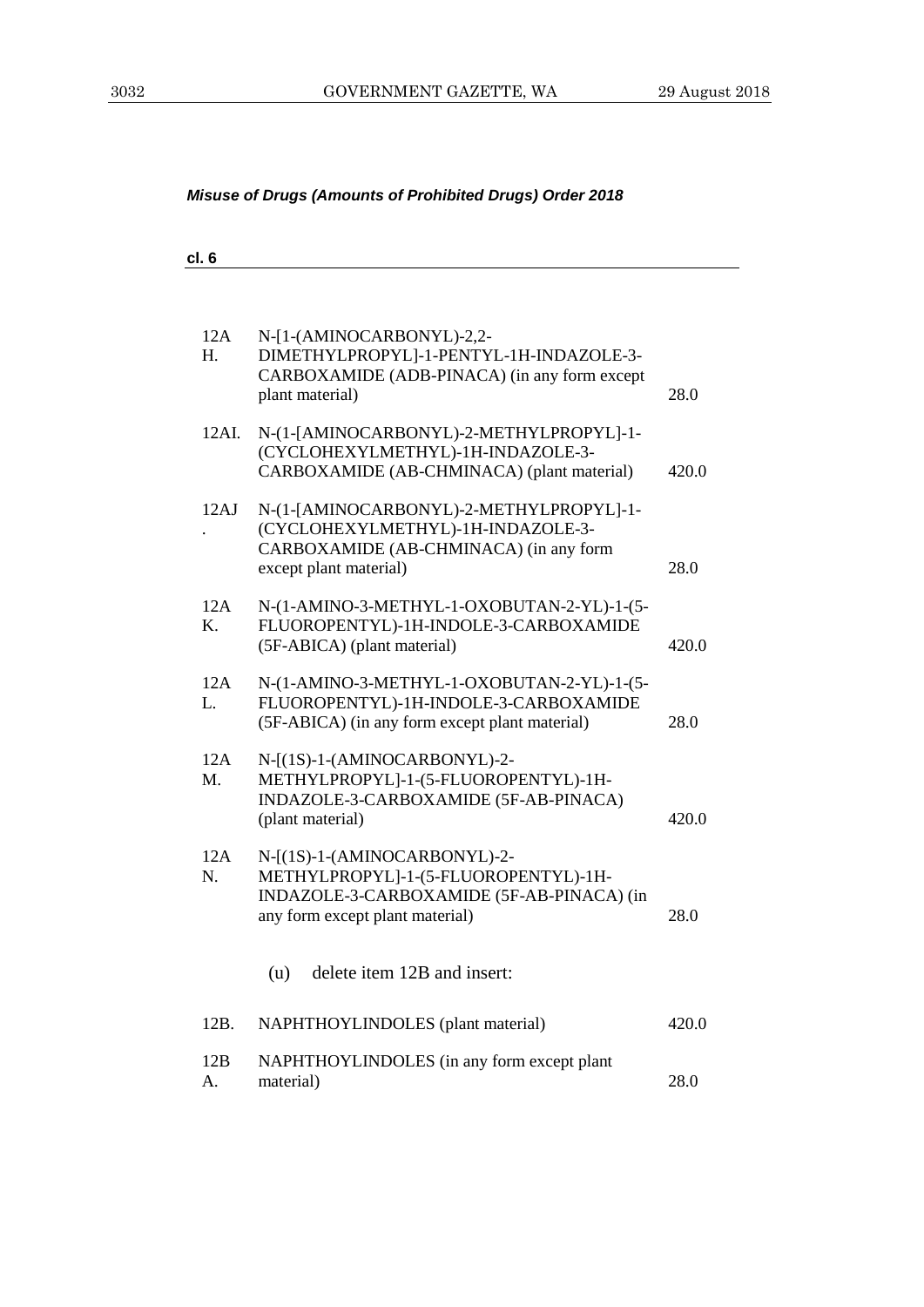|                       |                                                                                           | cl. 6 |
|-----------------------|-------------------------------------------------------------------------------------------|-------|
|                       | delete item 12C and insert:<br>(v)                                                        |       |
| 12C.                  | NAPHTHYLMETHYLINDOLES (plant material)                                                    | 420.0 |
| 12C<br>А.             | NAPHTHYLMETHYLINDOLES (in any form except<br>plant material)                              | 28.0  |
|                       | delete item 12D and insert:<br>(w)                                                        |       |
| 12D.                  | NAPHTHOYLPYRROLES (plant material)                                                        | 420.0 |
| 12D<br>A <sub>1</sub> | NAPHTHOYLPYRROLES (in any form except plant<br>material)                                  | 28.0  |
|                       | delete item 12E and insert:<br>(x)                                                        |       |
| 12E.                  | NAPHTHYLMETHYLINDENES (plant material)                                                    | 420.0 |
| 12F.                  | NAPHTHYLMETHYLINDENES (in any form except<br>plant material)                              | 28.0  |
|                       | delete item 13A and insert:<br>(y)                                                        |       |
| 13A.                  | 1-PENTYL-3-(4-CHLORO-1-NAPHTHOYL) INDOLE<br>(JWH-398) (plant material)                    | 420.0 |
| 13AB                  | 1-PENTYL-3-(4-CHLORO-1-NAPHTHOYL) INDOLE<br>(JWH-398) (in any form except plant material) | 28.0  |
|                       | delete item 13B and insert:<br>(z)                                                        |       |
| 13B.                  | 1-PENTYL-3-(2-CHLOROPHENYLACETYL)<br>INDOLE (JWH-203) (plant material)                    | 420.0 |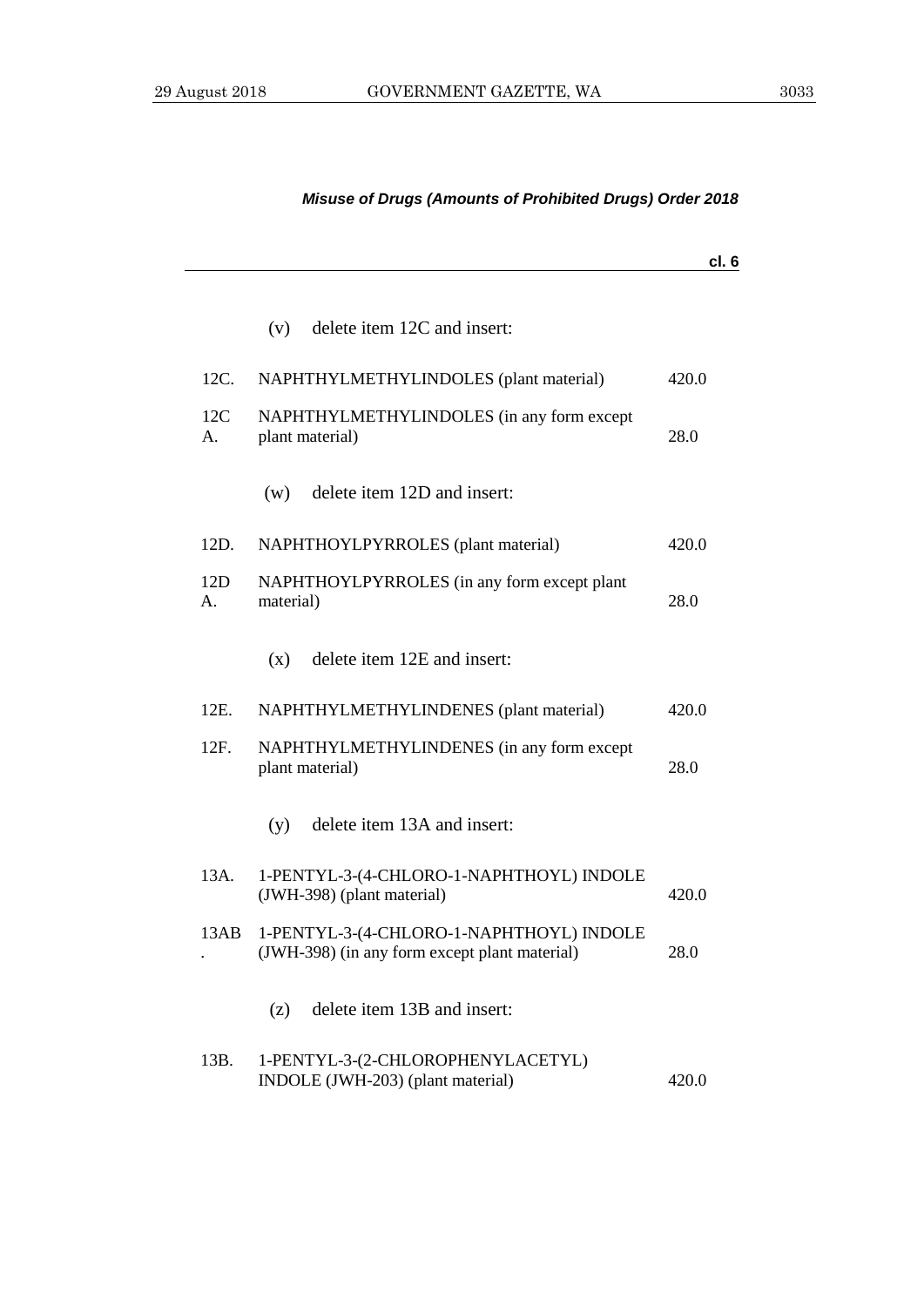| cl. 6     |                                                                                            |       |
|-----------|--------------------------------------------------------------------------------------------|-------|
| 13BA      | 1-PENTYL-3-(2-CHLOROPHENYLACETYL)<br>INDOLE (JWH-203) (in any form except plant material)  | 28.0  |
|           | delete item 13C and insert:<br>(aa)                                                        |       |
| 13C.      | 1-PENTYL-3-(4-ETHYL-1-NAPHTHOYL) INDOLE<br>(JWH-210) (plant material)                      | 420.0 |
| 13CA      | 1-PENTYL-3-(4-ETHYL-1-NAPHTHOYL) INDOLE<br>(JWH-210) (in any form except plant material)   | 28.0  |
|           | delete item 13D and insert:<br>(ab)                                                        |       |
| 13D.      | 1-PENTYL-3-[(4-METHOXY)-BENZOYL] INDOLE<br>(RCS-4) (plant material)                        | 420.0 |
| 13D<br>A. | 1-PENTYL-3-[(4-METHOXY)-BENZOYL] INDOLE<br>(RCS-4) (in any form except plant material)     | 28.0  |
|           | delete item 13E and insert:<br>(ac)                                                        |       |
| 13E.      | 1-PENTYL-3-(4-METHOXY-1-NAPHTHOYL)<br>INDOLE (JWH-081) (plant material)                    | 420.0 |
| 13EA      | 1-PENTYL-3-(4-METHOXY-1-NAPHTHOYL)<br>INDOLE (JWH-081) (in any form except plant material) | 28.0  |
|           | delete item 13 and insert:<br>(ad)                                                         |       |
| 13.       | 1-PENTYL-3-(1-NAPHTHOYL) INDOLE (JWH-018)<br>(plant material)                              | 420.0 |
| 13A<br>А. | 1-PENTYL-3-(1-NAPHTHOYL) INDOLE (JWH-018)<br>(in any form except plant material)           | 28.0  |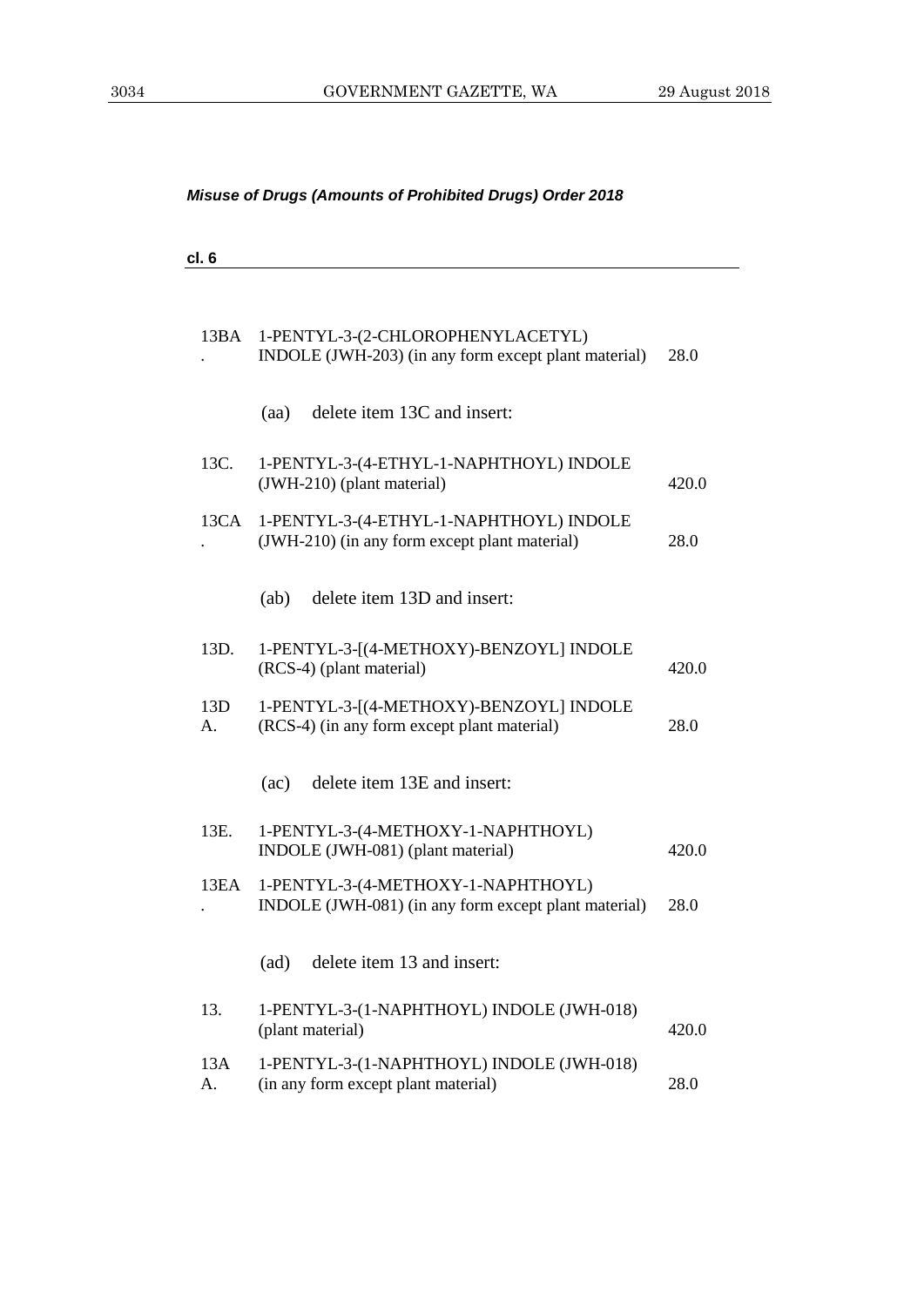# **cl. 6** (ae) delete item 14 and insert: 14. 1-PENTYL-3-(4-METHYL-1-NAPHTHOYL) INDOLE (JWH-122) (plant material) 420.0 14A. 1-PENTYL-3-(4-METHYL-1-NAPHTHOYL) INDOLE (JWH-122) (in any form except plant material) 28.0 (af) delete item 15A and insert: 15A. PHENYLACETYLINDOLES (plant material) 420.0 15B. PHENYLACETYLINDOLES (in any form except plant material) 28.0 (ag) delete item 15 and insert: 15. PRAVADOLINE (WIN 48098) (plant material) 420.0 15A A. PRAVADOLINE (WIN 48098) (in any form except plant material) 28.0 (ah) delete item 16 and insert: 16. 1-PROPYL-2-METHYL-3-(1-NAPHTHOYL) INDOLE (JWH-015) (plant material) 420.0 16A. 1-PROPYL-2-METHYL-3-(1-NAPHTHOYL) INDOLE (JWH-015) (in any form except plant material) 28.0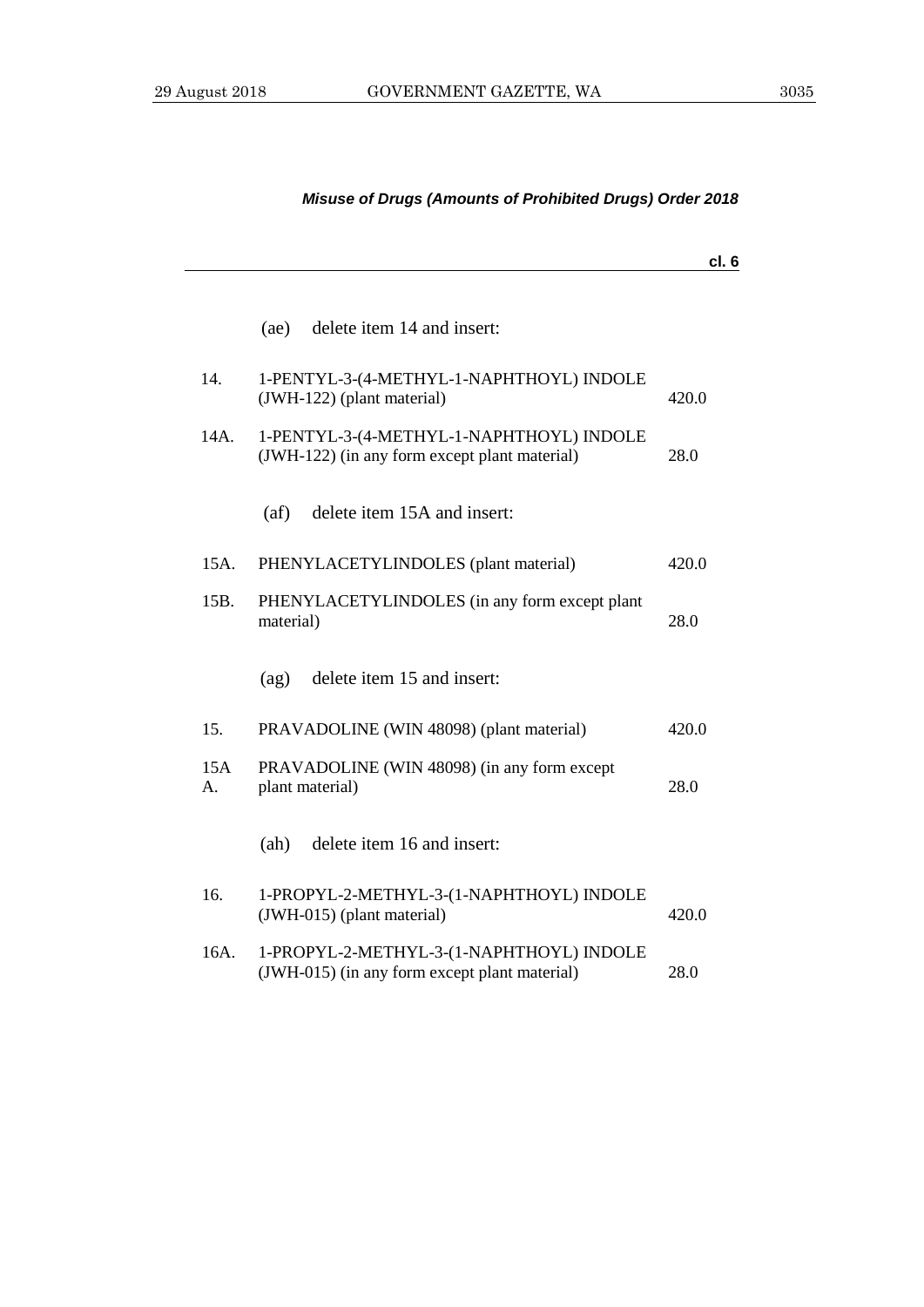**cl. 6**

(3) At the end of Schedule VII insert:

| Division 2 – Steroids |                                                               |                                                              |  |
|-----------------------|---------------------------------------------------------------|--------------------------------------------------------------|--|
| <b>Item</b>           | <b>Prohibited drug</b>                                        | <b>Amount</b><br>(in grams<br>unless<br>otherwise<br>stated) |  |
| 1.                    | <b>ATAMESTANE</b>                                             | 700.0                                                        |  |
| 2.                    | <b>BOLANDIOL</b>                                              | 700.0                                                        |  |
| 3.                    | <b>BOLASTERONE</b>                                            | 700.0                                                        |  |
| $\overline{4}$ .      | <b>BOLANZINE</b>                                              | 700.0                                                        |  |
| 5.                    | <b>BOLDENONE</b>                                              | 700.0                                                        |  |
| 6.                    | <b>BOLENOL</b>                                                | 700.0                                                        |  |
| 7.                    | <b>BOLMANTALATE</b>                                           | 700.0                                                        |  |
| 8.                    | <b>CALUSTERONE</b>                                            | 700.0                                                        |  |
| 9.                    | CHLORANDROSTENOLONE                                           | 700.0                                                        |  |
| 10.                   | <b>CHLOROMETHANDIENONE</b>                                    | 700.0                                                        |  |
| 11.                   | CHLOROXYDIENONE                                               | 700.0                                                        |  |
| 12.                   | <b>CHLOROXYMESTERONE</b><br>(DEHYDROCHLOROMETHYLTESTOSTERONE) | 700.0                                                        |  |
| 13.                   | CLOSTEBOL (4-CHLOROTESTOSTERONE)                              | 700.0                                                        |  |
| 14.                   | <b>DIHYDROLONE</b>                                            | 700.0                                                        |  |
| 15.                   | DIMETHANDROSTANOLONE                                          | 700.0                                                        |  |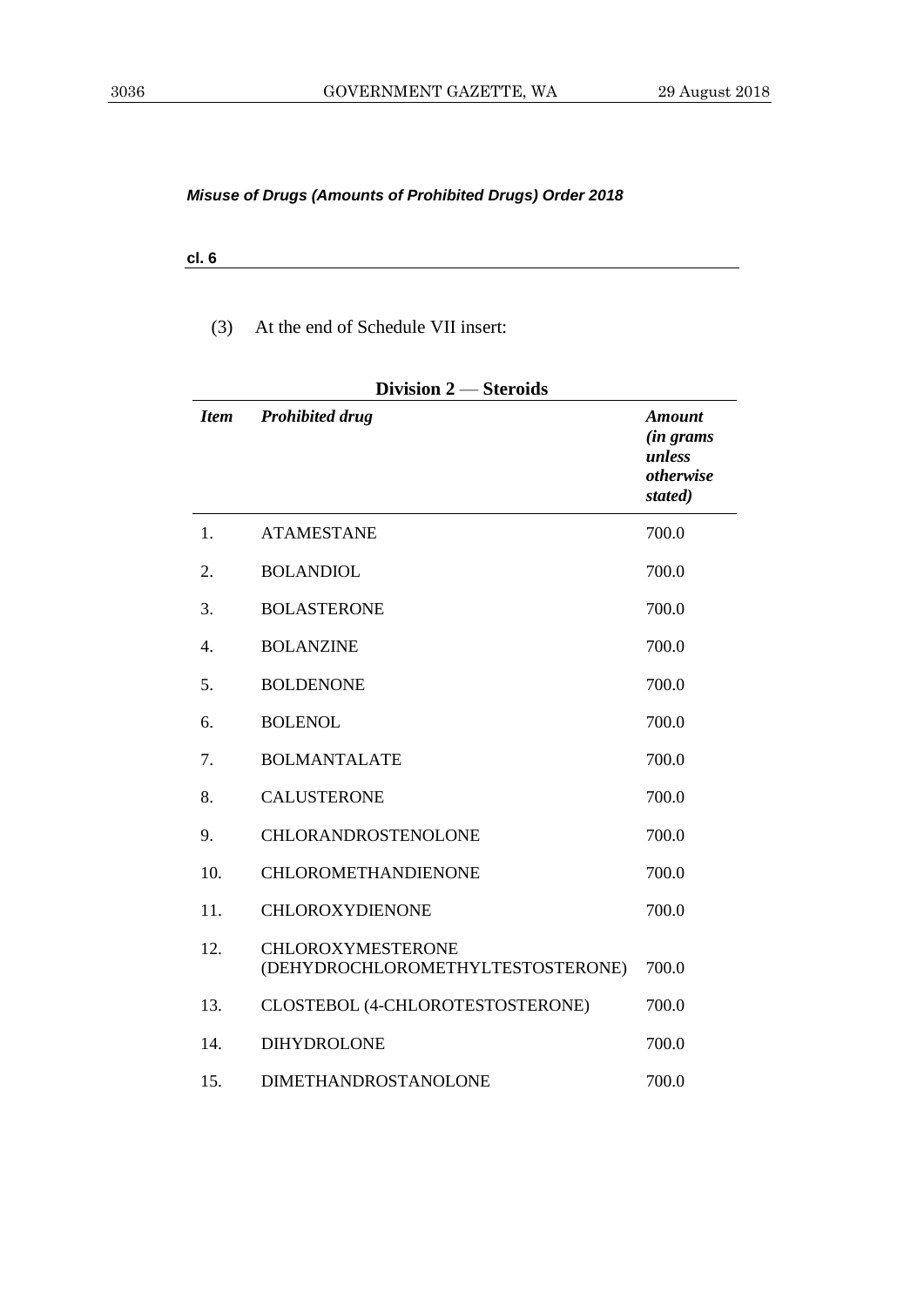|             |                           | cl. 6                                                               |
|-------------|---------------------------|---------------------------------------------------------------------|
| <b>Item</b> | <b>Prohibited drug</b>    | <b>Amount</b><br><i>(in grams</i><br>unless<br>otherwise<br>stated) |
| 16.         | <b>DIMETHAZINE</b>        | 700.0                                                               |
| 17.         | <b>DROSTANOLONE</b>       | 700.0                                                               |
| 18.         | <b>ENESTEBOL</b>          | 700.0                                                               |
| 19.         | <b>EPITIOSTANOL</b>       | 700.0                                                               |
| 20.         | <b>ETHYLDIENOLONE</b>     | 700.0                                                               |
| 21.         | <b>ETHYLOESTRENOL</b>     | 700.0                                                               |
| 22.         | <b>FLUOXYMESTERONE</b>    | 700.0                                                               |
| 23.         | <b>FORMEBOLONE</b>        | 700.0                                                               |
| 24.         | <b>FORMYLDIENOLONE</b>    | 700.0                                                               |
| 25.         | <b>FURAZABOL</b>          | 700.0                                                               |
| 26.         | <b>HYDROXYSTENOZOL</b>    | 700.0                                                               |
| 27.         | <b>MEBOLAZINE</b>         | 700.0                                                               |
| 28.         | <b>MEPITIOSTANE</b>       | 700.0                                                               |
| 29.         | <b>MESABOLONE</b>         | 700.0                                                               |
| 30.         | MESTANOLONE(ANDROSTALONE) | 700.0                                                               |
| 31.         | <b>MESTEROLONE</b>        | 700.0                                                               |
| 32.         | <b>METHANDIENONE</b>      | 700.0                                                               |
| 33.         | <b>METHANDRIOL</b>        | 700.0                                                               |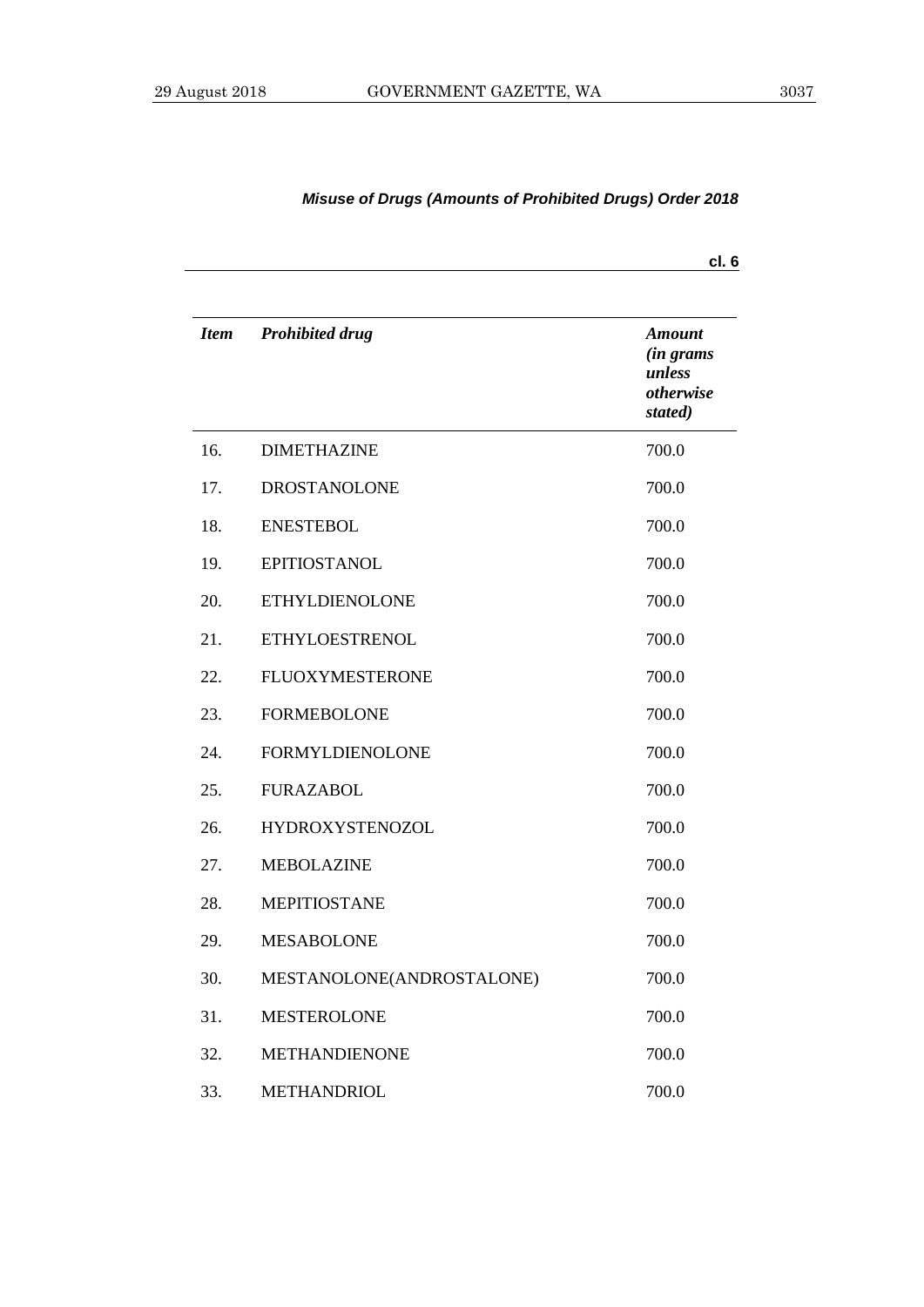| <b>Item</b> | <b>Prohibited drug</b> | <b>Amount</b><br>(in grams<br>unless<br>otherwise<br>stated) |
|-------------|------------------------|--------------------------------------------------------------|
| 34.         | <b>METHENOLONE</b>     | 700.0                                                        |
| 35.         | METHYLANDROSTANOLONE   | 700.0                                                        |
| 36.         | METHYLCLOSTEBOL        | 700.0                                                        |
| 37.         | METHYLTESTOSTERONE     | 700.0                                                        |
| 38.         | METHYLTRIENOLONE       | 700.0                                                        |
| 39.         | <b>METRIBOLONE</b>     | 700.0                                                        |
| 40.         | <b>MIBOLERONE</b>      | 700.0                                                        |
| 41.         | <b>NANDROLONE</b>      | 700.0                                                        |
| 42.         | NORANDROSTENOLONE      | 700.0                                                        |
| 43.         | <b>NORBOLETHONE</b>    | 700.0                                                        |
| 44.         | <b>NORCLOSTEBOL</b>    | 700.0                                                        |
| 45.         | <b>NORETHANDROLONE</b> | 700.0                                                        |
| 46.         | <b>NORMETHANDRONE</b>  | 700.0                                                        |
| 47.         | <b>OVANDROTONE</b>     | 700.0                                                        |
| 48.         | <b>OXABOLONE</b>       | 700.0                                                        |
| 49.         | <b>OXANDROLONE</b>     | 700.0                                                        |
| 50.         | <b>OXYMESTERONE</b>    | 700.0                                                        |
| 51.         | <b>OXYMETHOLONE</b>    | 700.0                                                        |

**cl. 6**